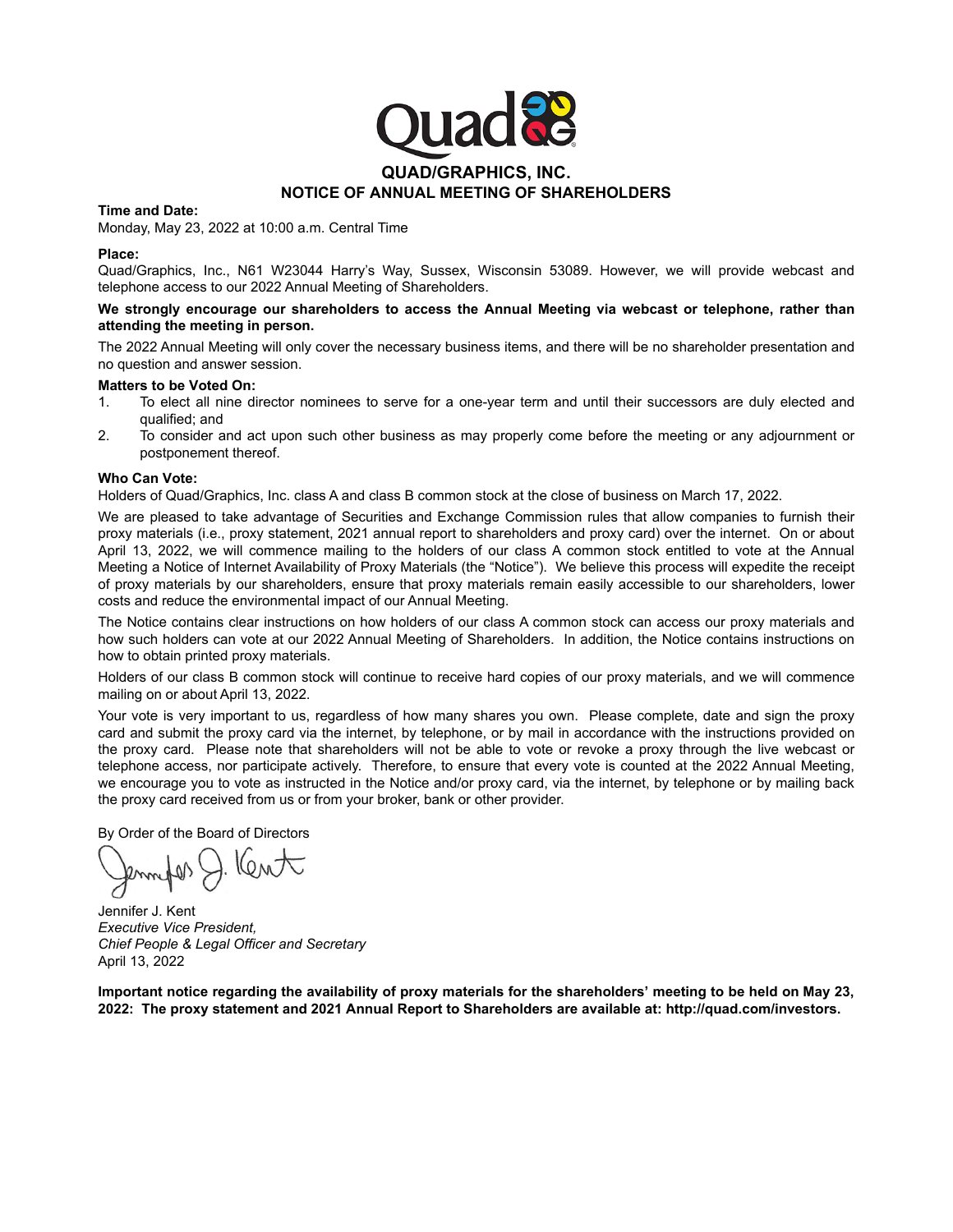# **TABLE OF CONTENTS**

# **Page No.**

| <b>PROXY STATEMENT</b>                         | 4  |
|------------------------------------------------|----|
| ELECTION OF DIRECTORS                          | 5  |
| <b>CORPORATE GOVERNANCE</b>                    | 8  |
| AUDIT COMMITTEE REPORT                         | 14 |
| STOCK OWNERSHIP OF MANAGEMENT AND OTHERS       | 15 |
| COMPENSATION OF EXECUTIVE OFFICERS             | 18 |
| 2021 SUMMARY COMPENSATION TABLE                | 31 |
| <b>GRANTS OF PLAN BASED AWARDS IN 2021</b>     | 33 |
| OUTSTANDING EQUITY AWARDS AT DECEMBER 31, 2021 | 34 |
| OPTION EXERCISES AND STOCK VESTED IN 2021      | 35 |
| 2021 PENSION BENEFITS                          | 35 |
|                                                | 36 |
|                                                | 40 |
| DIRECTOR COMPENSATION                          | 41 |
| <b>MISCELLANEOUS</b>                           | 42 |
|                                                |    |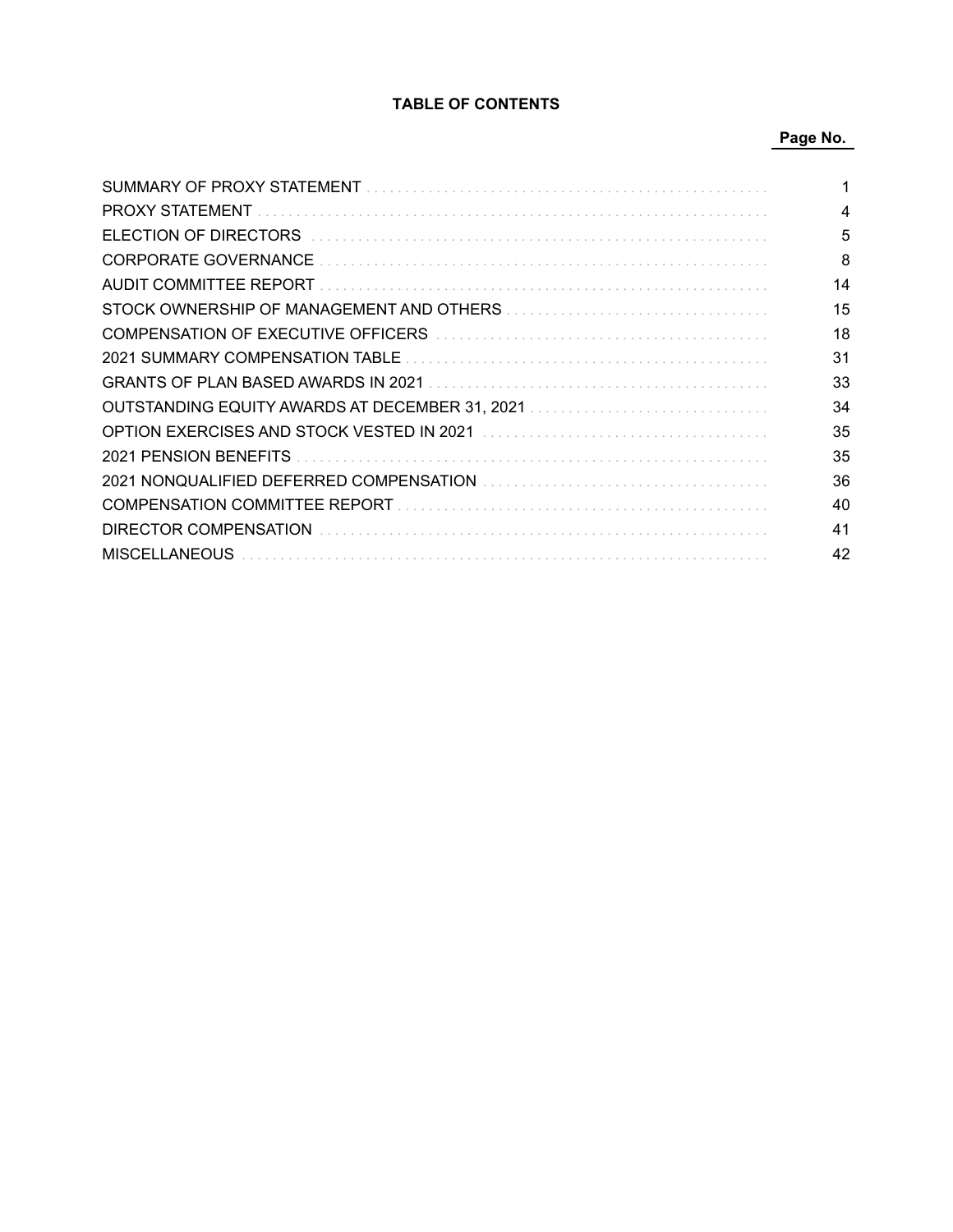# **QUAD/GRAPHICS, INC.**

**N61 W23044 Harry's Way Sussex, Wisconsin 53089**

# **SUMMARY of PROXY STATEMENT**

This summary highlights certain information that is described in more detail elsewhere in this proxy statement. This summary does not contain all the information you should consider before voting on the matters at the 2022 Annual Meeting of the shareholders of Quad/Graphics, Inc. (the "Company", "Quad", "we", "our", "us", or similar terms), so we ask that you read the entire proxy statement carefully. Page references are provided to help you quickly find further information.

## **2022 Annual Meeting of Shareholders**

**Date and Time:** May 23, 2022 at 10:00 a.m. Central Time **Place:** N61 W23044 Harry's Way Sussex, Wisconsin 53089

However, we will provide webcast and telephone access to the Annual Meeting of Shareholders to be held on Monday, May 23, 2022, at 10:00 A.M., Central Time, and all adjournments or postponements thereof (the "Annual Meeting").

#### **We strongly encourage our shareholders to access the Annual Meeting via webcast or telephone, rather than attending the meeting in person.**

The Annual Meeting will only cover the necessary business items, and there will be no shareholder presentation and no question and answer session.

Shareholders can pre-register for the webcast by navigating to https://dpregister.com/sreg/10165087/ f21cf78826. Participants will be given a unique PIN to gain immediate access to the Annual Meeting on May 23, 2022, bypassing the live operator. Participants may pre-register at any time, including up to and after the Annual Meeting start time.

Alternatively, participants without internet access may dial in on the day of the Annual Meeting as follows:

- U.S. Toll-Free: 1-877-328-5508
- International Toll: 1-412-317-5424

## **Eligibility to Vote**

You can vote at the Annual Meeting if you were a holder of record of our class A common stock or class B common stock at the close of business on March 17, 2022 (the "Record Date").

#### **Governance Highlights**

We are dedicated to high standards of corporate governance. Our Board of Directors (the "Board") is committed to acting in the long-term best interests of our shareholders and continually reviews our policies with those interests in mind, as well as in light of recent trends in corporate governance.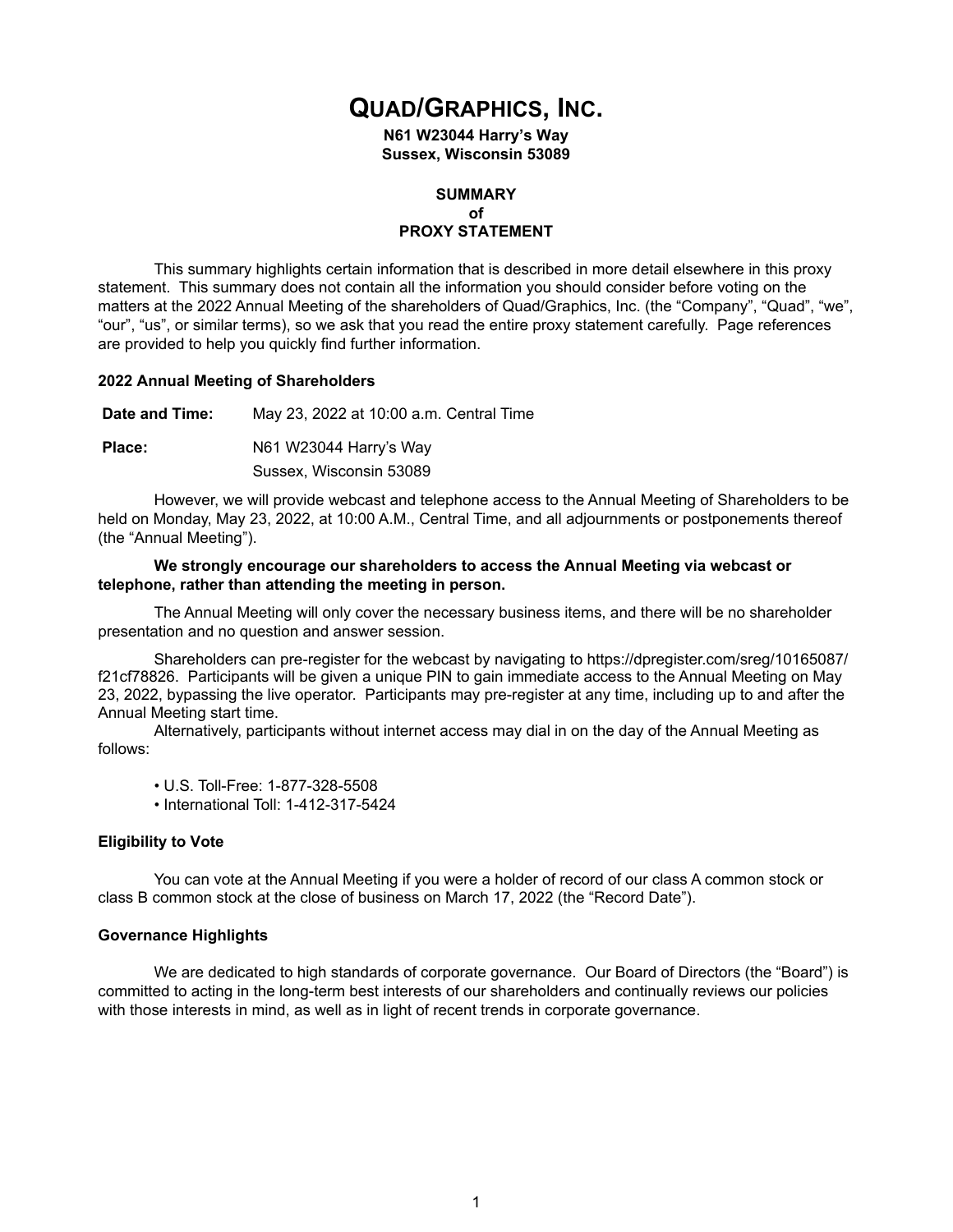Below is a summary of our corporate governance highlights with respect to our Board.

- Five out of our nine directors are independent.
- We maintain a fully independent Audit Committee.
- Our Board meets at regularly scheduled executive sessions, both without members of management present and also without non-independent directors present.
- Our Board and executive officers are prohibited from hedging our stock, and are required to obtain prior approval of any pledge of our stock.
- Our Board and executive officers are subject to stock ownership guidelines.
- We hold annual board and committee evaluations.
- We require approval of certain related party transactions.
- We are committed to proactively addressing environmental, social and governance matters.

Additional information about our corporate governance policies and practices, including our efforts to drive positive, sustainable change in our business and in the world, can be found at pages 8 - 13 of this proxy statement.

#### **Voting Matters**

| <b>Proposal</b>          | The Board's Voting<br><b>Recommendations</b> | <b>Voting Standard to</b><br><b>Approve Proposal</b><br>(assuming a<br>quorum is present) | <b>Treatment of</b><br><b>Abstentions and</b><br><b>Broker Non-Votes</b> |
|--------------------------|----------------------------------------------|-------------------------------------------------------------------------------------------|--------------------------------------------------------------------------|
| 1. Election of Directors | "FOR" each nominee                           | Plurality of<br><b>Votes Cast</b>                                                         | Not counted as votes cast<br>and therefore have no<br>effect             |

# **Election of Directors**

We elect our directors on an annual basis. The Board currently consists of nine directors.

| <b>Director Nominee</b>  | Age | <b>Director Since</b> | Independent |
|--------------------------|-----|-----------------------|-------------|
| J. Joel Quadracci        | 53  | 2003                  |             |
| Kathryn Quadracci Flores | 54  | 2013                  |             |
| Mark A. Angelson         | 71  | 2015                  | X           |
| Douglas P. Buth          | 67  | 2005                  | X           |
| John C. Fowler           | 71  | 2016                  |             |
| Stephen M. Fuller        | 61  | 2016                  | х           |
| Christopher B. Harned    | 59  | 2005                  |             |
| Jay O. Rothman           | 62  | 2017                  | X           |
| John S. Shiely           | 69  | 1996                  | х           |

## **Director Tenure**

We have added four new directors since 2015, three of whom are independent.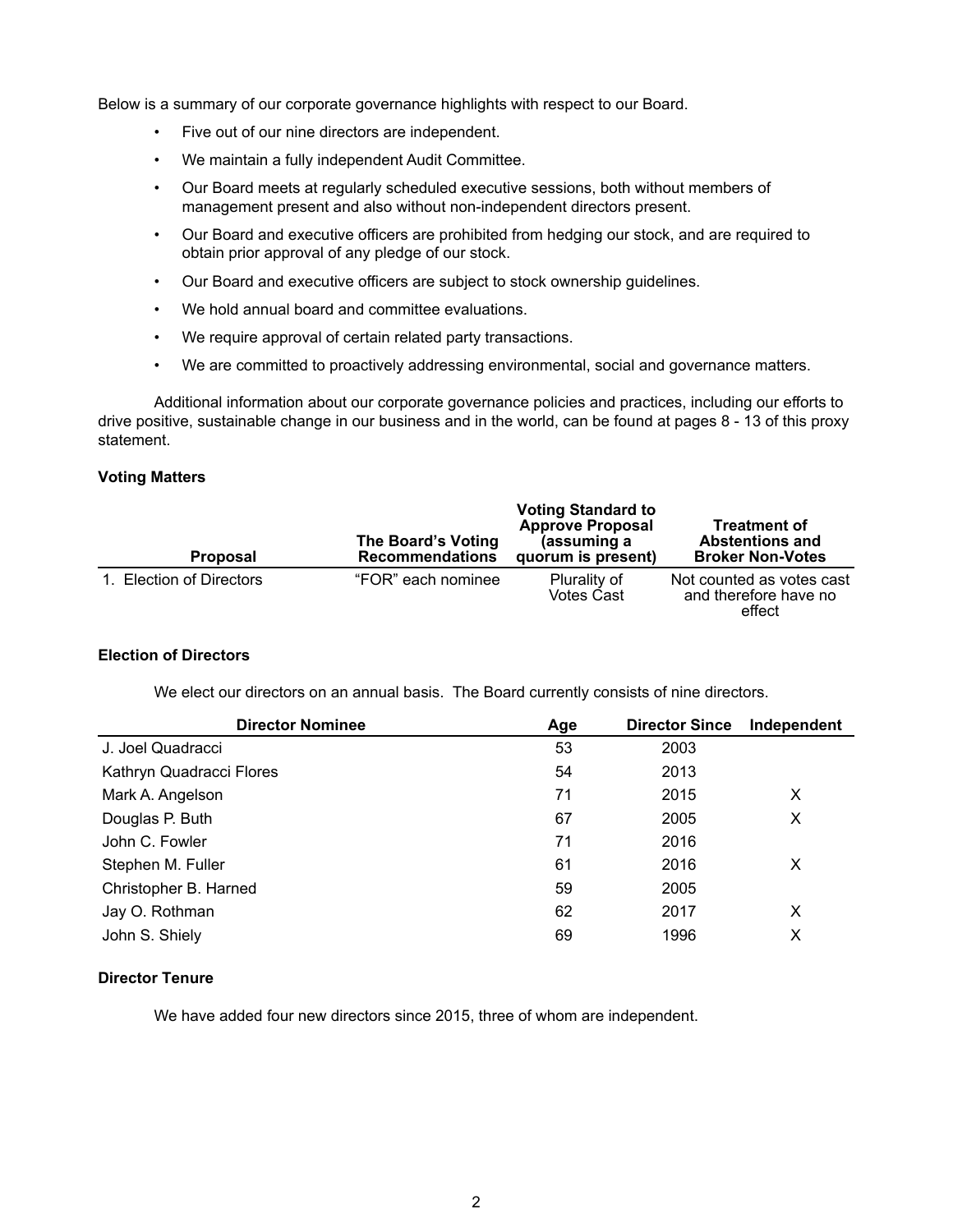## **Committee Membership**

There are three standing committees of the Board — the Audit Committee, the Compensation Committee and the Finance Committee. Current members of the committees are listed in the table below.

|                                |                    | 圖<br><b>Financial Expert</b> | Chairperson<br>Member |
|--------------------------------|--------------------|------------------------------|-----------------------|
|                                | Audit<br>Committee | Compensation<br>Committee    | Finance<br>Committee  |
| Douglas P. Buth<br>團           | C                  |                              |                       |
| Kathryn Quadracci Flores, M.D. |                    |                              |                       |
| John C. Fowler                 |                    |                              |                       |
| Stephen M. Fuller              |                    |                              |                       |
| Christopher B. Harned          |                    |                              | C                     |
| 團<br>John S. Shiely            |                    | C                            |                       |
|                                |                    |                              |                       |

Additional information about our director nominees can be found at pages 5 - 7 of this proxy statement.

## **Compensation Highlights**

We periodically review best practices in the area of executive compensation and update our compensation policies and practices to reflect those that we believe are appropriate for our Company, including the following:

- **Pay for performance**—A substantial fraction of total compensation for our named executive officers is tied to the operating performance of our Company.
- **Salary increases, bonuses and equity awards must be earned**—We do not guarantee salary increases, bonuses or equity awards for our executive officers.
- **No option repricing**—Our equity compensation plan does not permit repricing of stock options.
- **Compensation risk management**—We periodically review our pay practices to ensure that they do not encourage excessive risk taking and to confirm that our governance practices are designed to prevent excessive compensation that would not be consistent with our philosophy and business objectives.
- **Stock ownership**—We maintain stock ownership guidelines for our directors and executive officers, including our named executive officers.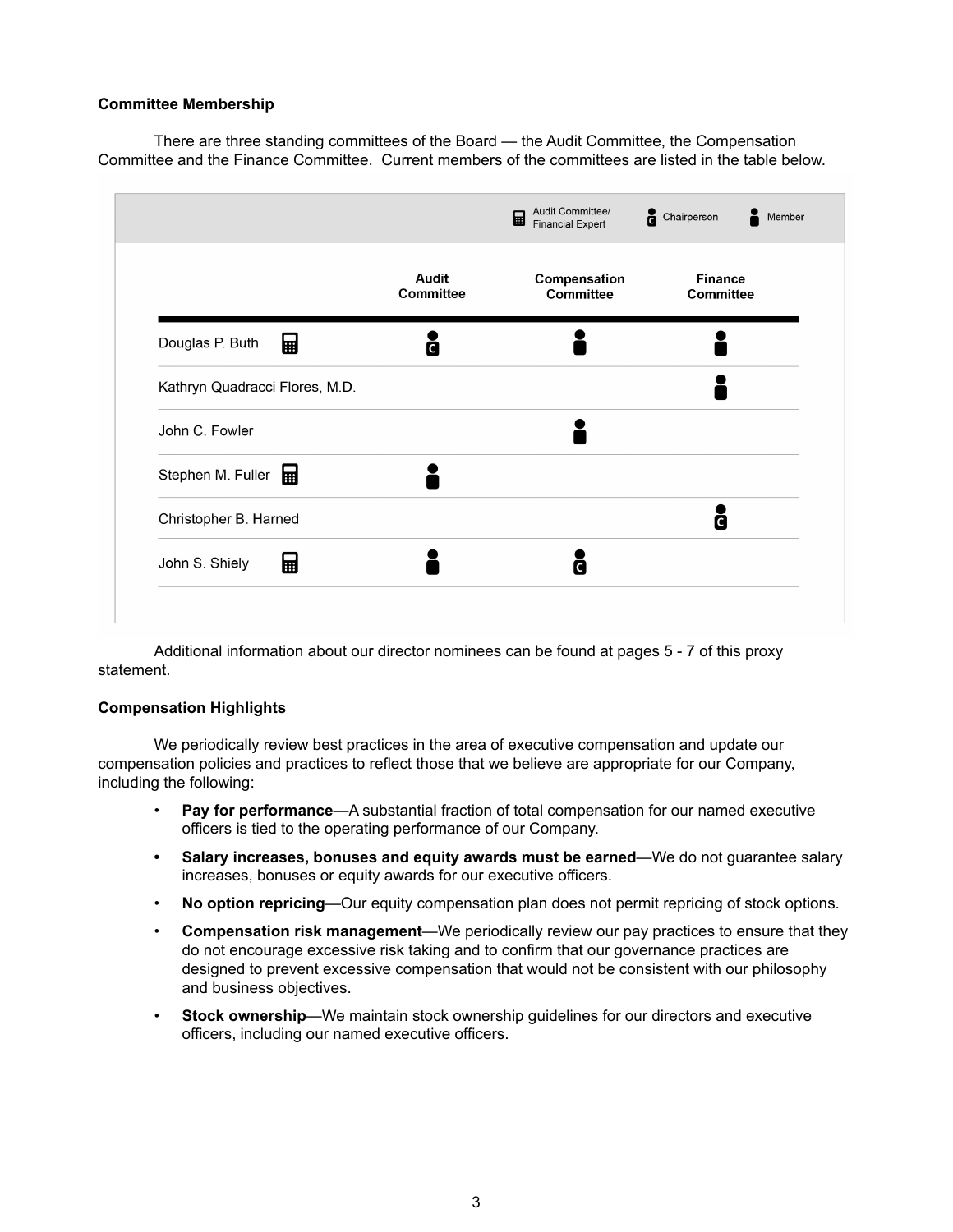## **PROXY STATEMENT For ANNUAL MEETING OF SHAREHOLDERS To Be Held May 23, 2022**

This proxy statement is being furnished to shareholders by the Board, beginning on or about April 13, 2022. This proxy statement is being furnished in connection with a solicitation of proxies by the Board for use at the Annual Meeting for the purposes set forth in the attached Notice of Annual Meeting of Shareholders.

If you are a shareholder of record, you may vote via the internet, by telephone, by mail using your proxy card, or in person at the Annual Meeting. To vote via the internet, follow the instructions provided on the Notice or on your proxy card. To vote by telephone, follow the instructions provided on your proxy card. To vote by mail, simply complete your proxy card, date and sign it, and return it in accordance with the instructions provided on the proxy card. Even if you vote via the internet, by telephone, or complete and mail your proxy card, you may nevertheless revoke your proxy at any time prior to the Annual Meeting by sending us written notice, voting your shares in person at the Annual Meeting or submitting a later-dated proxy. If a bank, broker or other nominee holds your Company common stock for your benefit but not in your own name, such shares are in "street name." In that case, your bank, broker or other nominee will send you a voting instruction form to use for your shares. The availability of internet voting instruction depends on the voting procedures of your bank, broker or other nominee. Please follow the instructions on the voting instruction form they send you.

Please note that shareholders will not be able to vote or revoke a proxy through the live webcast or telephone access, nor participate actively. Therefore, to ensure that every vote is counted at the Annual Meeting, we encourage you to vote as instructed in the Notice and/or proxy card, via the internet, by telephone or by mailing back the proxy card received from us or from your broker, bank or other provider.

 A proxy which is properly executed, duly returned to the Company and not revoked, or a valid vote via the internet or by telephone, will be voted in accordance with the instructions contained in it. The shares represented by executed but unmarked proxies will be voted as follows:

- **FOR** all nine persons nominated for election as directors referred to in this proxy statement; and
- on such other business or matters that may properly come before the Annual Meeting in accordance with the best judgment of the persons named as proxies in the form of proxy.

Other than the election of nine directors, the Board has no knowledge of any matters to be presented for action by the shareholders at the Annual Meeting. An inspector of elections appointed by the Board will tabulate all votes at the Annual Meeting.

Only holders of record of the Company's class A common stock and class B common stock (collectively the "common stock") at the close of business on the Record Date are entitled to vote at the Annual Meeting. On that date, the Company had outstanding and entitled to vote: (a) 41,458,102 shares of class A common stock, each of which is entitled to one vote per share, with an aggregate of 41,458,102 votes; and (b) 13,556,858 shares of class B common stock, each of which is entitled to ten votes per share, with an aggregate of 135,568,580 votes. The presence of a majority of the votes entitled to be cast shall constitute a quorum for the purpose of transacting business at the Annual Meeting. Abstentions and broker non-votes will be considered present for purposes of determining whether a quorum exists.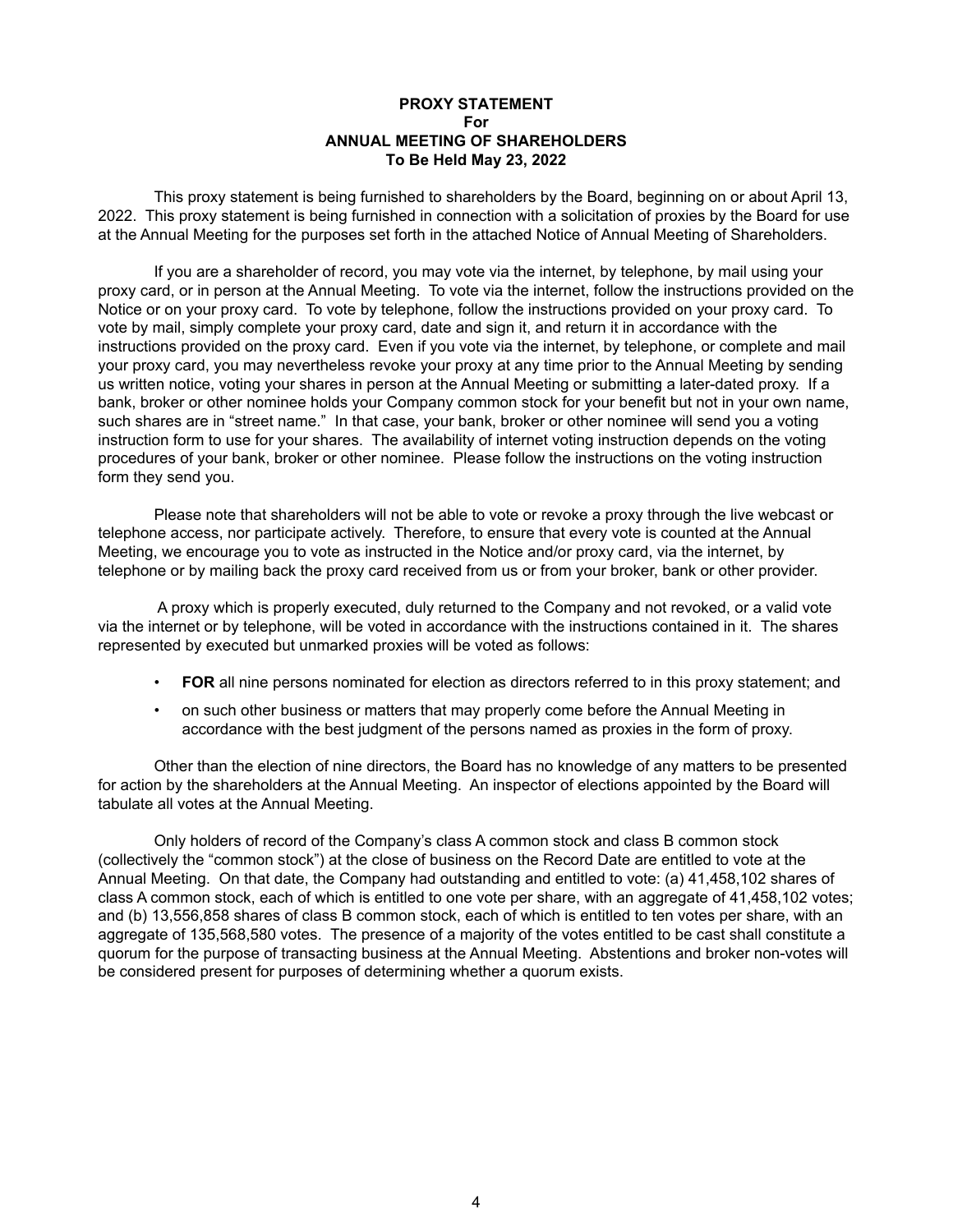## **ELECTION OF DIRECTORS**

The Board currently consists of nine directors. At the Annual Meeting, the shareholders will elect all nine directors to one-year terms—to hold office until the 2023 Annual Meeting of Shareholders and until their successors are duly elected and qualified. Unless shareholders otherwise specify, the shares represented by the proxies received will be voted in favor of the election as directors of the nine persons named as nominees in this proxy statement. The Board has no reason to believe that the listed nominees will be unable or unwilling to serve as directors if elected. However, in the event that any nominee should be unable to serve or for good cause will not serve, the shares represented by proxies received will be voted for another nominee selected by the Board.

Each director will be elected by a plurality of the votes cast at the Annual Meeting, assuming a quorum is present. For this purpose, "plurality" means that the nominees receiving the largest number of votes will be elected as directors. Any shares not voted at the Annual Meeting, whether due to abstentions, broker non-votes or otherwise, will have no impact on the election of the directors. Shares of the Company's class A common stock and class B common stock vote together as a single class on the election of directors.

The following sets forth certain information, as of the Record Date, about the Board's nominees for election at the Annual Meeting.

**J. Joel Quadracci**, 53, has been a director of Quad since 2003, its President since January 2005, its President and Chief Executive Officer since July 2006 and its Chairman, President and Chief Executive Officer since January 2010. Mr. Quadracci joined Quad in 1991 and, prior to becoming President and Chief Executive Officer, served in various capacities, including Sales Manager, Regional Sales Strategy Director, Vice President of Print Sales, Senior Vice President of Sales and Administration and President and Chief Operating Officer. He serves on the board of directors for Plexus Corp., Pixability, Inc., Road America, Inc., the National Association of Manufacturers, and the Metropolitan Milwaukee Association of Commerce (MMAC). He also serves on the board of trustees for the Milwaukee Art Museum and on the advisory council of the Smithsonian National Postal Museum. Mr. Quadracci received a Bachelor of Arts in Philosophy from Skidmore College in 1991. Mr. Quadracci is the brother of Kathryn Quadracci Flores, M.D., a director of Quad, and the brother‑in‑law of Christopher B. Harned, a director of Quad. Quad believes that Mr. Quadracci's experience in the printing industry and in leadership positions within Quad qualify him for service as a director of Quad.

**Kathryn Quadracci Flores, M.D**., 54, has been a director of Quad since 2013 and is a member of the Finance Committee. Dr. Flores is the President of QuadMed, LLC, a subsidiary of the Company. Dr. Flores serves as President and Director of the Windhover Foundation, as Vice President of the Board of Trustees for the Collegiate School of New York, where she has also served as Secretary, on the President's Leadership Council of Brown University, and as Vice Commodore of the Pine Lake Yacht Club. Dr. Flores previously served on the Board of Directors for the Brown University Sports Foundation and on the Board of Trustees for the Marymount School of New York. Dr. Flores received her B.A. and B.S. from Brown University in 1990 and her M.D. from Columbia University in 1995. Dr. Flores is the sister of J. Joel Quadracci, Quad's Chairman, President and Chief Executive Officer, and the sister-in-law of Christopher B. Harned, a director of Quad. Quad believes that Dr. Flores' knowledge of Quad, her education, and her board and business experience qualifies her to serve as a director of Quad.

**Mark A. Angelson**, 71, has been a director of Quad since 2015 and previously served as a director from the July 2010 acquisition of World Color Press, Inc. until April 2011. Before rejoining the Board, he served as Chairman of NewPage Corporation, North America's largest manufacturer of coated papers, in December 2012 and led its January 2015 merger with Verso Corporation. From February 2011 until September 2012, Mr. Angelson served sequentially as a member of Mayor-elect Rahm Emmanuel's transition team and then as Deputy Mayor of the City of Chicago and Chairman of the Mayor's Economic, Budgetary and Business Development Council. Mr. Angelson served as Chairman and/or CEO of a variety of public companies from 1996 to July 2010, including RR Donnelley & Sons Company (Chicago), Moore Corporation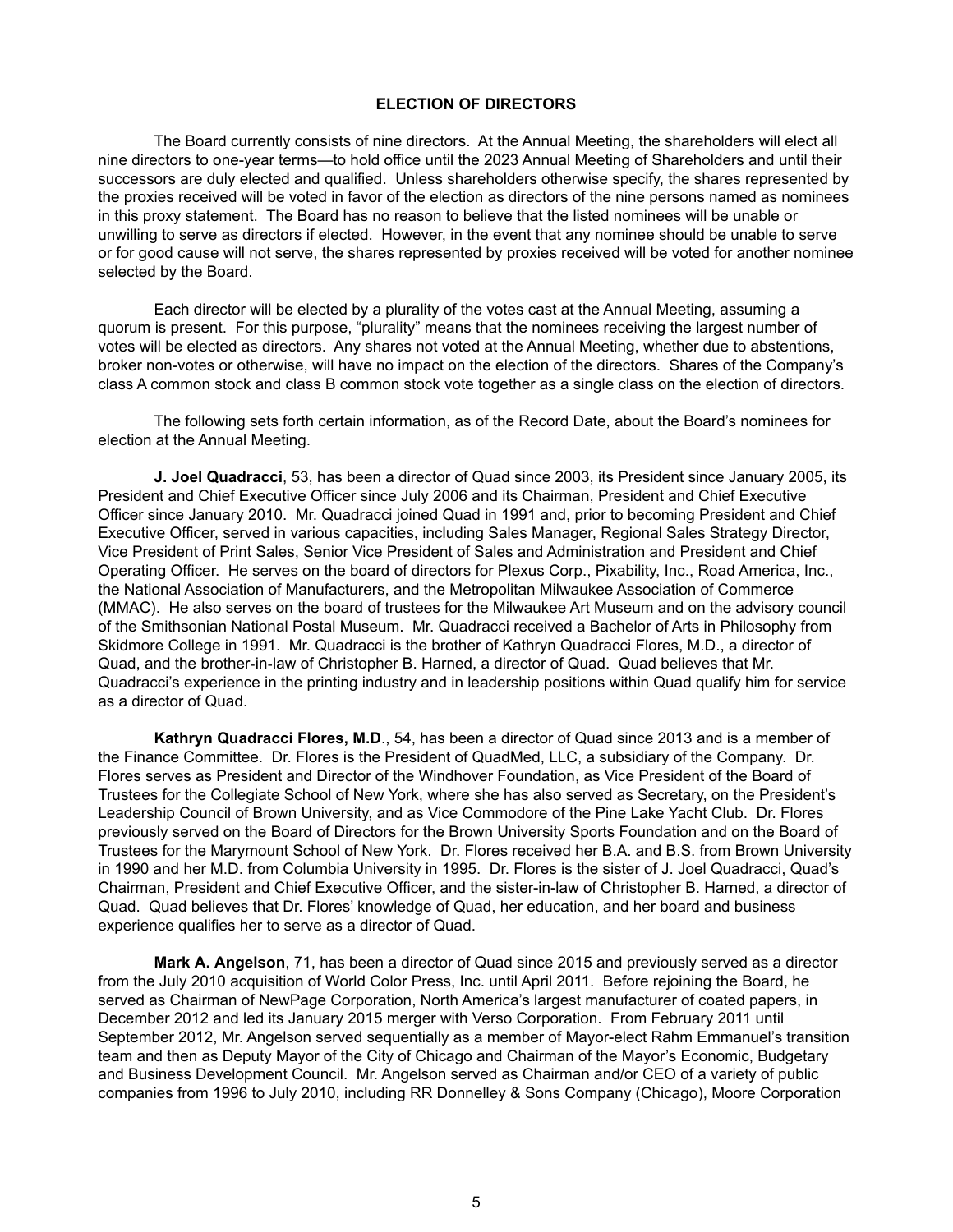(Toronto), Moore Wallace Incorporated (New York) and World Color Press (Montreal). Mr. Angelson was one of the leaders of the transformation and consolidation of the printing industry. Mr. Angelson is Chair of the Board of Trustees of the Institute of International Education and Chair of the Board of Governors of Rutgers University. Mr. Angelson is a Life Trustee of Northwestern University and adjunct professor of mergers and acquisitions at Northwestern's Kellogg School of Management. He served as Vice Chair of the Biden Foundation from its inception in 2017 until its dissolution in 2020. Quad believes that Mr. Angelson's career as an executive and board member of various providers of print and related services, and the role he has played in transactions in the printing industry, qualify him for service as a director of Quad.

**Douglas P. Buth**, 67, has been a director of Quad since 2005 and is the Chair of the Audit Committee and also is a member of the Compensation and Finance Committees. Mr. Buth retired as Chairman and Chief Executive Officer of Appvion, Inc., formerly known as Appleton Papers, Inc., a producer of carbonless, thermal, security paper and performance packaging products, and as Chief Executive Officer and President of Paperweight Development Corp., the parent company of Appvion, Inc., in 2005. Prior to becoming Chief Executive Officer, Mr. Buth had served in a variety of roles at Appvion, Inc., including positions in strategic planning, marketing and sales and as general manager and executive vice president. Mr. Buth is currently a member of the board of directors for Trek Bicycle Corporation, where he serves as chairman of the Audit Committee and a member of the Compensation Committee. In 2021, he retired from the board of Grange Mutual Insurance Company, where he served as a director since 2008 and more recently as a member of the Investment Committee and the Audit Committee. Mr. Buth received a Bachelor of Business Administration in Accounting from the University of Notre Dame in 1977. He qualified as a C.P.A. with PricewaterhouseCoopers LLP in 1979 and thereafter held a number of financial positions with Saks Fifth Avenue and BATUS Inc. Quad believes that Mr. Buth's financial background as a C.P.A. and his experience as a leader of a publicly-traded company and member of several boards of directors qualify him for service as a director of Quad.

**John C. Fowler**, 71, has been a director of Quad since 2016 and is a member of the Compensation Committee. Mr. Fowler served as Quad's Vice Chairman and Executive Vice President of Global Strategy and Corporate Development from March 2014 until December 2017. Prior thereto, he served as Quad's Executive Vice President and Chief Financial Officer from July 2010 to March 2014, as Senior Vice President and Chief Financial Officer from May 2005 to July 2010 and as Vice President and Controller from when he joined Quad in 1980 (which at the time was the Company's top financial position) until May 2005. Prior to joining Quad, Mr. Fowler worked for Arthur Andersen LLP for six years. In November 2018, Mr. Fowler was elected as a director of Mandel Group, Inc. He also serves on the board of directors of Manipal Technologies Ltd., the L'Eft Bank Wine Company, and is a past board member of several private and venture capital companies that were successfully sold. Mr. Fowler attended Tufts University and Iowa State University, graduating summa cum laude with bachelor degrees in both economics and accounting. Quad believes that Mr. Fowler's experience in the printing industry and in leadership positions with Quad and on several boards of directors qualify him for service as a director of Quad.

**Stephen M. Fuller**, 61, has been a director of Quad since 2016 and is a member of the Audit Committee. Mr. Fuller served as Senior Vice President and Chief Marketing Officer for L.L. Bean Inc. of Freeport, Maine from 2001 until his retirement in 2016. In this former role, he led all marketing functions for L.L. Bean, including branding, advertising, customer satisfaction, e-commerce, partnerships, database analytics and marketing operations. In addition to his CMO role, Mr. Fuller had full P&L responsibility for L.L. Bean's international efforts since 2008. Currently, he is a member of the board of directors of Boyne Resorts, a trustee at Bates College and is a frequent speaker at Dartmouth College's Tuck School of Business. Mr. Fuller is a former member of L.L. Bean's board of directors. He also has been on the boards of several environmental and outdoor organizations. Mr. Fuller received his undergraduate degree from Bates College in Lewiston, Maine, and his MBA from Boston College. He also attended Harvard Business School's Advanced Management Program. Quad believes that Mr. Fuller's leadership in marketing and board experience qualify him to serve as a director of Quad.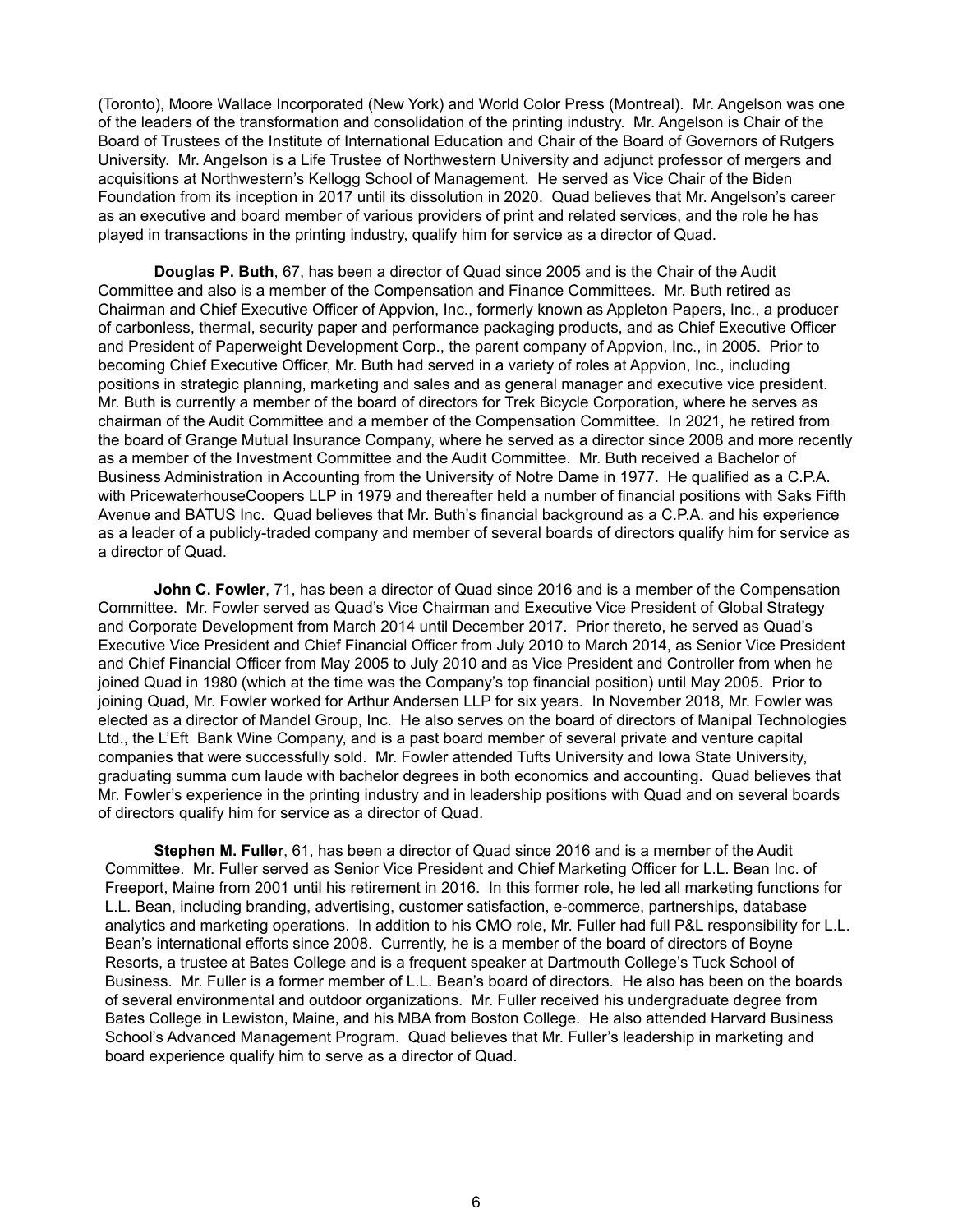**Christopher B. Harned**, 59, has been a director of Quad since 2005 and is the Chair of the Finance Committee. From 2016 to 2020, Mr. Harned was a Partner and Head of the New York office for Arbor Investments. Prior to joining Arbor Investments, he was a Managing Director and Head of Consumer Products-Americas for Nomura Securities International, Inc from 2014 to 2016. He also served as a Managing Director of the Investment Banking Group M&A team at Robert W. Baird & Co., Inc from 2011 to 2014. Before joining Robert W. Baird & Co., Inc., Mr. Harned was as a Partner, Managing Director and Head of the Consumer Products Group of The Cypress Group LLC, a New York City-based private equity firm for 10 years. Prior to joining The Cypress Group LLC, Mr. Harned was a Managing Director and Global Head of Consumer Products M&A with Lehman Brothers, where he worked for over 16 years. Mr. Harned is a member of the board of directors of Lakeview Farms, Inc. and Southwestern Meats, Inc. He is a former member of the board of directors of FreshPet, Inc., a pet food company, where he served on the audit and compensation committees, and a former member of the board of directors of Red Collar Pet Foods, bswift, Danka Business Systems PLC, The Meow Mix Company, Stone Canyon Entertainment, Brand Connections LLC and Philadelphia Media Network. Mr. Harned earned a Bachelor's degree from Williams College in 1985. Mr. Harned is the brother-in-law of J. Joel Quadracci, Quad's Chairman, President and Chief Executive Officer, the brother-in-law of Kathryn Quadracci Flores, M.D., a director of Quad, and the husband of Elizabeth Quadracci Harned, a Trustee of the Quad Voting Trust (as defined below). Quad believes that Mr. Harned's experience in the financial services industry and his leadership at several companies in various industries qualify him to serve as a director of Quad.

**Jay O. Rothman,** 62, has been a director of Quad since 2017. He has served as the Chairman and Chief Executive Officer of Foley & Lardner LLP, a national law firm, since June 2011; has been a member of the firm's Management Committee since February 2002; and has been a partner since February 1994. He joined Foley & Lardner LLP in October 1986. Mr. Rothman will retire from Foley & Lardner LLP in the spring of 2022. On June 1, 2022, Mr. Rothman will become the President of the University of Wisconsin System. Mr. Rothman serves as a director of Mayville Engineering Company, Inc. Mr. Rothman served on the Board of Children's Hospital of Wisconsin until December 2018 and is currently serving on the Board of Junior Achievement of Wisconsin, Wisconsin Manufacturers & Commerce (WMC) and Metropolitan Milwaukee Association of Commerce (MMAC). Mr. Rothman received a Bachelor of Arts degree from Marquette University in 1982 and a Juris Doctor from Harvard Law School in 1985. Quad believes that Mr. Rothman's career as an executive and as a business attorney qualify him to serve as a director of Quad.

**John S. Shiely**, 69, has been a director of Quad since 1996 and is the Chair of the Compensation Committee and a member of the Audit Committee. Mr. Shiely is the retired Chairman and Chief Executive Officer of Briggs & Stratton Corporation, a producer of air-cooled gasoline engines for outdoor power equipment. Mr. Shiely started with Briggs & Stratton Corporation in 1986. Before becoming Chief Executive Officer in 2001 and Chairman in 2003, he served in various capacities, including as Vice President and General Counsel, Executive Vice President – Administration and President. Mr. Shiely has served as a director of BMO Financial Corporation since 2011, BMO Harris Bank N.A. since 2012 and Oshkosh Corporation since 2012. He also served as a director of Scotts Miracle-Gro Company from 2007 to 2013, and as a director of Marshall & Ilsley Corporation from 1999 until its sale in 2011. Mr. Shiely received a Bachelor of Business Administration in Accounting from the University of Notre Dame, a Juris Doctor from Marquette University Law School, a Master of Management from the J. L. Kellogg Graduate School of Management at Northwestern University, and in 2010 studied corporate governance as a visiting scholar in the graduate program at Harvard Law School. Quad believes that Mr. Shiely's career as an executive of a publicly-traded company, his experience as a director of various publicly traded companies, and his education in accounting and law qualify him to serve as a director of Quad.

**THE BOARD RECOMMENDS THE FOREGOING NOMINEES FOR ELECTION AS DIRECTORS AND URGES EACH SHAREHOLDER TO VOTE "FOR" SUCH NOMINEES. SHARES OF COMMON STOCK REPRESENTED AT THE ANNUAL MEETING BY EXECUTED, OR OTHERWISE VALIDLY VOTED, BUT UNMARKED PROXIES, WILL BE VOTED "FOR" SUCH NOMINEES.**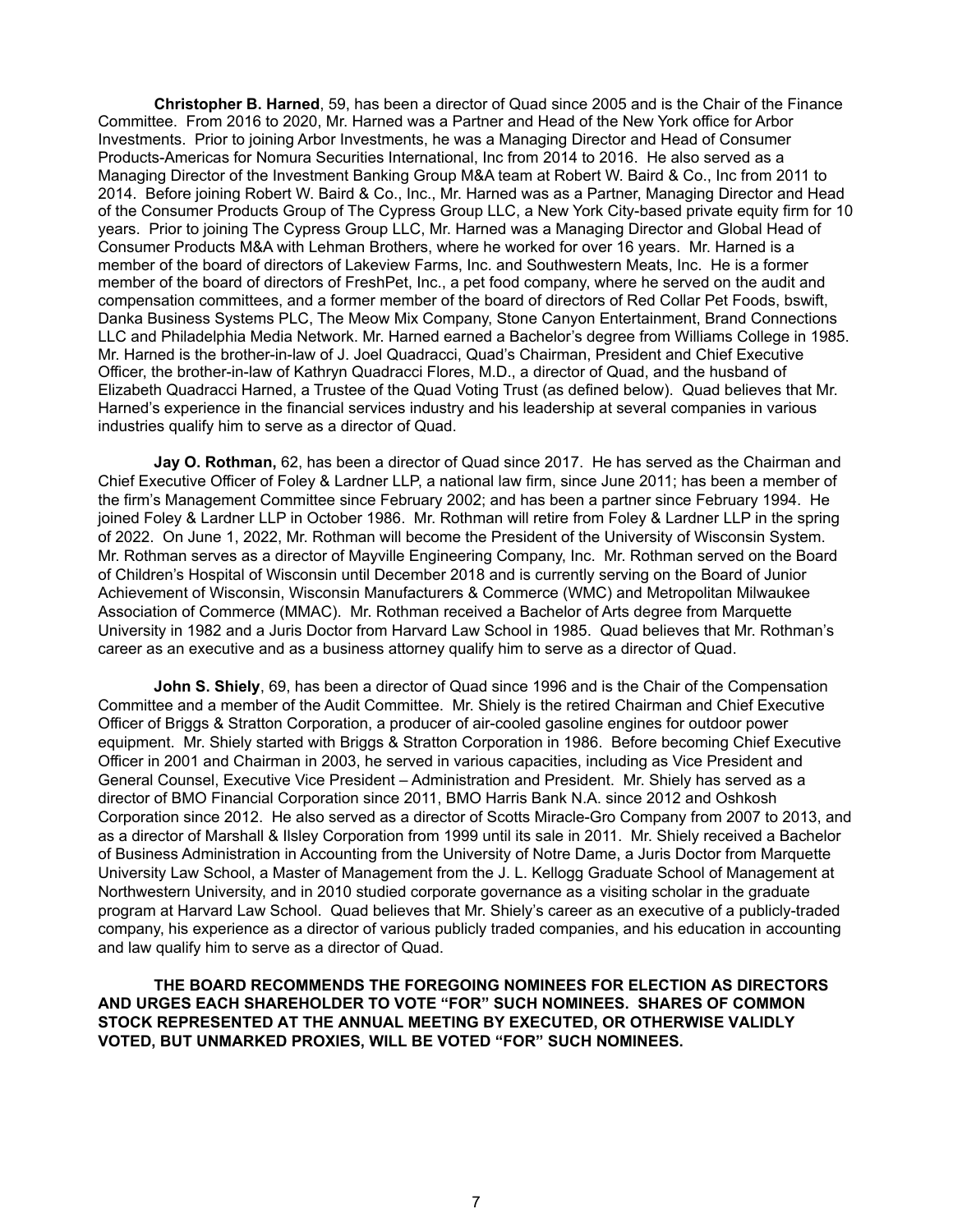## **CORPORATE GOVERNANCE**

#### **Corporate Governance Guidelines**

The Board has adopted corporate governance guidelines that, in conjunction with the Board committee charters, establish processes and procedures to help ensure effective and responsive governance by the Board. The corporate governance guidelines also establish the Company's policies on director orientation and continuing education, which include a mandatory orientation program for new directors and provide that the Board will be assessed on an annual basis to determine whether it and its committees are functioning effectively. In addition, the Company's corporate governance guidelines provide that the Board have regularly scheduled meetings at which the non-management directors meet in executive session without the Company's executive officers being present. The non-management directors may also meet without the Company's executive officers present at such other times as they determine appropriate. The corporate governance guidelines also provide that the Company's executive officers and other members of senior management who are not members of the Board will participate in Board meetings to present information, make recommendations and be available for direct interaction with members of the Board. The corporate governance guidelines are available, free of charge, on the Company's website, www.QUAD.com. The information contained on the Company's website is not incorporated into, and does not form a part of, this proxy statement or any other Company report or document on file with or furnished to the Securities and Exchange Commission ("SEC").

#### **Independence; NYSE Controlled Company Exemptions; Board Leadership Structure**

The Board has adopted director independence standards to assist it in making determinations regarding whether the Company's directors are independent as that term is defined in the listing standards of the New York Stock Exchange ("NYSE"). These standards are available, free of charge, on the Company's website, www.QUAD.com. Based on these standards, the Board determined that Messrs. Angelson, Buth, Fuller, Rothman and Shiely are independent as that term is defined in the listing standards of the NYSE and the director independence standards adopted by the Board, while Dr. Flores and Messrs. Quadracci, Fowler and Harned are not deemed to be independent. In making this determination, with respect to Mr. Rothman, the Board considered his current relationship with Foley & Lardner LLP and the fees paid by the Company to such firm during 2019, 2020 and 2021.

Since the Quad/Graphics, Inc. Amended and Restated Voting Trust Agreement ("Quad Voting Trust") (see "Stock Ownership of Management and Others—Quad Voting Trust" later in this proxy statement) owns more than 50% of the total voting power of the Company's stock, the Company is considered a "controlled company" under the corporate governance listing standards of the NYSE. As a controlled company, the Company is eligible for the NYSE's exemption of controlled companies from the obligation to comply with certain of the NYSE's corporate governance requirements, including the requirements:

- that a majority of the Board consist of independent directors, as defined under the rules of the NYSE (although a majority of the members of the Company's Board are independent under the listing standards of the NYSE and the director independence standards adopted by the Board);
- that the Company have a corporate governance and nominating committee that is composed entirely of independent directors with a written charter addressing the committee's purpose and responsibilities; and
- that the Company have a compensation committee that is composed entirely of independent directors with a written charter addressing the committee's purpose and responsibilities.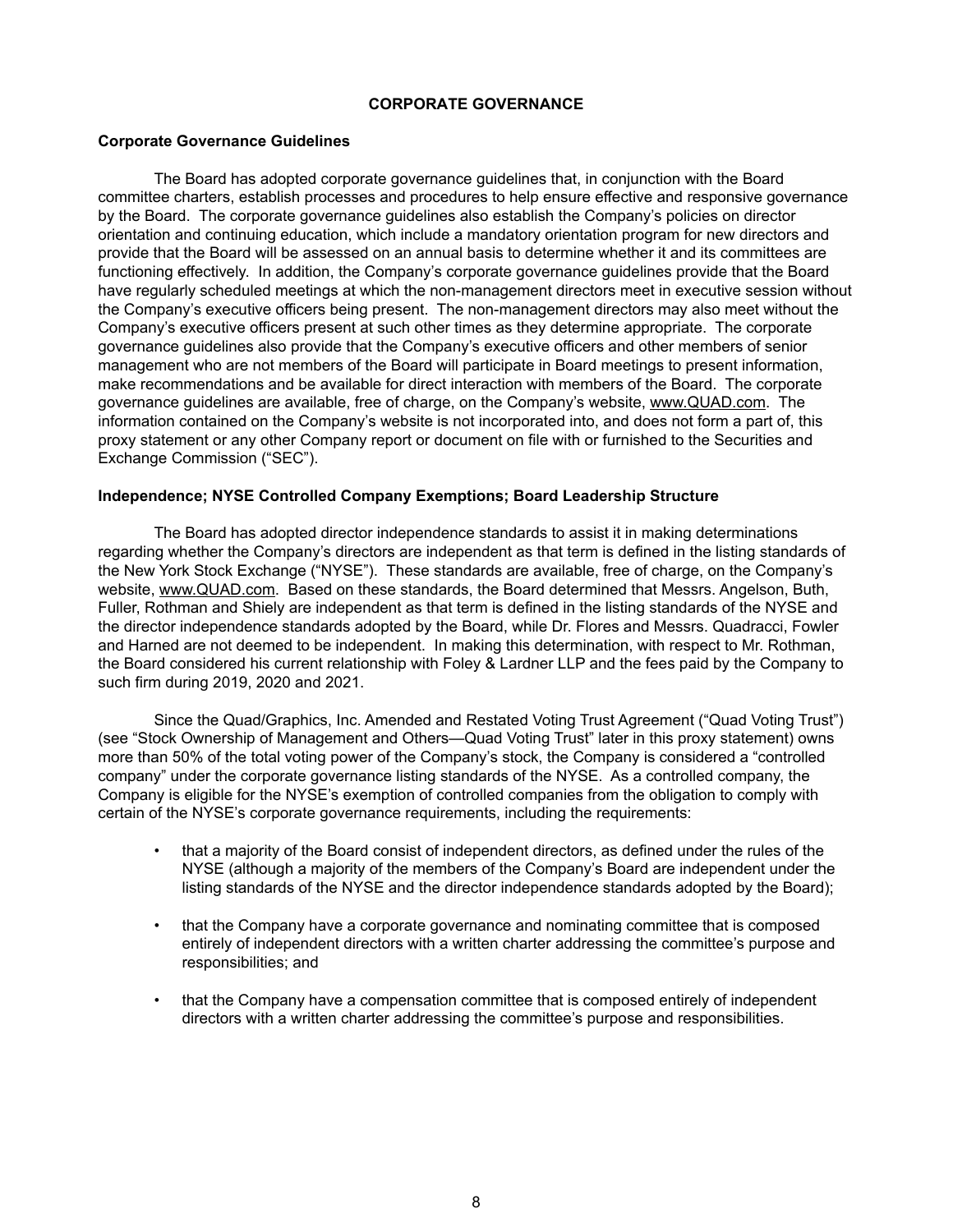The Company's bylaws and corporate governance guidelines provide the Board with the discretion to determine whether to combine or separate the positions of chairman of the board and chief executive officer. The Board currently believes it is in the best interests of the Company and its shareholders to combine these two roles because this provides the Company with unified leadership and direction and Mr. Quadracci is the person best qualified to serve as chairman given his history with the Company and his skills and knowledge within the industry in which the Company operates.

Based on the fact that the Company is controlled by the Quadracci family through the Quad Voting Trust, the Board does not believe it is necessary to have an independent lead director.

#### **Board's Role in the Oversight of Risk**

The full Board is responsible for the oversight of the Company's operational and strategic risk management process. The Board oversees a company-wide approach to risk management, carried out by management. The full Board determines the appropriate risk for the Company generally, assesses the specific risks the Company faces and reviews the steps taken by management to manage those risks. With regard to cybersecurity risk, the Board (through the audit committee) conducts an annual review of the Company's cybersecurity program, and the entire Board receives periodic updates on the Company's cybersecurity risk management progress through the Company's general enterprise risk management program described in the foregoing sentence.

While the full Board maintains the ultimate oversight responsibility for the risk management process, its committees oversee risk in certain specified areas. In particular, the Board relies on its audit committee to address significant financial risk exposures (including cybersecurity risk) facing the Company and the steps management has taken to monitor, control and report such exposures, with appropriate reporting of these risks to be made to the full Board. The Board relies on its compensation committee to address significant risk exposures facing the Company with respect to compensation and with appropriate reporting of these risks to be made to the full Board. The Board's role in the Company's risk oversight has not affected the Board's leadership structure.

#### **Board Meetings**

The Board held seven meetings in 2021, including five regular meetings and two special meetings. During the period of the directors' service in 2021, each of the directors attended at least 75% of the aggregate of the total number of meetings of the Board and those committees of the Board on which such director served, except for Mr. Angelson who attended all five regular meetings but was not able to attend either special meeting.

At each regularly-scheduled Board meeting, the directors also met in executive session without the Company's executive officers present, and the independent directors met separately in executive session. No presiding director was chosen for these sessions in 2021. An independent director presides over each executive session of the independent directors. The independent director who presides may differ from meeting to meeting, which is dependent on the subject matter of the agenda of the executive session.

Directors are expected to attend the Company's Annual Meeting of Shareholders each year. At the 2021 Annual Meeting, all of the directors then serving were in attendance (via webcast or by telephone in light of the COVID-19 pandemic).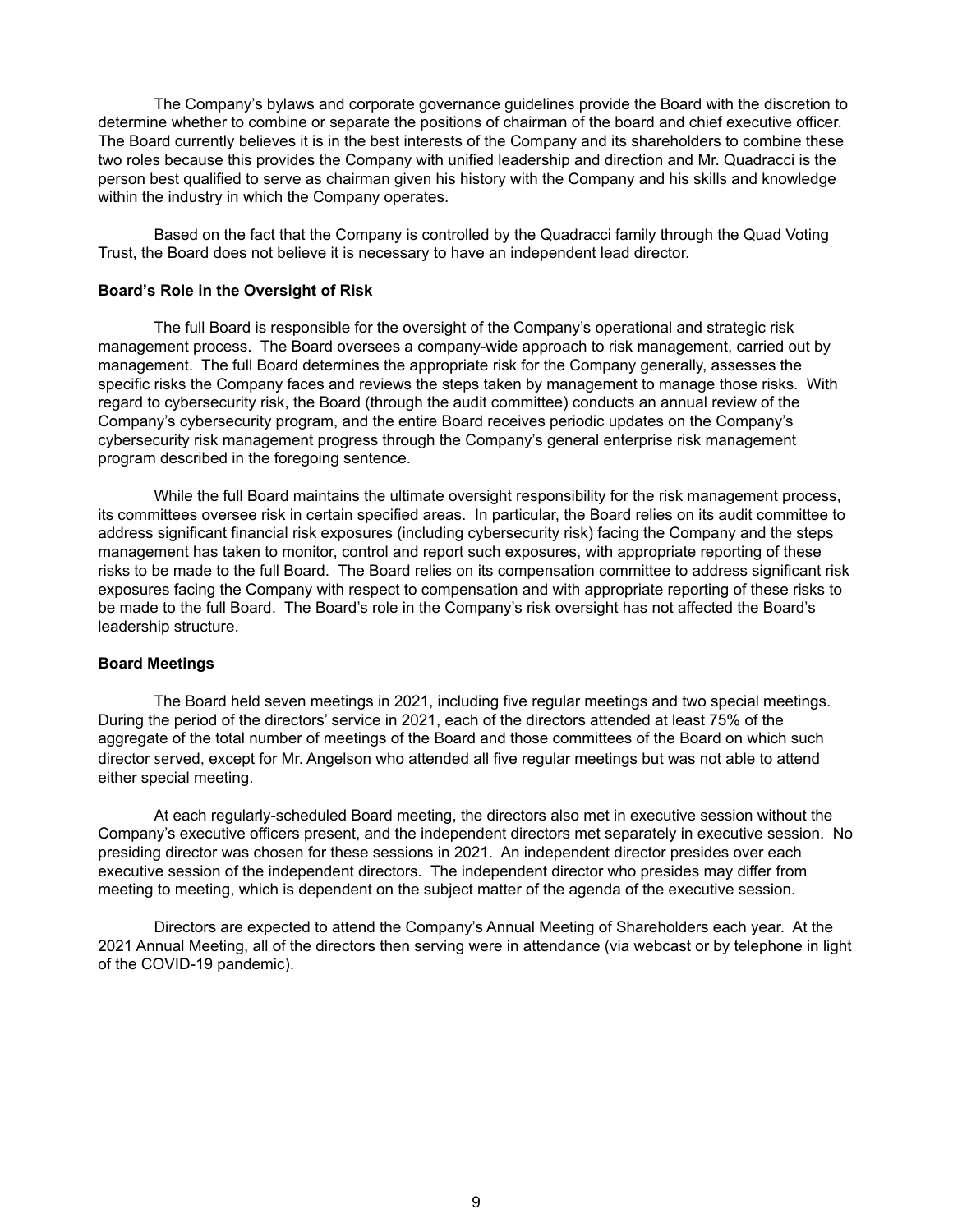## **Communications with the Board**

Shareholders and other interested parties may communicate with the Board by writing to Quad/ Graphics, Inc., Board of Directors (or, at the writer's option, to a specific director or to the non-management directors as a group), c/o Jennifer J. Kent, Executive Vice President, Chief People & Legal Officer and Secretary, Quad/Graphics, Inc., N61 W23044 Harry's Way, Sussex, Wisconsin 53089-3995. Ms. Kent will ensure that the communication is delivered to the Board, the specified director or the specified group of directors, as the case may be.

#### **Board Committees**

The Board currently has standing audit, compensation and finance committees. Each committee is appointed by and reports to the Board. The Board has adopted, and may amend from time to time, a written charter for each of the audit, finance and compensation committees, which, among other things, sets forth the committee's responsibilities. The Company makes available on its website, www.QUAD.com, copies of each of these charters free of charge. As a controlled company under the corporate governance listing standards of the NYSE, the Board is not required to, and does not have, a nominating committee.

#### *Audit Committee*

The audit committee of the Board currently consists of Messrs. Buth (chairperson), Fuller and Shiely, each of whom is independent as defined by the rules of the SEC and the listing standards of the NYSE, as well as the director independence standards adopted by the Board. In addition, the Board has determined that each current member of the audit committee qualifies as an "audit committee financial expert" as defined by the rules of the SEC and meets the expertise requirements for audit committee members under the listing standards of the NYSE. Each member of the audit committee has served in senior positions with their respective organizations or have served as directors of public and private companies, which has afforded the member the opportunity to gain familiarity with financial matters relevant to Quad.

The principal functions performed by the audit committee include assisting and discharging certain responsibilities of the Board in overseeing the reliability of financial reporting, the effectiveness of internal control over financial reporting, the process for monitoring compliance with corporate codes of conduct, the internal auditors and audit functions and the independence of the independent external auditors and audit functions. In addition, the audit committee's duties also include direct responsibility for the appointment, compensation, retention and oversight of the independent external auditors; review and discussion with the independent external auditors of the scope of their audit; review and discussion of the financial statements, management's discussion and analysis of financial condition and results of operations included in the Company's periodic filings; review of any reports to shareholders containing financial information, quarterly earnings press releases and other financial information and earnings guidance; discussion with the Company's internal auditors about the audit plan, and results of internal audits; review of such accounting principles, policies and practices, reporting policies and practices as it may deem necessary or proper; review and discussion of compliance matters and compliance program, including policies and procedures for reporting compliance matters; review and discussion of cybersecurity matters and cybersecurity program; and establishment of policies concerning the provision of non-audit services by the independent external auditors. The audit committee held five meetings in 2021. The audit committee members were offered an opportunity at each audit committee meeting to meet with only the Company's independent external auditors present and did so regularly.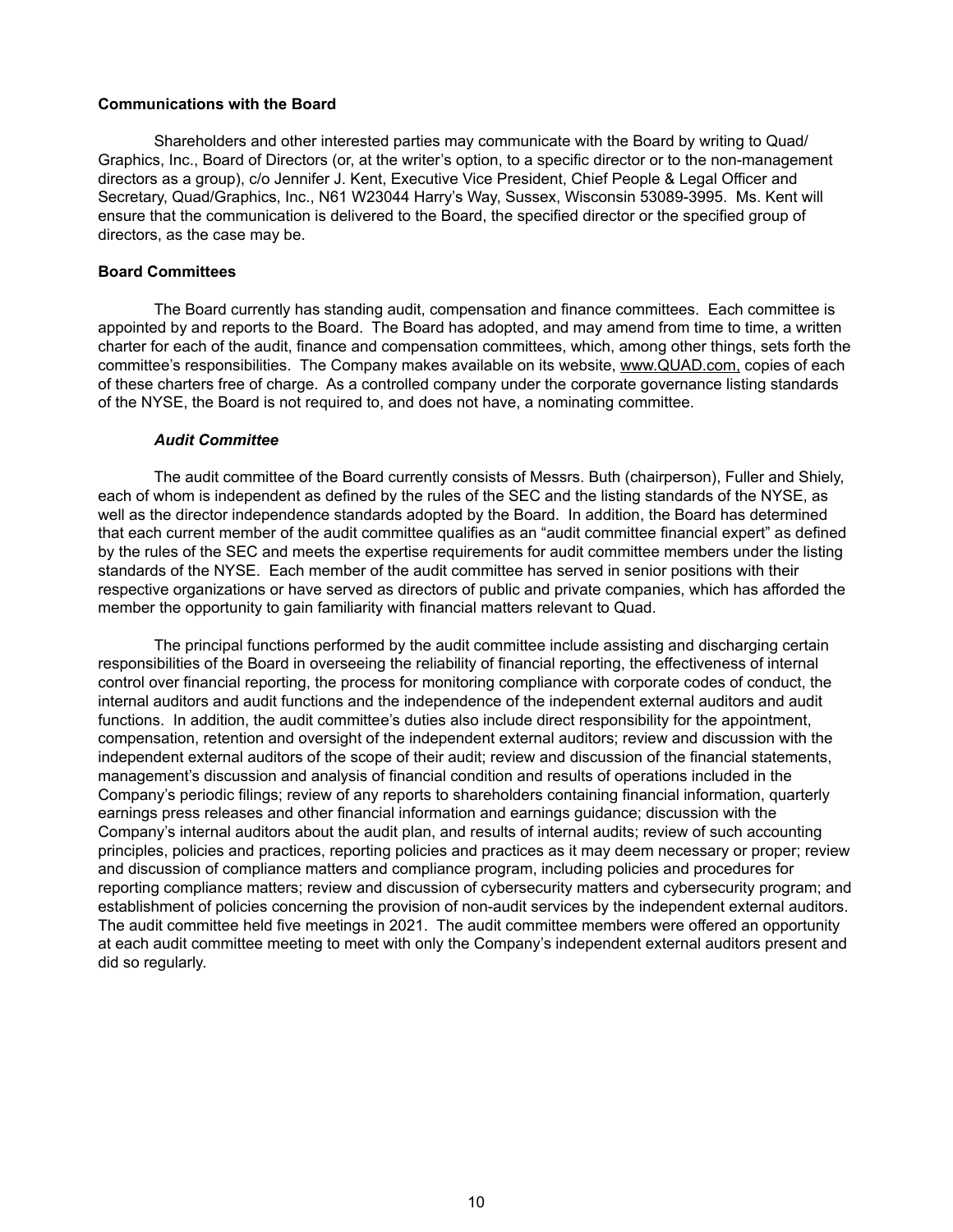#### *Compensation Committee*

The compensation committee of the Board currently consists of Messrs. Shiely (chairperson), Buth and Fowler. Messrs. Shiely and Buth are independent as defined by the listing standards of the NYSE and the director independence standards adopted by the Board. The compensation committee held five meetings in 2021.

The principal functions of the compensation committee are to review and approve the annual salary, bonuses, equity-based incentives and other benefits, direct and indirect, of the Company's corporate officers; review and report on the compensation and human resources policies, programs and plans of the Company; administer the Company's stock option and other compensation plans; review and recommend to the Board chief executive officer compensation; and review and recommend to the Board director compensation to align directors' interests with the long-term interest of the Company's shareholders. In addition, the compensation committee's duties also include determining and approving the Company's compensation philosophy; determining stock ownership guidelines for the Company's executive officers and directors and monitoring compliance with any such guidelines; on an annual basis, preparing a report regarding executive officer compensation for inclusion in the Company's annual proxy statement; and reviewing and evaluating the Company's policies and practices in compensating employees, including non-executive officers, as they relate to risk management practices and risk-taking incentives.

The compensation committee also has authority to establish subcommittees and delegate authority to such subcommittees to accomplish the duties and responsibilities of the committee. The compensation committee has established a subcommittee consisting of Messrs. Shiely and Buth and delegated to it certain responsibilities of the Board and the compensation committee with respect to compensation intended to satisfy certain regulatory requirements, including equity-based awards to and transactions with officers of the Company intended to be exempt from Section 16(b) of the Securities Exchange Act of 1934, as amended, and to perform other duties delegated from time to time by the Board or the compensation committee. Each of Messrs. Shiely and Buth meets the requirements to be considered a "non-employee director" within the meaning of Section 16.

The executive officers' role in determining the amount or form of executive officer compensation is limited to assisting the compensation committee with its reviews of the Company's compensation and benefit arrangements and making recommendations to the compensation committee regarding the compensation of the executive officers (other than their own). Certain of our executive officers may attend meetings (other than executive sessions) of the compensation committee at which the committee considers the compensation of other executive officers.

The compensation committee engaged FW Cook & Co., Inc. ("FW Cook") in 2021 to serve as the compensation committee's independent compensation consultant and provide recommendations and advice on the Company's executive and director compensation programs. Pursuant to its engagement in 2021, FW Cook advised the compensation committee on general trends in public company compensation arrangements and provided benchmarking data with respect to 2021 executive officer compensation. FW Cook did not provide any services to the Company other than pursuant to such engagement by the committee during 2021. For more information regarding the role of the compensation consultant, please see the disclosure later in this proxy statement under the section titled "Compensation of Executive Officers—Compensation Discussion and Analysis."

#### *Finance Committee*

The finance committee of the Board presently consists of Mr. Harned (chairperson), Mr. Buth and Dr. Flores. The principal functions performed by the finance committee are to provide assistance to, and discharge certain responsibilities of, the Board relating to the capital structure, means of financing, selection of lenders, cash flow modeling, interest rate sensitivity and similar matters so as to achieve the Company's long-term plans. The finance committee held five meetings in 2021.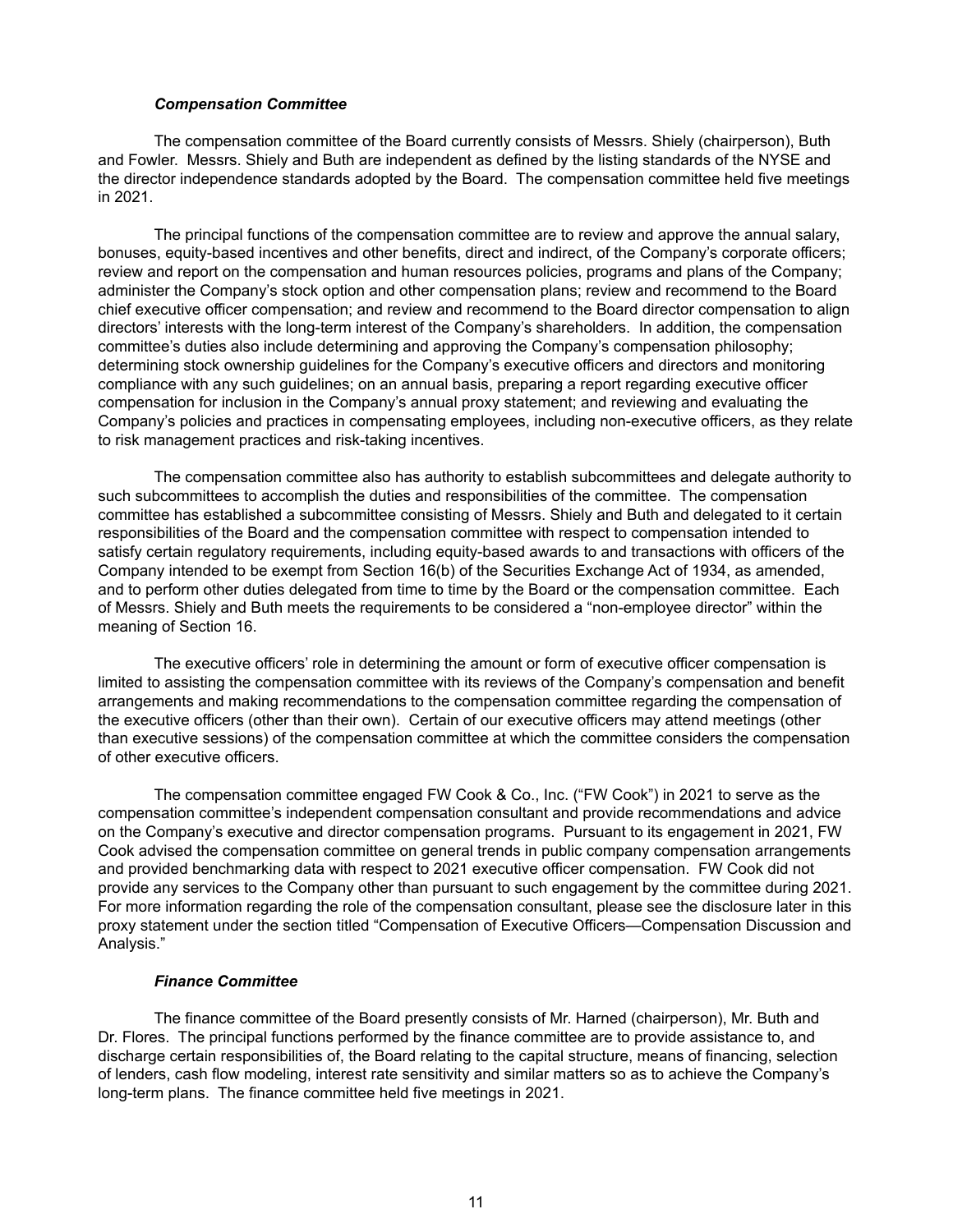#### *Compensation Committee Interlocks and Insider Participation*

Elizabeth Prahl, Mr. Fowler's daughter, is employed by the Company as a product development & innovation director. Her total compensation for 2021 was \$231,568, consisting of base salary, bonus and a 401(k) matching contribution.

## **Nominations of Directors**

Pursuant to the direction of the Quad Voting Trust, the Board will select nominees to become directors to fill vacancies or newly created directorships and nominate directors for election by the Company's shareholders at annual meetings of the shareholders. The Quad Voting Trust will consider candidates recommended by the Company's shareholders to become nominees for election as directors. Shareholders who wish to propose nominees for election as directors must follow certain procedures contained in the Company's bylaws. In the case of nominees for election at an annual meeting, shareholders must send notice to the Secretary of the Company at the Company's principal offices on or before December 31 of the year immediately preceding such annual meeting (provided that if the date of the annual meeting is on or after May 1 in any year, notice must be received not later than the close of business on the day which is determined by adding to December 31 of the immediately preceding year the number of days on or after May 1 that the annual meeting takes place). The notice must contain certain information specified in the Company's bylaws, including certain information about the shareholder or shareholders bringing the nomination (including, among other things, the number and class of shares held by such shareholder(s)) as well as certain information about the nominee (including, among other things, a description of all arrangements or understandings between such shareholder and each nominee and any other person pursuant to which the nomination is to be made, and other information that would be required to be disclosed in solicitations of proxies for elections of directors pursuant to Regulation 14A under the Securities Exchange Act of 1934, as amended).

In identifying and evaluating nominees for director, the Company seeks to ensure that the Board possesses, as a whole, certain core competencies. Each director candidate will be reviewed based upon the Board's current capabilities, any needs therein and the capabilities of the candidate. The selection process takes into account all appropriate factors, which may include, among other things, diversity, experience, personal integrity, skill set, the ability to act on behalf of shareholders and the candidate's personal and professional ethics, integrity, values and business judgment.

## **Policies and Procedures Governing Related Person Transactions**

The Board has adopted written policies and procedures regarding related person transactions. For purposes of these policies and procedures:

- A "related person" means any of the Company's directors, executive officers, nominees for director, any holder of 5% or more of any class of the Company's common stock or any of their immediate family members; and
- A "related person transaction" generally is a transaction (including any indebtedness or a guarantee of indebtedness) in which the Company was or is to be a participant and the amount involved exceeds \$120,000, and in which a related person had or will have a direct or indirect material interest.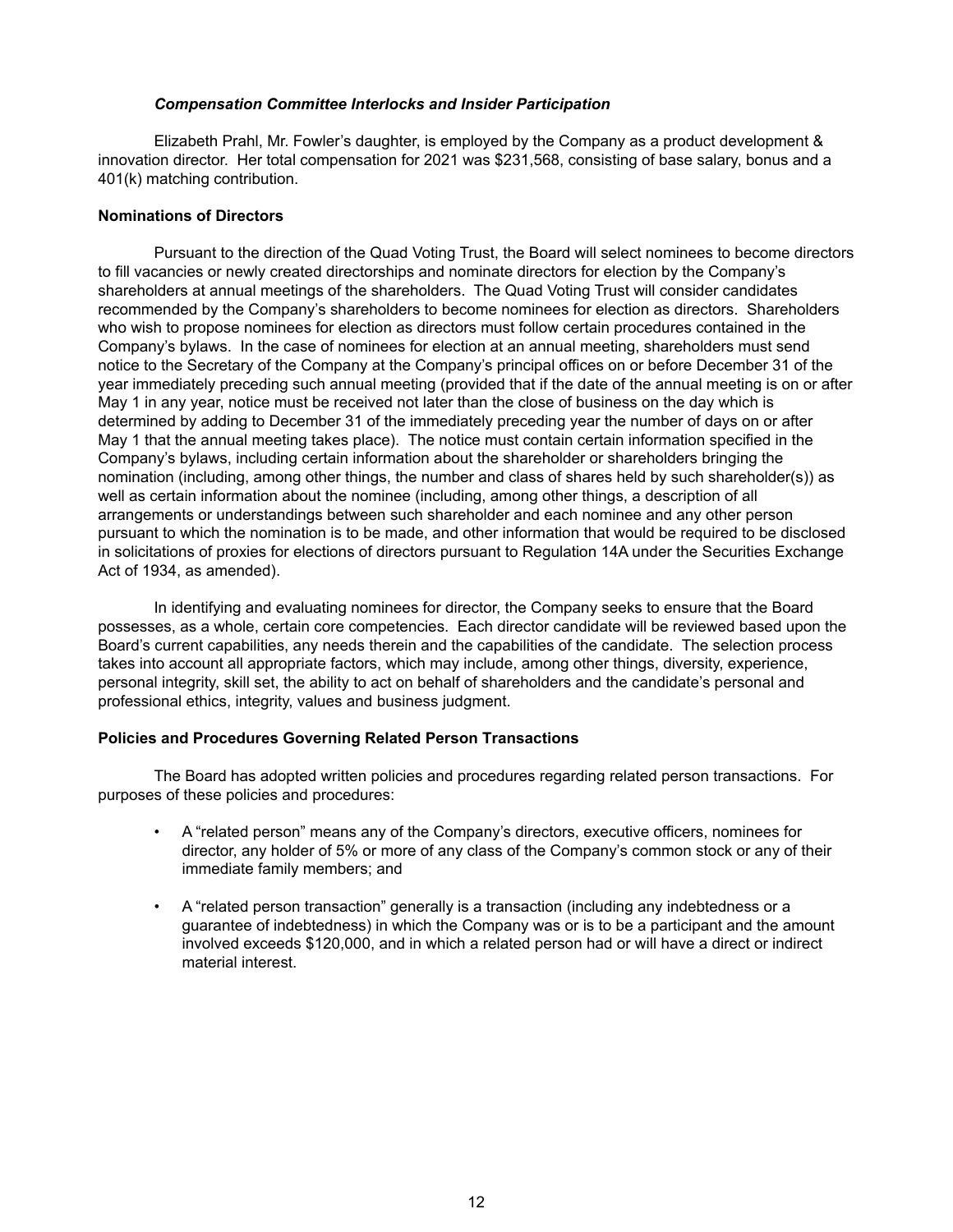Each executive officer, director or nominee for director is required to disclose to the full Board certain information relating to related person transactions for review, approval or, if necessary, ratification by the independent directors. Disclosure to the Board should occur before the related person transaction is effected or, if prior disclosure is not reasonably possible, as soon as practicable after the related person transaction is effected, but in any event as soon as practicable after the executive officer, director or nominee for director becomes aware of the related person transaction. The decision whether or not to approve or, if necessary, ratify a related person transaction is to be made in light of the determination by the independent directors as to whether the relationship is believed by the independent directors to serve the best interests of the Company and its shareholders and whether the relationship should be continued or eliminated. The Board may delegate some or all of its authority relating to related person transactions to the audit committee.

#### **Certain Relationships and Related Person Transactions**

In addition to the related person transactions described under "Board Committees—Compensation Committee Interlocks and Insider Participation" above, the following is a description of transactions since January 1, 2021 to which the Company has been a party, in which the amount involved in the transaction exceeded or will exceed \$120,000, and in which any of the Company's directors, nominees for director, executive officers or beneficial holders of more than 5% of the common stock had or will have a direct or indirect material interest.

Dan Frankowski, a brother of Thomas J. Frankowski, a named executive officer of the Company, is employed by the Company as an executive director of operations. His compensation for 2021 was \$424,836 consisting of base salary, incentive compensation, a 401(k) matching contribution and the aggregate grant date fair value of equity awards granted to him in 2021.

Jay O. Rothman, a director of the Company, is Chairman and Chief Executive Officer of, and a partner in, the law firm Foley & Lardner LLP (although he is retiring from that firm in the spring of 2022). The Company retains Foley & Lardner LLP to perform legal services from time to time and paid Foley & Lardner LLP \$668,862 in legal fees during 2021.

Kathryn Quadracci Flores, a director of the Company, is President of QuadMed, LLC, a subsidiary of the Company. In her role as President of QuadMed, Dr. Flores received compensation for 2021 of \$580,125, consisting of base salary and bonus.

## **Environmental, Social and Governance**

As a worldwide marketing solutions partner, Quad leverages its more than 50-year heritage of platform excellence, innovation, strong culture and social purpose to create a better way for its clients, employees, shareholders, communities and the environment. Quad believes its ability to create value is not limited to generating economic value, but also social and environmental value, and that the Company can do good in the world while doing well as a business. Quad's longstanding focus on "creating a better way" – a hallmark of the Company's culture for more than 50 years – has inspired creativity in how it addresses environmental, social and business challenges and contributed to good corporate citizenship. Further, the Company believes that its distinct corporate culture drives thoughtful decision-making, especially with regard to its disciplined approach to managing operations, innovating solutions for clients, and better positioning the Company to prevail in a dynamic marketplace.

Additional information is available in our Annual Report on Form 10-K and on our website at *https:// www.quad.com/resources/documents/a-better-way-quads-2021-environmental-social-and-governance-report.*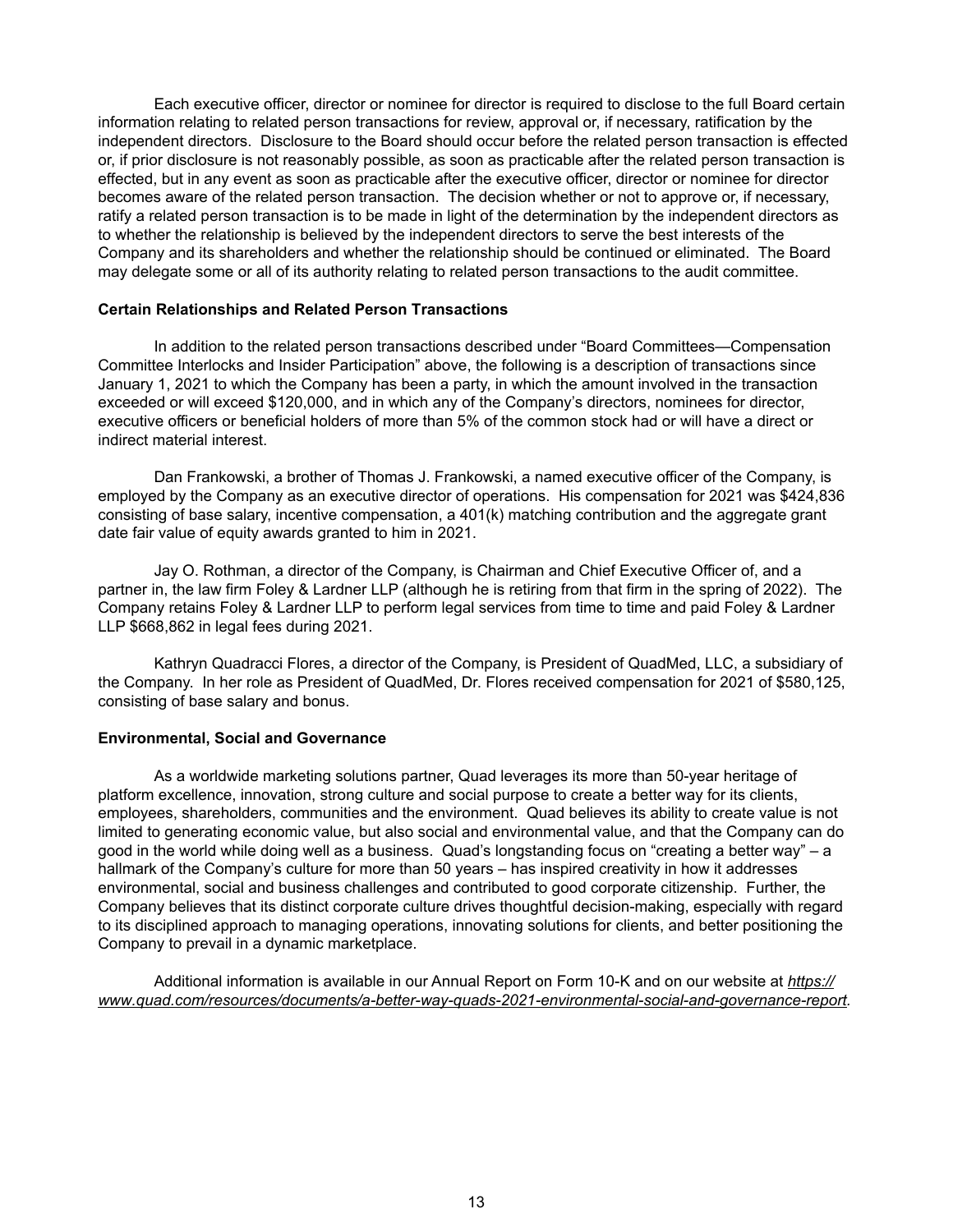## **AUDIT COMMITTEE REPORT**

In accordance with its written charter adopted by the Board, the audit committee assists the Board in fulfilling its oversight responsibilities with respect to the reliability of financial reporting, the effectiveness of internal control over financial reporting, the process for monitoring compliance with corporate codes of conduct, control of the internal auditors and audit functions and control over the independence and qualifications of the independent external auditors and audit functions.

In fulfilling its responsibilities, the audit committee:

- Reviewed and discussed the audited financial statements for the year ended December 31, 2021 with the Company's management and Deloitte & Touche LLP, the independent registered public accounting firm for Quad for 2021;
- Reviewed and discussed with management and Deloitte & Touche LLP the assessment and audit of the Company's internal control over financial reporting pursuant to Section 404 of the Sarbanes-Oxley Act;
- Discussed with Deloitte & Touche LLP the matters required to be discussed by the Public Company Accounting Oversight Board's ("PCAOB") Auditing Standard No. 1301, *Communications With Audit Committees*, and Rule 2-07 of Regulation S-X; and
- Received from Deloitte & Touche LLP the written disclosures and letter required by the PCAOB Ethics and Independence Rule 3526, *Communication with Audit Committees Concerning Independence*, and discussed with Deloitte & Touche LLP its independence.

The audit committee also approved the Company's internal auditors' overall scope and plan for its audits. The audit committee met periodically with the internal auditors to discuss the results of their examinations and their evaluation of the Company's internal controls. The audit committee also periodically met and discussed with management and Deloitte & Touche LLP, with and without management present, such other matters as it deemed appropriate.

Based on the foregoing review and discussions, and relying thereon, the audit committee recommended to the Board that the audited financial statements be included in the Company's Annual Report on Form 10-K for the year ended December 31, 2021 to be filed with the SEC.

This report shall not be deemed incorporated by reference by any general statement incorporating by reference this proxy statement into any filing under the Securities Act of 1933, as amended, or the Securities Exchange Act of 1934, as amended, and shall not otherwise be deemed filed under such Acts.

## **AUDIT COMMITTEE**

Douglas P. Buth, Chairperson Stephen M. Fuller John S. Shiely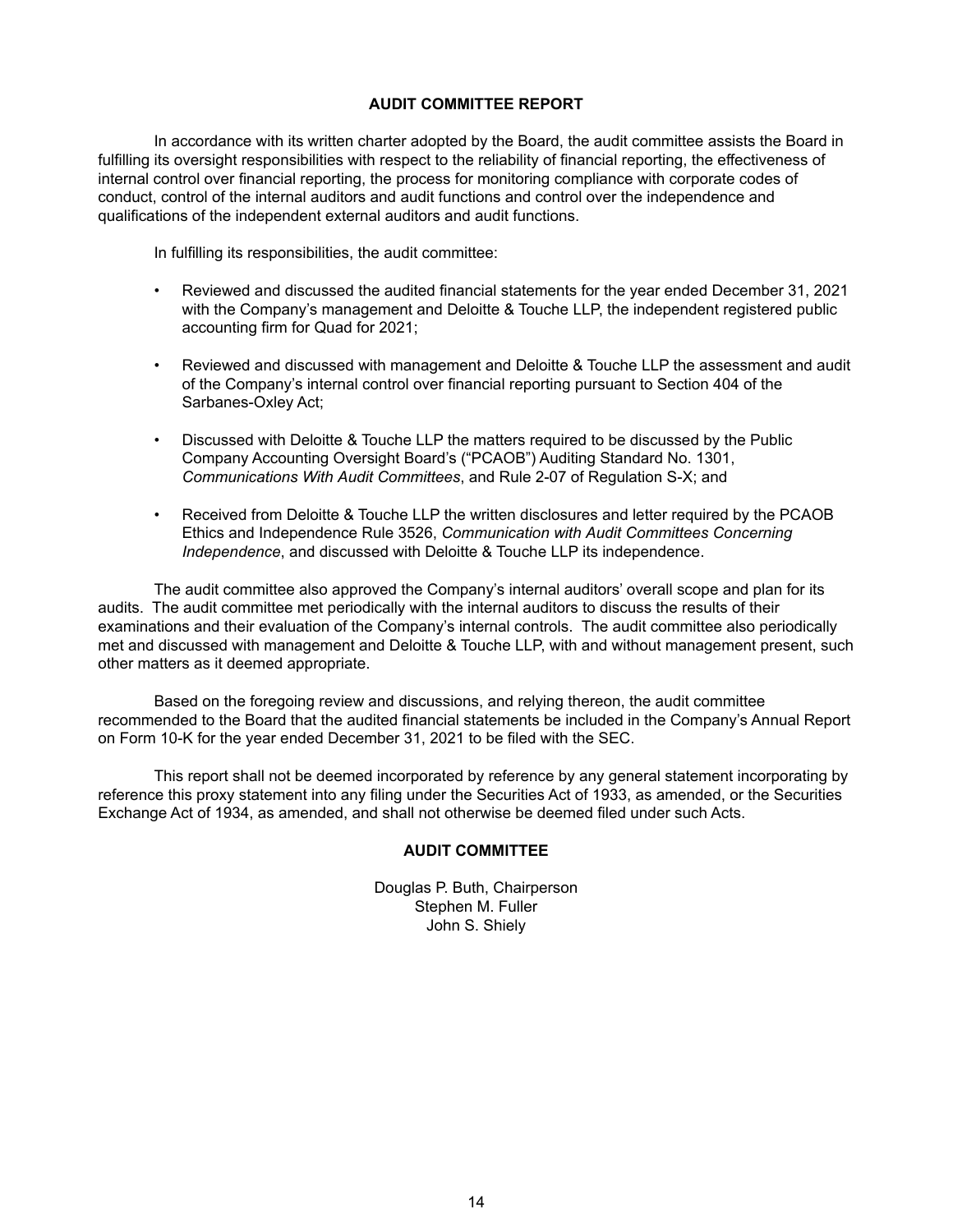## **STOCK OWNERSHIP OF MANAGEMENT AND OTHERS**

The following table sets forth certain information regarding the beneficial ownership of the Company's class A common stock and class B common stock as of the Record Date by: (1) each director and director nominee; (2) each of the executive officers named in the Summary Compensation Table; (3) all of the directors, director nominees and executive officers (including the executive officers named in the Summary Compensation Table) as a group; and (4) each person or entity known to us to be the beneficial owner of more than 5% of any class of the common stock. Except as otherwise indicated in the footnotes, each of the holders listed below has sole voting and investment power over the shares beneficially owned. The footnotes also indicate instances in which the same shares are reported as held by two or more holders. As of the Record Date, there were 41,458,102 shares of class A common stock and 13,556,858 shares of class B common stock outstanding.

|                                                                                        | <b>Shares Beneficially Owned</b>      |         |                                               |         |  |  |
|----------------------------------------------------------------------------------------|---------------------------------------|---------|-----------------------------------------------|---------|--|--|
|                                                                                        | <b>Class A</b><br><b>Common Stock</b> |         | <b>Class B</b><br>Common Stock <sup>(1)</sup> |         |  |  |
| <b>Name of Beneficial Owners</b>                                                       | <b>Shares</b>                         | %       | <b>Shares</b>                                 | ℅       |  |  |
| <b>Directors and Executive Officers</b>                                                |                                       |         |                                               |         |  |  |
|                                                                                        | 1.705.939                             | 4.11 %  | 358.789                                       | 2.65 %  |  |  |
| David J. Honan                                                                         | 421.494                               | 1.02%   |                                               | $-$ %   |  |  |
|                                                                                        | 66.951                                |         |                                               | $-$ %   |  |  |
| Jennifer J. Kent                                                                       | 301,105                               | $\star$ |                                               | $-$ %   |  |  |
| Eric N. Ashworth                                                                       | 199,065                               |         |                                               | $-$ %   |  |  |
|                                                                                        | 99,792                                |         |                                               | $-$ %   |  |  |
| Douglas P. Buth <sup>(4)</sup>                                                         | 134,952                               |         |                                               | $-$ %   |  |  |
|                                                                                        | 82,451                                |         | 23,523                                        |         |  |  |
| John C. Fowler <sup>(6)</sup>                                                          | 124,220                               |         | 21,416                                        | $\star$ |  |  |
| Stephen M. Fuller <sup>(7)</sup> .                                                     | 81,503                                |         |                                               | $-$ %   |  |  |
|                                                                                        | 433,836                               | 1.05%   | 234,012                                       | 1.73%   |  |  |
| Jay O. Rothman <sup>(9)</sup>                                                          | 74,852                                | $\ast$  |                                               | $-$ %   |  |  |
| John S. Shiely <sup>(10)</sup>                                                         | 195.425                               | *       |                                               | $-$ %   |  |  |
| All directors, nominees and executive officers as a group (20 persons) <sup>(11)</sup> | 4.595.537                             | 10.92 % | 637.740                                       | 4.70 %  |  |  |
| <b>Other Holders</b>                                                                   |                                       |         |                                               |         |  |  |
|                                                                                        | 10.046                                |         | 12,574,255                                    | 92.75 % |  |  |
| Quad ESOP <sup>(13)</sup>                                                              | 3.383.426                             | 8.16 %  |                                               | $-$ %   |  |  |
|                                                                                        | 2.446.011                             | 5.90 %  |                                               | $-$ %   |  |  |

Denotes less than 1%

 $(1)$  Each share of class B common stock is convertible at any time into one share of class A common stock.

 $(2)$  Includes 129,425 shares of class B common stock held by trusts of which he is the trustee or co-trustee and/or a potential beneficiary. Does not include shares that are held by various trusts, including the Quad Voting Trust, (a) for the benefit or potential benefit of Mr. Quadracci, over which Mr. Quadracci has no investment or voting control and no right to obtain such control within 60 days of the Record Date and (b) of which Mr. Quadracci is one of three or more trustees since, as one of multiple trustees who must act by majority vote, Mr. Quadracci does not have voting or investment control over such shares.

 $(3)$  Includes 86,895 shares of class A common stock attributable to deferred stock units that could be received within 60 days of the Record Date

<sup>(4)</sup> Includes 68,853 shares of class A common stock attributable to deferred stock units that could be received within 60 days of the Record Date.

 $^{(5)}$  Includes 12,201 shares of class A common stock and 23,523 shares of class B common stock held by trusts of which Dr. Flores is trustee. Also includes 52,602 shares of class A common stock attributable to deferred stock units that could be received within 60 days of the Record Date. Does not include shares that are held by various trusts, including the Quad Voting Trust, (a) for the benefit or potential benefit of Dr. Flores, over which Dr. Flores has no investment or voting control and no right to obtain such control within 60 days of the Record Date and (b) of which Dr. Flores is one of three or more trustees since, as one of multiple trustees who must act by majority vote, Dr. Flores does not have voting or investment control over such shares.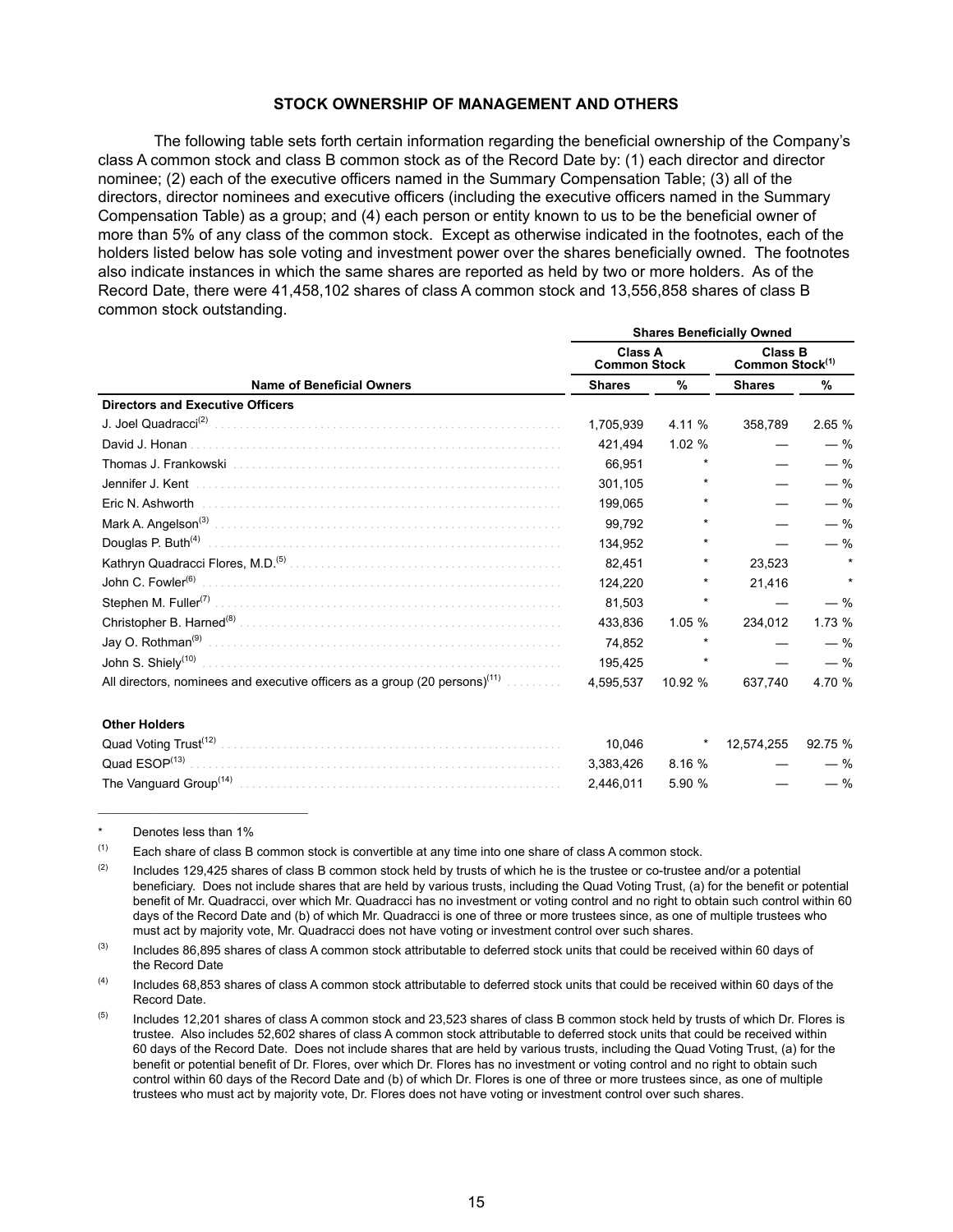- $(6)$  Includes 71,152 shares of class A common stock attributable to deferred stock units that could be received within 60 days of the Record Date. Includes 21,416 shares of class B common stock held by trusts of which Mr. Fowler is a trustee, but not a beneficiary. Does not include shares that are held by trusts of which Mr. Fowler is one of three or more trustees since, as one of multiple trustees who must act by majority vote, Mr. Fowler does not have voting or investment control over such shares.
- $(7)$  Includes 71,152 shares of class A common stock attributable to deferred stock units that could be received within 60 days of the Record Date.
- $(8)$  Includes 50,752 shares of class A common stock attributable to deferred stock units that could be received within 60 days of the Record Date; and 265,271 shares of class A common stock and 234,012 shares of class B common stock held by Elizabeth Quadracci Harned. Includes 198,353 shares of class A common stock currently pledged as security. Does not include shares that are held by trusts of which Mr. Harned is one of three or more trustees since, as one of multiple trustees who must act by majority vote, Mr. Harned does not have voting or investment control over such shares.
- $(9)$  Includes 71,152 shares of class A common stock attributable to deferred stock units that could be received within 60 days of the Record Date.
- $(10)$  Includes 134,925 shares of class A common stock attributable to deferred stock units that could be received within 60 days of the Record Date.
- $(11)$  Includes 607,483 shares of class A common stock attributable to deferred stock units that could be received within 60 days of the Record Date.
- $(12)$  Some of the shares of class A common stock and class B common stock owned by the Quadracci family members have been deposited into the Quad Voting Trust, pursuant to which the three trustees thereof (currently J. Joel Quadracci, Kathryn Quadracci Flores, M.D. and Elizabeth Quadracci Harned), acting by majority action, have shared voting power and shared investment power over all such shares. The terms of the Quad Voting Trust are more particularly described below under "— Quad Voting Trust." The address of the Quad Voting Trust is N61 W23044 Harry's Way, Sussex, Wisconsin 53089.
- (13) The custodian of the Quad/Graphics, Inc. Employee Stock Ownership Plan (the "ESOP") is Matrix Trust Company and its address is 2800 North Central Avenue, Suite 900, Phoenix, Arizona 85004.
- $(14)$  The number of shares owned set forth in the table is as of or about December 31, 2021 as reported by The Vanguard Group ("Vanguard"), in its Schedule 13G/A filed with the SEC. The address for this shareholder is 100 Vanguard Blvd., Malvern, Pennsylvania 19355. Vanguard reports sole voting power with respect to none of the shares, shared voting power with respect to 5,945 of the shares, sole dispositive power with respect to 2,428,181 of these shares and shared dispositive power with respect to 17,830 of the shares.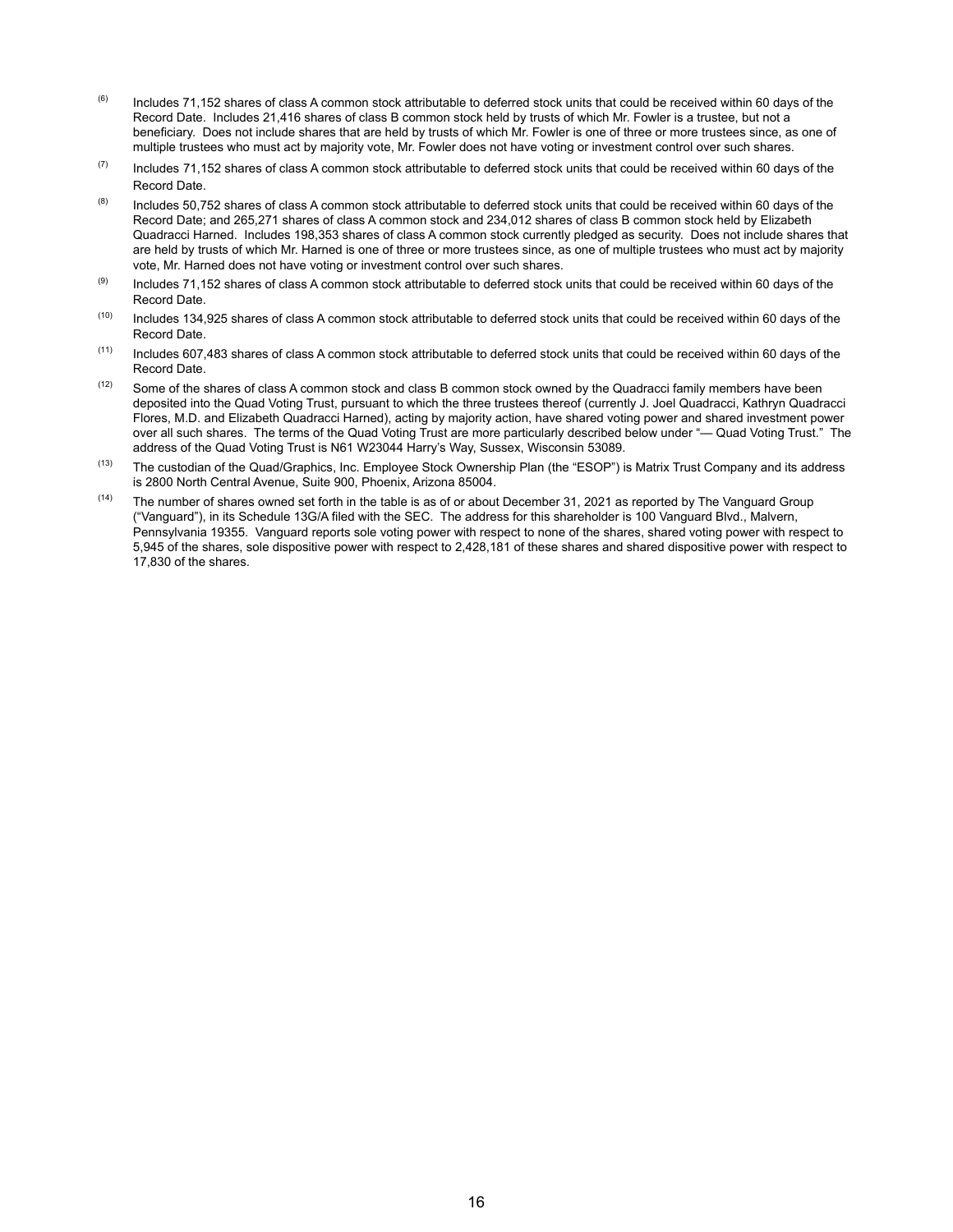#### **Quad Voting Trust**

To help ensure the continuity and stability of the management of Quad, various members of the Quadracci family, including certain affiliated entities, entered into a voting trust agreement in September 1982, which has been subsequently amended. Pursuant to the Quad Voting Trust, certain shares of Quad common stock held by such individuals and entities are held by the Quad Voting Trust.

Under the Quad Voting Trust, the three trustees (currently J. Joel Quadracci, Kathryn Quadracci Flores, M.D., and Elizabeth Quadracci Harned) are vested with the full legal title to all common stock and any other securities of the Company that are held by the Quad Voting Trust, with all rights and power of the owner and holder of the stock of whatever nature necessary to enable the trustees to exercise the powers vested in them under the agreement. The rights held by the trustees under the Quad Voting Trust include the shared right to vote the shares (subject to certain exceptions noted below), the right to become parties to or prosecute or intervene in any legal or administrative proceedings affecting the stock, the Company or the powers, duties and obligations of the trustee, the right to transfer the stock into their names as trustee or into the name of other nominees, the right to enter into shareholder agreements and the right to exercise all rights and preferences of the stock. Except as otherwise provided in the voting trust agreement, the trustees act by majority vote (or unanimous vote if there are only two trustees).

The Quad Voting Trust provides that the trustees shall exercise their judgment to select suitable directors of the Company and to vote on such other matters that may come before them at shareholder meetings. Without approval of the beneficiaries holding trust certificates representing two-thirds of the stock held under the Quad Voting Trust, however, the trustees do not have the power to vote the stock in favor of the merger or consolidation of the Company, the sale or exchange of all, or substantially all, of the voting securities of the Company, the sale, lease or exchange of all, or substantially all, of the property and assets of the Company, the total or partial liquidation of the Company, the dissolution of the Company, any act that is likely to lead to a public offering, any issuance of Company securities if it would result in the stock held by the trustees not having the power to elect a majority of the Company's board of directors or any amendment to the Company's amended and restated articles of incorporation that would diminish the rights reserved to the trust beneficiaries.

The shares held by the Quad Voting Trust may be withdrawn by a beneficiary prior to the expiration or termination of the Quad Voting Trust only if there is an amendment to the voting trust agreement that is determined to materially adversely affect that particular beneficiary or a group of beneficiaries and if the trustees allow such withdrawal. Notwithstanding the foregoing, certain de minimis withdrawals from the Quad Voting Trust are permitted and the trustees may, by unanimous vote, permit stock to be withdrawn, but, subject to certain exceptions, the withdrawn stock will be converted into, or exchanged for, class A common stock.

The Quad Voting Trust is perpetual. Notwithstanding the foregoing, the voting trust agreement may be terminated by the unanimous vote of the trustees and a two-thirds vote of beneficiaries. The voting trust agreement automatically terminates when none of the stock held by the trustees under the agreement possess voting rights, upon the sale, dissolution or liquidation of the Company, upon the sale of substantially all of its assets, or upon a merger, reorganization, combination or exchange of stock involving the Company that results in the securities under the voting trust agreement constituting less than ten percent of the votes entitled to be cast in an election of directors of the surviving or successor entity.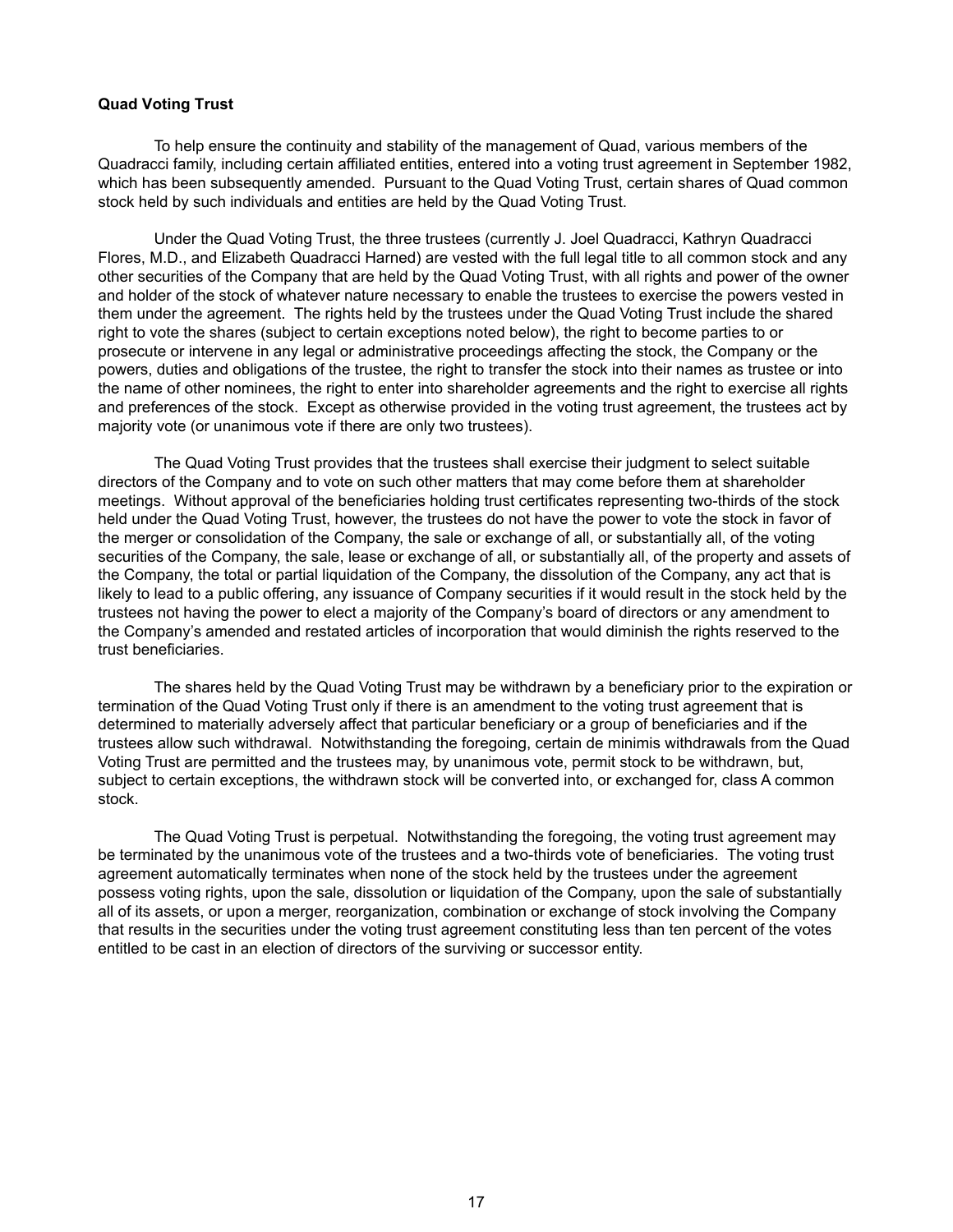# **COMPENSATION OF EXECUTIVE OFFICERS**

## **Compensation Discussion and Analysis**

This Compensation Discussion and Analysis relates to the material elements of compensation awarded to, earned by, or paid to the individuals listed in the Summary Compensation Table ("NEOs") for 2021. This Compensation Discussion and Analysis also discusses events that took place prior or subsequent to 2021 to the extent they are material to understanding 2021 compensation.

We are currently a "smaller reporting company" as defined under SEC rules and, as a result, we are not required to include in this proxy statement a Compensation Discussion and Analysis section and certain other disclosures relating to executive compensation. However, we are voluntarily providing certain information that would be required if we were not a smaller reporting company for purposes of maintaining transparency concerning executive compensation and consistency with our disclosure in prior years when we were not a smaller reporting company.

## *2021 Executive Compensation Highlights*

In 2021, our compensation committee continued its focus on structuring our compensation arrangements in keeping with our compensation philosophy, which is described below under "Overview of our Executive Compensation Philosophy and Design." Actions taken or approved by our compensation committee or our Board relative to the compensation programs for our executive officers for 2021 included the following:

- The compensation committee approved an annual cash incentive program for 2021 that used two primary financial measures (net earnings excluding interest, taxes, depreciation and amortization, restructuring and gains from sale and leaseback ("Adjusted EBITDA") and net leverage ratio). The compensation committee also developed performance and payout scales to quantitatively measure performance and define payouts at each level of performance.
- The compensation committee approved a performance-based component to our NEO's long-term incentive compensation program for 2021, granting long-term incentive awards in the form of 75% performance-based cash and 25% restricted stock or restricted stock units, as in 2020. The compensation committee decided to continue this structure because it believes the structure provides performance incentives that are effective in motivating our executives to execute on our long-term strategic plan and to drive exceptional shareholder value creation over the three-year period to which the awards relate.
- The Board reviewed the performance of our Chairman, President and Chief Executive Officer and determined his total compensation.

## *Compensation Practices and Governance Highlights*

We periodically review best practices in the area of executive compensation and update our compensation policies and practices to reflect those that we believe are appropriate for our Company, including the following:

- **Pay for performance**—A substantial fraction of NEO total compensation is tied to the operating performance of our Company and the achievement of our business objectives.
- **Salary increases, bonuses and equity awards must be earned**—We do not guarantee salary increases, bonuses or equity awards for our executive officers.
- **No option repricing**—Our equity compensation plan does not permit repricing of stock options.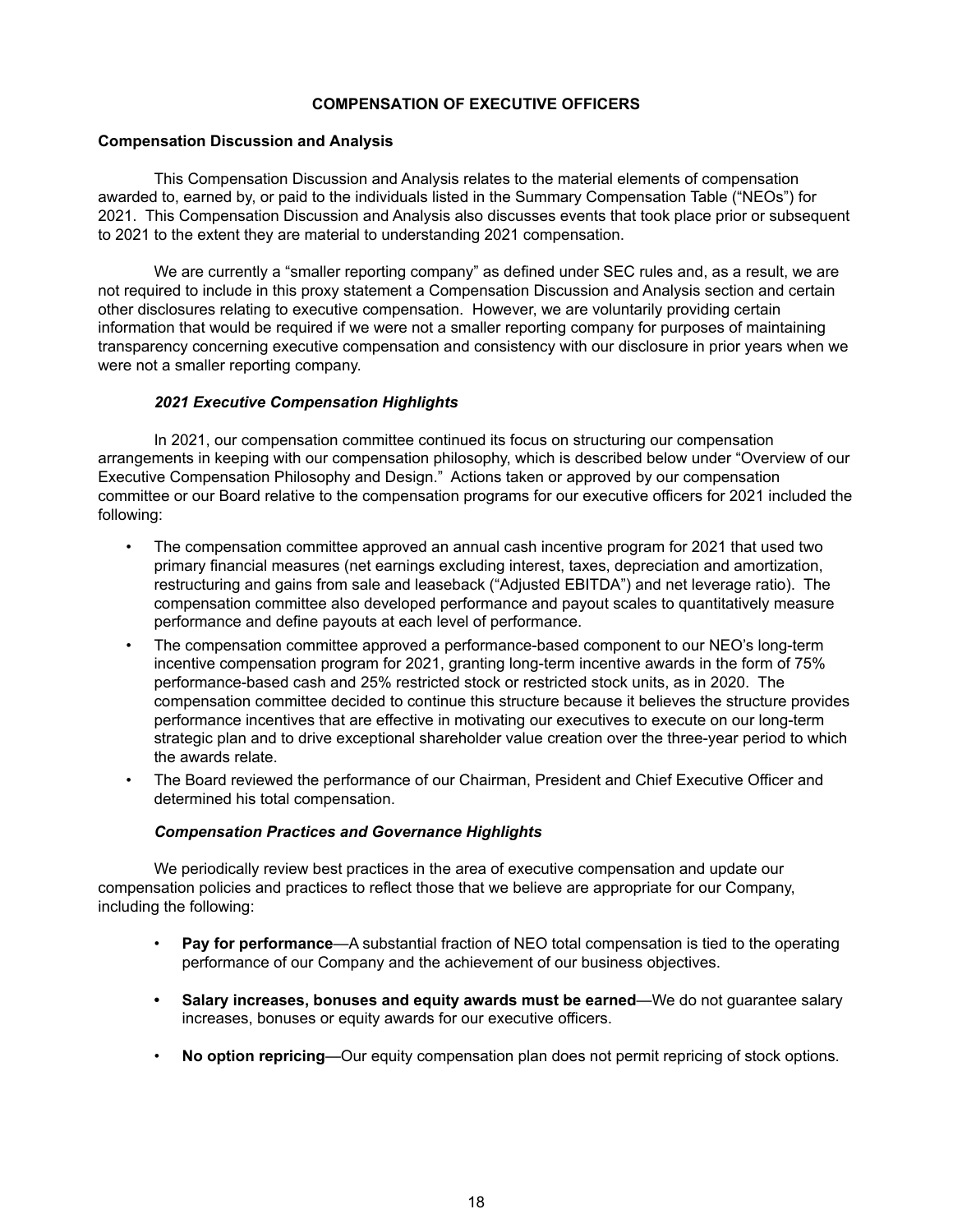- **Compensation risk management**—We periodically review our pay practices to ensure that they do not encourage excessive risk taking and to confirm that our governance practices are designed to prevent excessive compensation that would not be consistent with our philosophy and business objectives.
- **Prohibition on hedging and limitation on pledging**—We prohibit our executive officers and directors from hedging our securities and from pledging our securities without prior approval.
- **Stock ownership**—We maintain stock ownership guidelines for our directors and executive officers, including our NEOs.
- **Independent compensation consultant**—The compensation committee retains an independent compensation consultant to provide advice and recommendations concerning the compensation of the NEOs.

## *Say on Pay Vote*

Our shareholders are provided with an opportunity to cast a non-binding, advisory vote every three years on our executive compensation program. Our most recent advisory say on pay vote was held at our May 2020 annual shareholders' meeting, at which more than 97% of votes cast were in favor of our say on pay proposal. Our compensation committee considered these voting results in the context of our overall compensation philosophy, as well as our compensation policies, decisions and performance. The compensation committee believes that the strong vote of shareholder approval generally endorsed our compensation decisions and, after reflecting on this vote, the compensation committee elected not to undertake any material changes to our executive compensation programs. At our 2017 annual shareholders' meeting, our shareholders expressed a preference that future advisory shareholder votes on the compensation of our NEOs be held on a triennial basis. Accordingly, the next say on pay vote is expected to occur at the annual shareholders' meeting in 2023.

## *Overview of our Executive Compensation Philosophy and Design*

We believe that a skilled, experienced and dedicated senior management team is essential to our future success as a Company and to building shareholder value. There are three principal objectives that our executive compensation programs are designed to achieve:

- To continue to attract, retain and motivate top talent in the face of secular industry challenges and as the Company's business becomes increasingly complex as a marketing solutions partner.
- To encourage executives to "think like an owner." Through our compensation programs, we seek to align the interests, perspectives and decision-making of our executive officers with the interests of our shareholders, which have been primarily long-term value creation balanced against risk.
- To drive long-term share value by providing "at risk" compensation that is contingent on the achievement of corporate objectives that encourage individual behaviors that will contribute to our overall corporate performance.

In light of these ideas, in establishing our compensation policies and practices for our NEOs, our compensation committee seeks to reward our NEOs for achieving performance goals and creating long-term value for our shareholders, for loyalty to our Company and for individual actions that the compensation committee believes are productive in the context of our corporate objectives.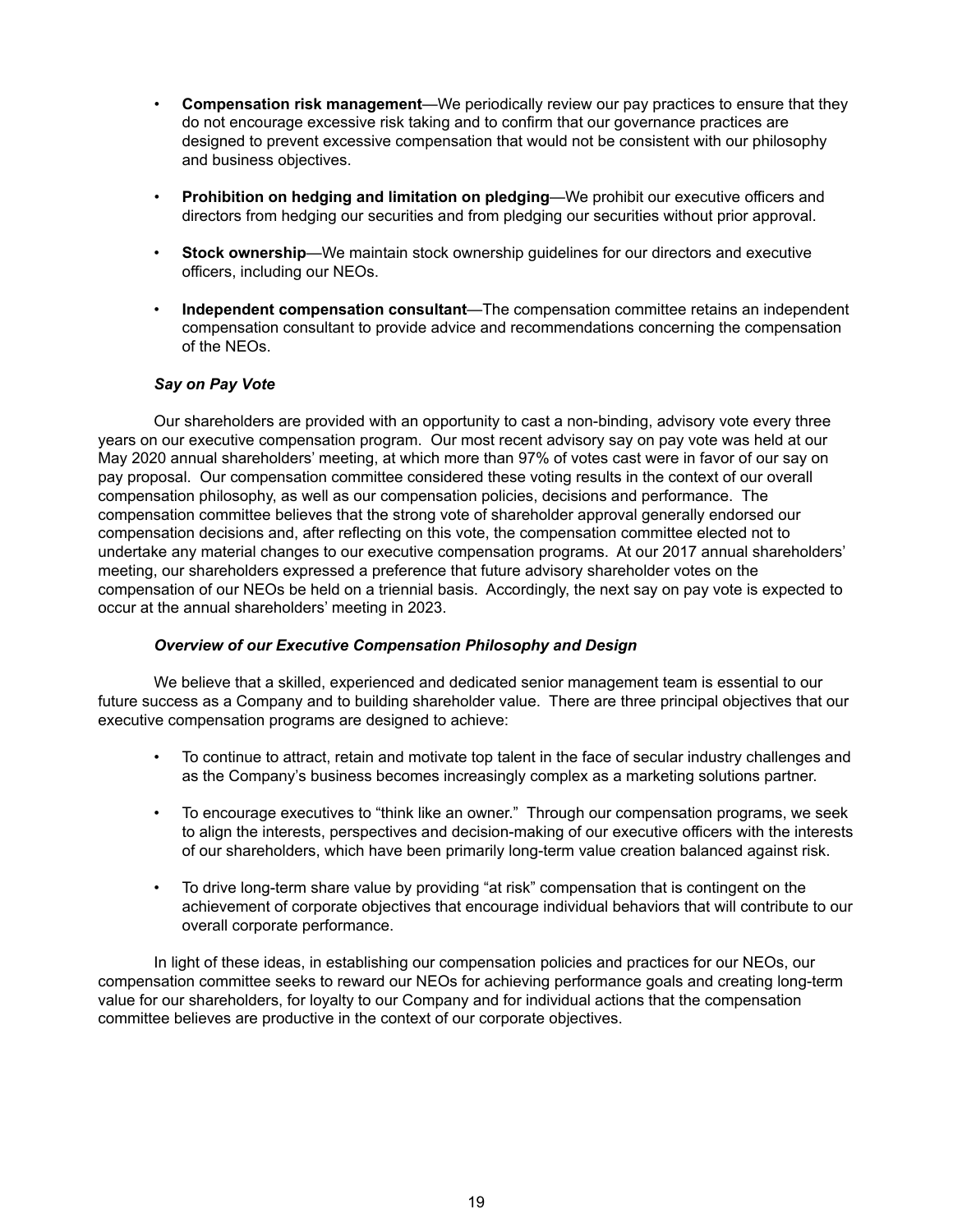## *Setting Executive Compensation*

Our Board, the compensation committee and our Chairman, President and Chief Executive Officer each play a role in setting the compensation of our NEOs. Our Board appoints the members of the compensation committee and delegates to the compensation committee the direct responsibility for overseeing the design and administration of our executive compensation programs. The compensation committee is currently comprised of John S. Shiely (chairperson), Douglas P. Buth and John C. Fowler.

The compensation committee has primary responsibility for the following:

- Determining and approving our compensation philosophy;
- Reviewing, monitoring, administering and establishing (or, in the case of our Chairman, President and Chief Executive Officer, recommending to our Board) the annual salary, bonuses and other compensation and benefits of our executive officers;
- Establishing incentive compensation plans for our executive officers;
- Reviewing and approving (or, in the case of our Chairman, President and Chief Executive Officer, recommending to our Board) corporate and other objectives relevant to the compensation of our executive officers;
- Reviewing and approving (or, in the case of our Chairman, President and Chief Executive Officer, recommending to our Board) the terms of employment and other material agreements between us and our executive officers;
- Approving or making recommendations to our Board on compensation and human resources policies, programs and plans, including management development and succession plans and our incentive plans;
- Determining stock ownership guidelines for our executive officers and directors and monitoring compliance with such guidelines; and
- Reviewing and making recommendations to our Board concerning director compensation.

Our compensation committee also has responsibility for, on an annual basis, preparing a report regarding executive officer compensation for inclusion in our annual proxy statement and reviewing and evaluating our policies and practices in compensating employees, including non-executive officers, as they relate to risk management practices and risk-taking incentives.

In connection with its review and determinations concerning executive officer compensation and benefits and its preparation of the report regarding executive officer compensation for inclusion in our annual proxy statement, our compensation committee takes into consideration say on pay votes. The compensation committee is also responsible for determining and recommending to our Board a desired frequency for future say on pay votes to be proposed to our shareholders at least once every six years, taking into consideration prior shareholder votes.

The compensation committee has the authority to establish subcommittees and delegate authority to such subcommittees to accomplish the duties and responsibilities of the compensation committee. Under this authority, the compensation committee has established a subcommittee consisting of Messrs. Shiely and Buth to discharge the responsibilities of the compensation committee with respect to compensation intended to satisfy certain regulatory requirements. References to the compensation committee in the context of equity awards to the NEOs in this Compensation Discussion and Analysis include the subcommittee.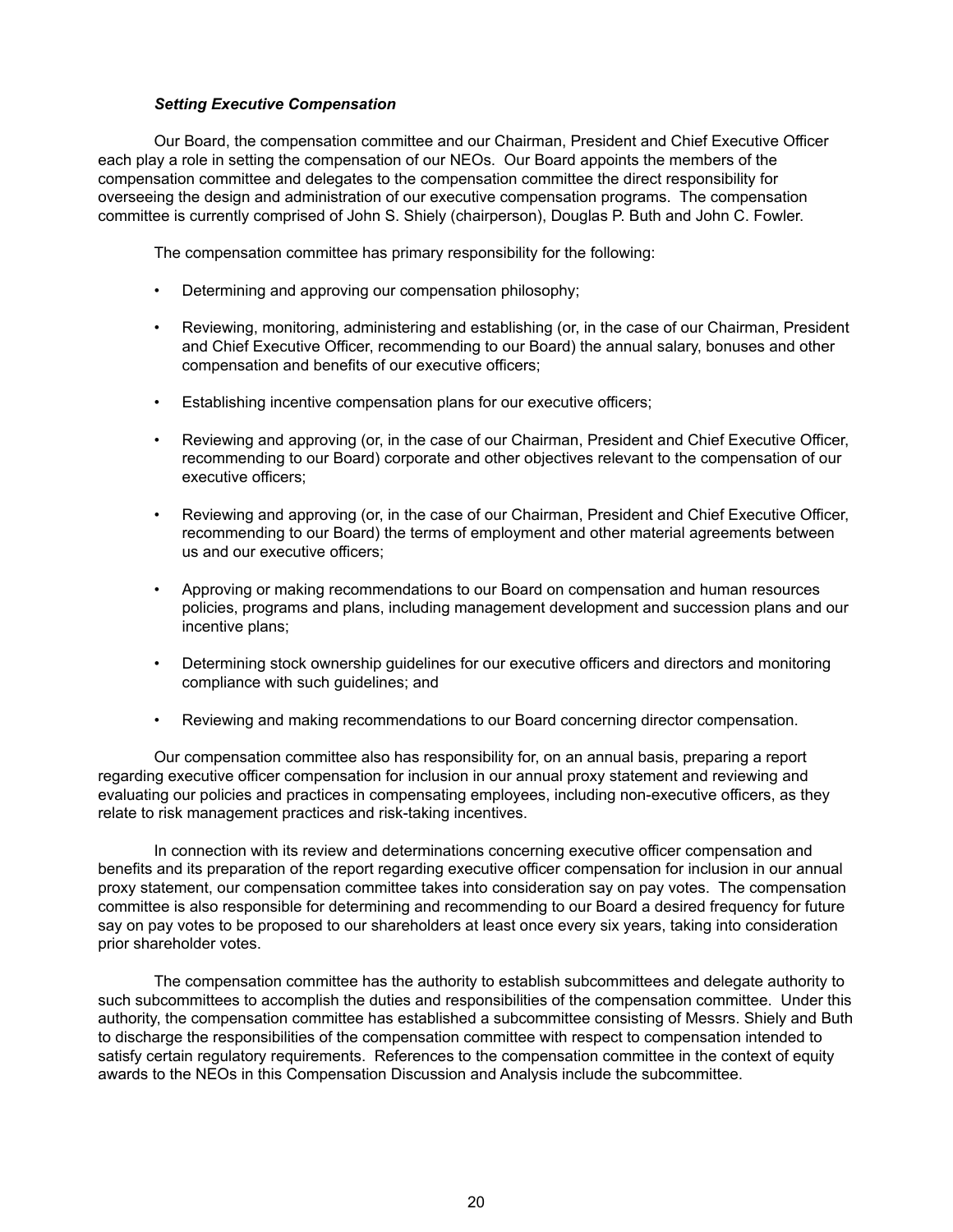The compensation committee, with the assistance of our Chairman, President and Chief Executive Officer, annually reviews and determines compensation levels for the NEOs. Our Chairman, President and Chief Executive Officer makes recommendations to the compensation committee regarding the compensation of the NEOs (other than his own). The compensation committee considers the compensation opportunities for our Chairman, President and Chief Executive Officer, which are then recommended to the full Board for approval.

The compensation committee also received recommendations and advice from FW Cook in 2021 concerning the compensation of the NEOs. The compensation committee assessed FW Cook's independence pursuant to SEC rules and NYSE listing standards. FW Cook did not provide any services to our Company other than compensation consulting for the compensation committee during 2021. The committee determined that FW Cook's work for the compensation committee does not raise any conflict of interests.

## *Elements of Compensation*

Compensation elements for our NEOs consist of the following:

- **Base Salary.** Base salary is an essential and expected form of compensation to be competitive in the marketplace. Its purpose is to compensate for services rendered and to provide a steady source of income for living expenses throughout the year.
- *Annual Cash Incentive Compensation*. Our executive officers are eligible for annual cash incentive awards under the Company's annual incentive compensation program. Please note that, while annual cash incentive awards may be referred to as "bonuses" in this discussion, any award amounts earned are reported in the Summary Compensation Table under the column titled "Non-Equity Incentive Plan Compensation" pursuant to the SEC's regulations.

The purpose of our annual cash incentive program is to motivate and reward for the achievement of key financial and strategic performance objectives. Within the overall context of our pay philosophy and culture, the program:

- Provides competitive levels of total cash compensation;
- Aligns pay with organizational and individual performance; and
- Focuses executive attention on key business metrics.
- *Long-Term Incentive Compensation*. The compensation committee believes that long-term incentives are a key method to motivate and retain the top talent of Quad and align the interests of our NEOs with shareholders. Due to this philosophy, the compensation committee discussed our approach thoroughly to ensure that we were achieving our goals. For these reasons, in 2021, as in previous years, we provided a significant component of our NEO's compensation through means of long-term incentive awards.

To provide focus on long-term company performance, the compensation committee decided to continue for 2021 the structure of our long-term incentive compensation program that we established in 2020 by granting awards in the form of 75% performance-based cash and 25% restricted stock or restricted stock units. The compensation committee decided to continue this structure because it believes the structure provides performance incentives that are effective in motivating our executives to execute on our long-term strategic plan and to drive exceptional shareholder value creation over the three-year period to which the awards relate.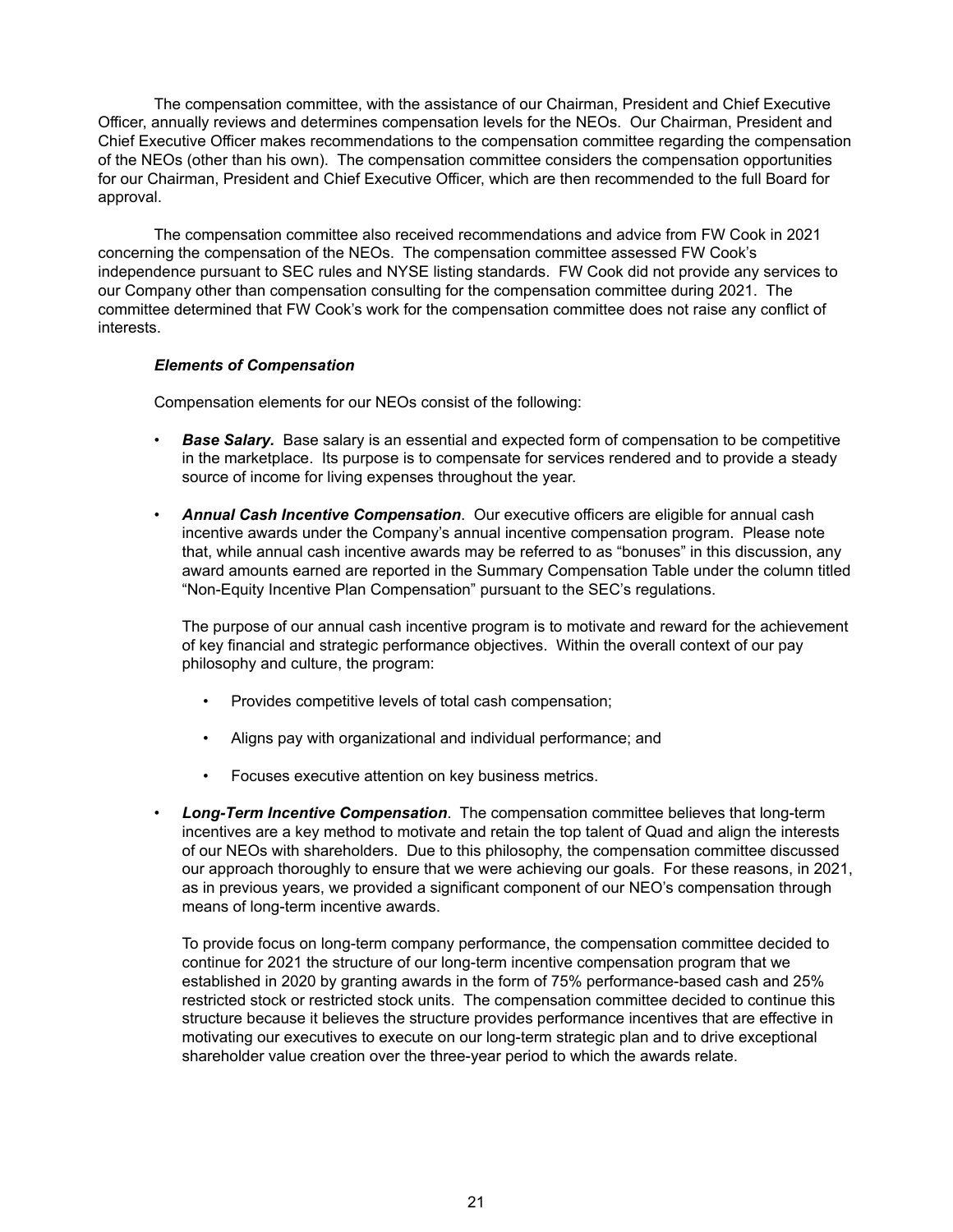• *Retirement and Other Benefits*. To provide a competitive compensation package to our employees, including our NEOs, we sponsor retirement and welfare benefit plans, some of which are broadly available to all of our full-time employees in the United States and some of which include enhanced benefits for executives. In addition, we provide certain limited perquisites to our NEOs. These benefits, as they relate to our NEOs, are discussed and analyzed more extensively below under "Retirement and Other Benefits."

## *Determining the Amount of Each Element of Compensation*

## Role of Benchmarking

As part of its decision making process, the compensation committee will from time to time engage its independent compensation consultant to conduct a benchmarking study of executive compensation levels and practices. This market information is used to help inform and shape decisions, but is neither the only nor the determinative factor in making compensation decisions. Rather, it is part of a multitude of factors that influence executive compensation decisions.

At the time the compensation committee made decisions concerning the compensation of our named executive officers for 2021, its most recent benchmarking study addressing all compensation elements was the study completed by Meridian Compensation Partners in 2018. Meridian Compensation Partners was then serving as the committee's independent compensation consultant. For purposes of its benchmarking analysis, Meridian identified 19 industry segments and then filtered companies within those segments by size and operating margin profile. The companies selected from the companies in these industry segments were restricted to those with revenues between \$2 billion and \$15 billion and three-year average operating margins between 0-15%. Meridian also added selected Wisconsin-based companies that did not otherwise meet these parameters to ensure geographic relevance and expanded the list to include general industry companies where sufficient matches were not available.

The comparator group consisted of 35 companies (the "comparable companies"). The comparable companies were as follows:

- 
- Avery Dennison Corporation Gannett Co., Inc. Sonoco Products Company
- Avis Budget Group, Inc. Harley-Davidson, Inc. • • SPX FLOW, Inc.
- 
- 
- Brady Corporation Cohler Co. Trip Advisor, Inc.
- 
- Conduent Incorporated Plexus Corp. • TTEC Holdings, Inc.
- 
- 
- 
- Flowserve Corporation Schreiber Foods
- 
- 
- 
- Avon Products, Inc. • HD Supply Holdings, Inc. • Steelcase Inc.
- Bemis Company, Inc. • Hertz Global Holdings, Inc. • The Timken Company
	-
- Cimpress N.V. Cimpress N.V. Cimpress N.V. Cimpress N.V. LSC Communications, Inc. ("LSC") Tribune Publishing Company
	-
- Convergys Corporation Rockwell Automation, Inc. Univar Inc.
- Expedia Group, Inc. S.C. Johnson & Son W.W. Grainger, Inc.
	-
	-
- Actuant Corporation FTD Companies, Inc. Snap-on Incorporated
	-
	-
	-
	-
	-
	-
	-
	-
	-
- Fiserv, Inc.  **• Scholastic Corporation** Watts Water Technologies, Inc.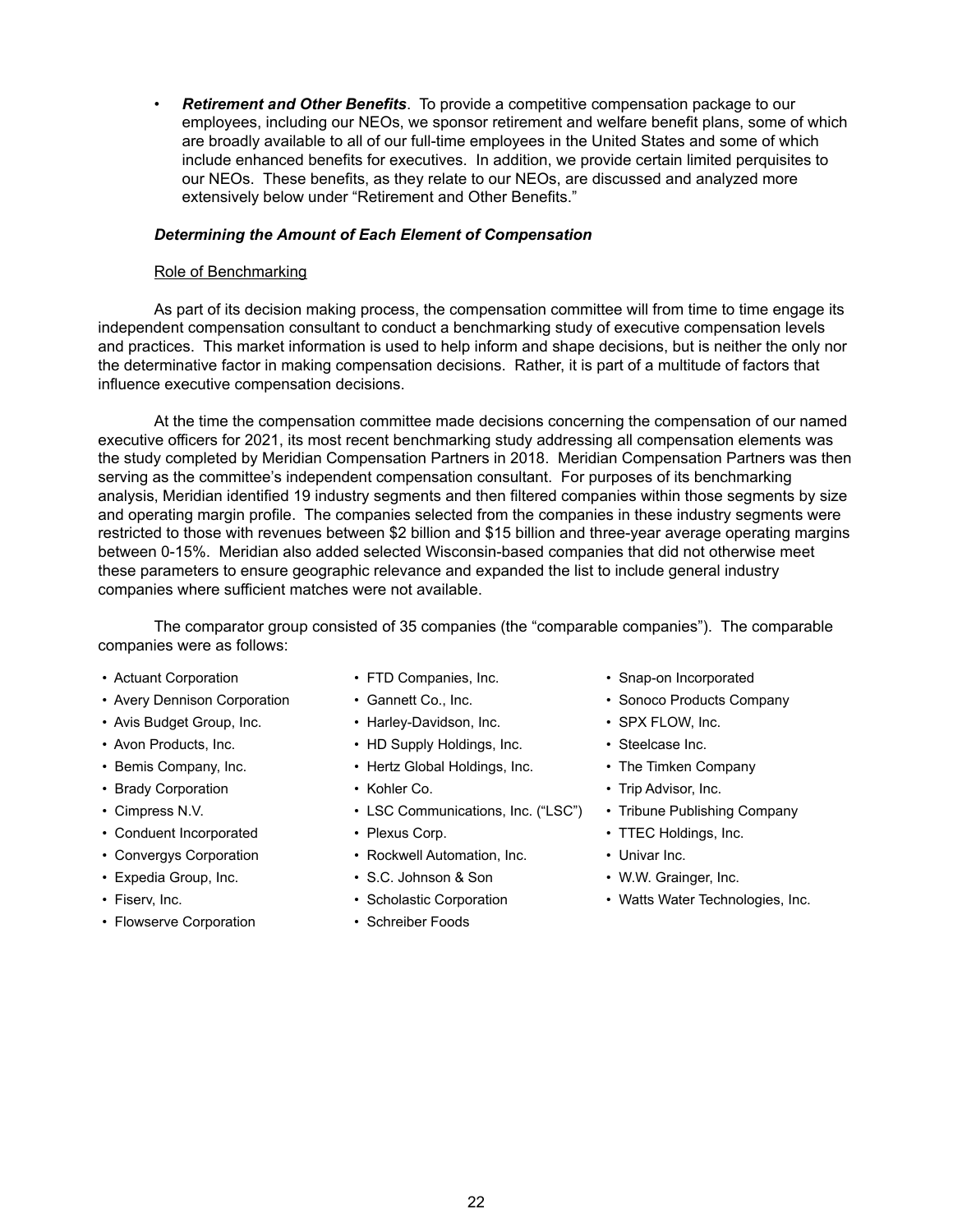During 2021, the compensation committee engaged FW Cook to perform a new benchmarking study and identify a new comparator group of companies with respect to future compensation elements for our NEOs. For purposes of its benchmarking analysis, FW Cook identified companies in the print and commercial services industries, with a preference for companies focused on marketing platforms and a trailing four quarter revenue between \$1 billion and \$8 billion. The comparator group consists of the following 20 companies:

- 
- ACCO Brands Corporation Graphic Packaging Holding Company Pitney Bowes Inc.
- 
- 
- 
- 
- 
- 
- 
- 
- Cimpress N.V. Matthews International Corporation Sealed Air Corporation
	-
	-
- Deluxe Corporation Meredith Corporation Thryv Holdings Inc.
- Gannett Co., Inc.  **Nielsen Holdings Inc.**
- 
- Brady Corporation John Wiley & Sons, Inc. R. R. Donnelley & Sons Company
	-
- Clear Channel Outdoor Maximus Inc. Clear Channel Outdoor Maximus Inc.
- Conduet Inc. • MDC Partners Inc. The NY Times Company
	-

The compensation committee used the new comparator group during 2021 for purposes of setting target compensation for 2022 for our NEOs.

## 2021 Process

In setting the amount of each element of compensation for our NEOs in 2021, the compensation committee followed the process described below.

# *Base Salary and Annual Incentive Compensation*

The compensation committee reviews the base salaries and annual incentive compensation levels of each of our NEOs at least annually.

 During 2020, as previously disclosed, the base salaries of our NEOs were temporarily reduced for four months in response to the COVID-19 pandemic. These salaries were reinstated to their pre-reduction levels before the end of 2020 and were in effect for all of 2021. No salary increases were approved for our NEOs for 2021.

With respect to 2021 annual cash incentive compensation, the compensation committee (and the full Board, in the case of Mr. Quadracci) decided to keep the threshold, target, and maximum annual incentive compensation opportunities for each of the NEOs the same, expressed as a percentage of base salary, as in 2020.

For the annual cash incentive compensation of our NEOs, in early 2021, the compensation committee established performance measures including the following Adjusted EBITDA threshold, target and maximum is as follows:

| Threshold         | <b>Farget</b>     | Maximum               |  |  |
|-------------------|-------------------|-----------------------|--|--|
| \$215-225 million | \$235-245 million | \$260 million or more |  |  |

The compensation committee also approved an additional performance measure consisting of net leverage ratio threshold of no more than 3.5x for 2021 that would need to be achieved for any annual cash incentive compensation to be earned.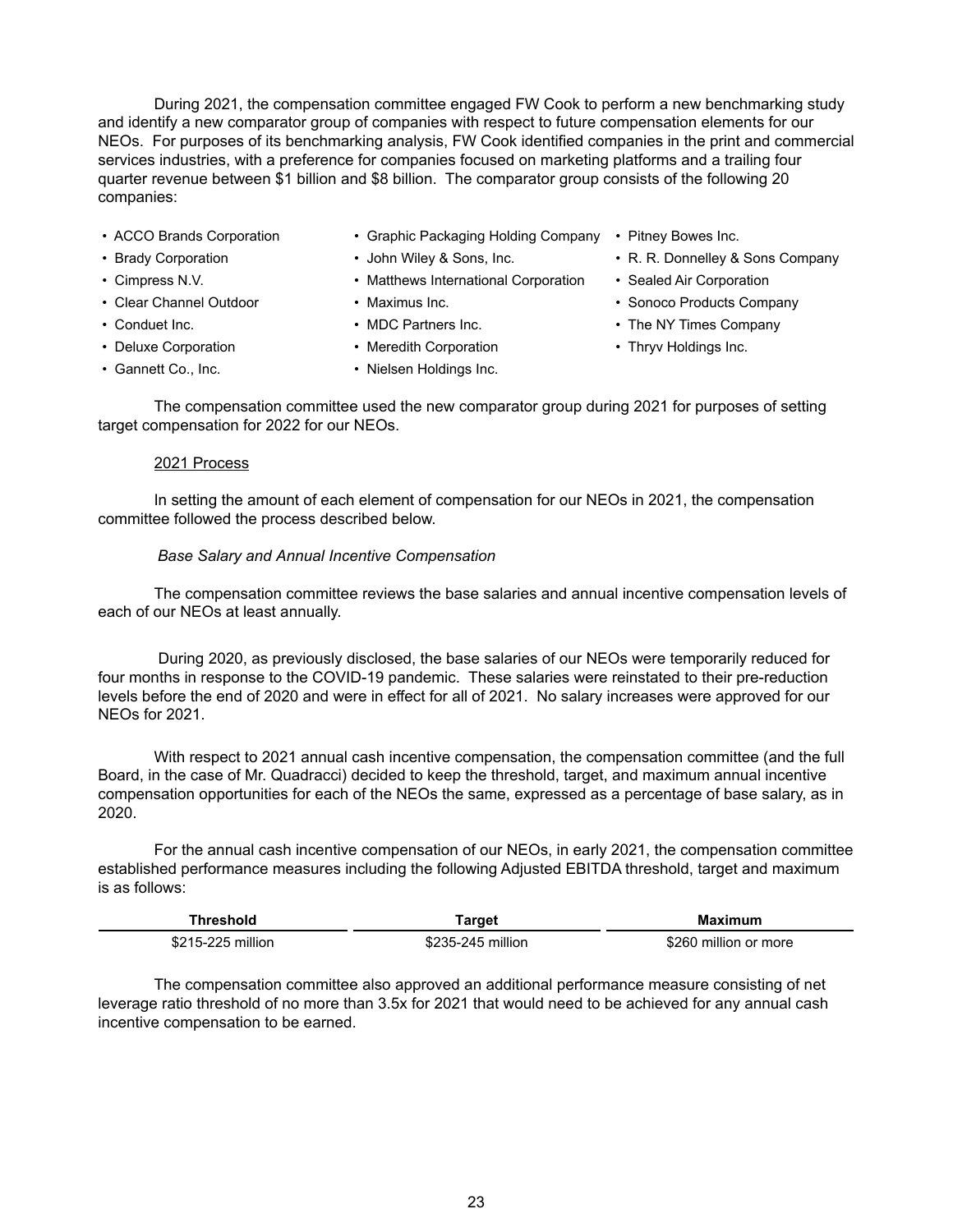The compensation committee selected these performance measures because they are among the key performance metrics used by our Board to evaluate our corporate performance. Net leverage ratio is defined as total debt and finance lease obligations minus cash and cash equivalents, divided by Adjusted EBITDA. Adjusted EBITDA is defined as net earnings (loss) attributable to Quad common shareholders, excluding the following: (1) interest expense; (2) income tax expense (benefit); (3) depreciation and amortization; (4) restructuring, impairment and transaction-related charges; (5) gains from sale and leaseback; (6) earnings (loss) from discontinued operations, net of tax; (7) net pension income; (8) loss (gain) on debt extinguishment; (9) equity in (earnings) loss of unconsolidated entity; (10) the Adjusted EBITDA for unconsolidated equity method investments (calculated in a consistent manner with the calculation for Quad); and (11) net earnings (loss) attributable to noncontrolling interests.

The threshold, target and maximum potential payment levels are shown in the "Grants of Plan Based Awards in 2021" table below.

For 2021, our net leverage ratio was 2.54x, better than the gating level for that measure, and our Adjusted EBITDA was \$246.0 million, which was above the target level for that measure. Net leverage ratio and Adjusted EBITDA are non-GAAP financial measures. Reconciliations to the nearest GAAP financial measures are included on page 52 of our Annual Report on Form 10-K for the fiscal year ended December 31, 2021, as filed with the Securities and Exchange Commission on February 23, 2022.

In February 2022, our compensation committee recommended, and our board of directors approved, an above-target payout under our annual cash incentive plan based on the achievement of a net leverage ratio better than the gating level and above-target achievement of Adjusted EBITDA, resulting in the payments to our NEOs indicated in the "Non-Equity Incentive Compensation" column of the "2021 Summary Compensation Table" below.

## *Long-Term Incentive Compensation*

The compensation committee believes that long-term incentives are a key method to motivate and retain the top talent of Quad and align the interests of our NEOs with shareholders. For this reason, we generally provide a significant component of our NEO's compensation through means of long-term incentive awards.

#### 2021-2023 Awards

As in 2020, the 2021 long-term incentive compensation program was structured to consist of a longterm performance-based cash component, representing 75% of the total grant value, and shares of restricted stock or restricted stock units that cliff vest after three years, representing the remaining 25% of the grant value. The compensation committee decided to continue this structure because it believes the structure provides performance incentives that are effective in motivating our executives to execute on our long-term strategic plan and to drive exceptional shareholder value creation over the next three years.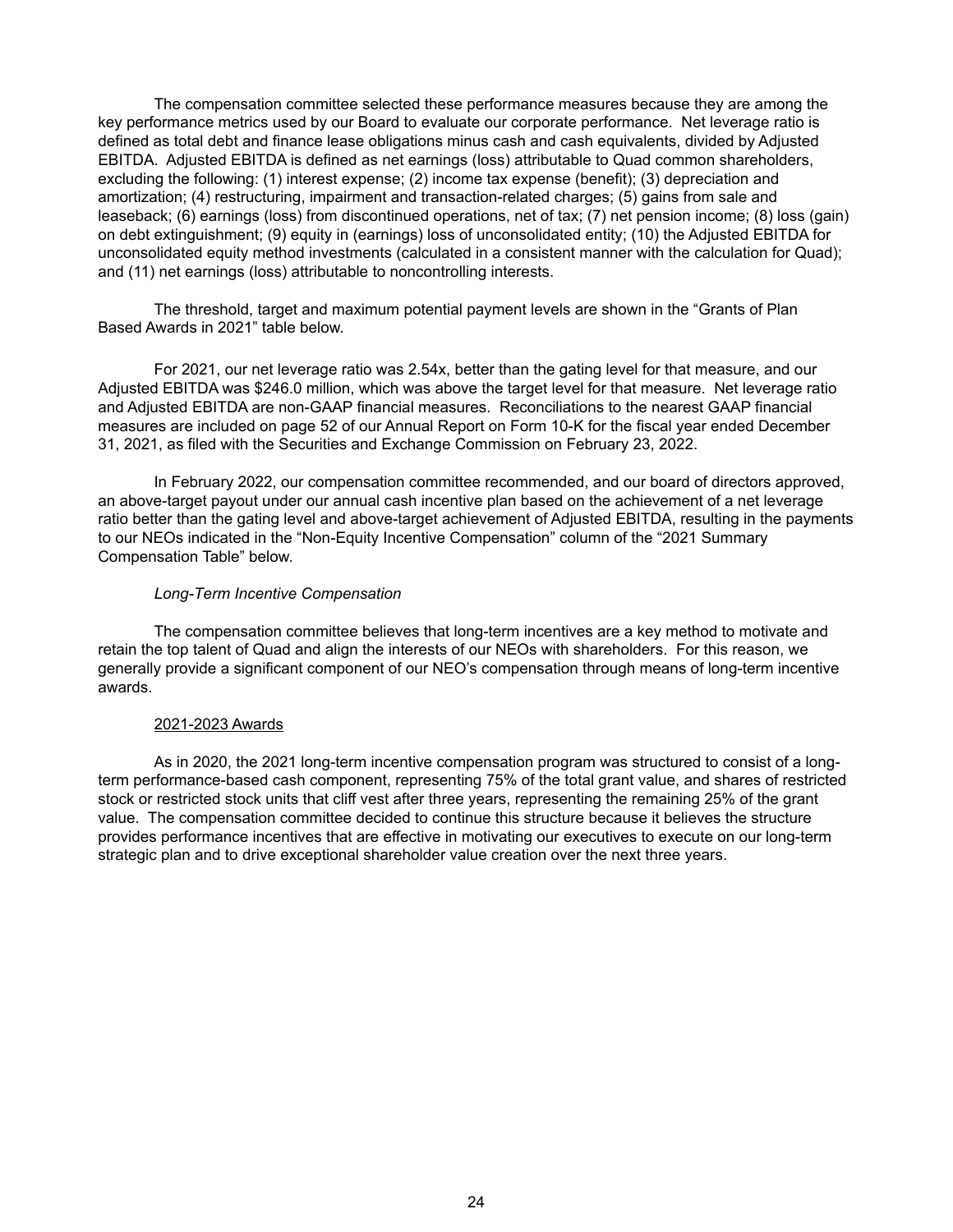The performance-based cash awards granted in 2021 would be earned on the basis of two performance measures: 50% of the awards were based on net sales wins, with three separate annual performance periods from 2021-2023 (each representing one-third of the entire 50% of the award), and the remaining 50% of the awards were based on our net leverage ratio over the entire three-year period from 2021-2023. Net sales wins is defined as corporate-wide sales from (1) new customers, (2) new products or services sold to an existing customer or (3) winning incremental share of a product or service that was previously split among suppliers, net of sales lost to other competitors (excluding organic decline). Net leverage ratio is defined as total debt and finance lease obligations minus cash and cash equivalents, divided by Adjusted EBITDA. The threshold, target and maximum performance goals for 2021 net sales wins were \$140 million, \$175 million and \$210 million, respectively. Under the original terms of the performance-based cash awards, the net sales wins goals for 2022 and 2023 were to be set by the compensation committee at the beginning of each year. However, the compensation committee subsequently decided to use a total revenue performance measure in place of the net sales wins performance measure for 2022 and 2023. The compensation committee made this change because it believed that total revenue represented a better overall measure of our top line growth, aligned directly with our audited external financial reporting and was consistent with changes that had been proposed to the structure of our sales compensation program. The total revenue goals for 2022 and 2023 are set by the compensation committee at the beginning of each year.

The amounts earned under the performance-based cash awards can range from zero to 250% of the target amount. The threshold, target and maximum amounts payable under the performance-based cash awards are shown in the 2021 Grants of Plan-Based Awards Table below.

We achieved net sales wins in 2021 of \$206.8 million, which was above the target but below the maximum performance level. This resulted in a payment with respect to the one-third of the 50% of the 2021 performance-based cash awards tied to net sales wins of 236% of the target amount. The payments earned by our NEOs with respect to the performance-based cash awards are shown in the "Non-Equity Incentive Compensation" column of the Summary Compensation Table for 2021. Any amounts earned with respect to the performance-based cash awards in 2022 or 2023 will be shown in the Summary Compensation Table for the applicable year.

We decided to make the performance-based cash awards payable in cash rather than equity in part to assist with managing the dilution to our shareholders, and we continued to use restricted stock and restricted stock units as a component of our long-term incentive compensation program because we believe they provide alignment between the interests of the NEOs and the interests of our shareholders.

In setting the target long-term incentive values for 2021 for each of the NEOs, the compensation committee considered the benchmarking information described above for comparable positions. Based on this review as well as recommendations from management, the compensation committee decided to leave the target award values for our NEOs unchanged from 2020. The target values of the long-term incentive compensation awards to our NEOs for 2021 were as follows:

| <b>Name</b>          | <b>Total Target Long-Term</b><br><b>Incentive Compensation</b><br>Value | <b>Target Value of Cash-</b><br>Based Award (75% of<br>Total) | <b>Target Grant Date Fair</b><br><b>Value of RSU/RS Award</b><br>(25% of Total) |
|----------------------|-------------------------------------------------------------------------|---------------------------------------------------------------|---------------------------------------------------------------------------------|
| J. Joel Quadracci    | \$4,200,000                                                             | \$3,150,000                                                   | \$1,050,000                                                                     |
| David J. Honan       | \$1,000,000                                                             | \$750,000                                                     | \$250,000                                                                       |
| Thomas J. Frankowski | \$1,750,000                                                             | \$1,312,500                                                   | \$437,500                                                                       |
| Jennifer J. Kent     | \$850,000                                                               | \$637,500                                                     | \$212,500                                                                       |
| Eric N. Ashworth     | \$600,000                                                               | \$450,000                                                     | \$150,000                                                                       |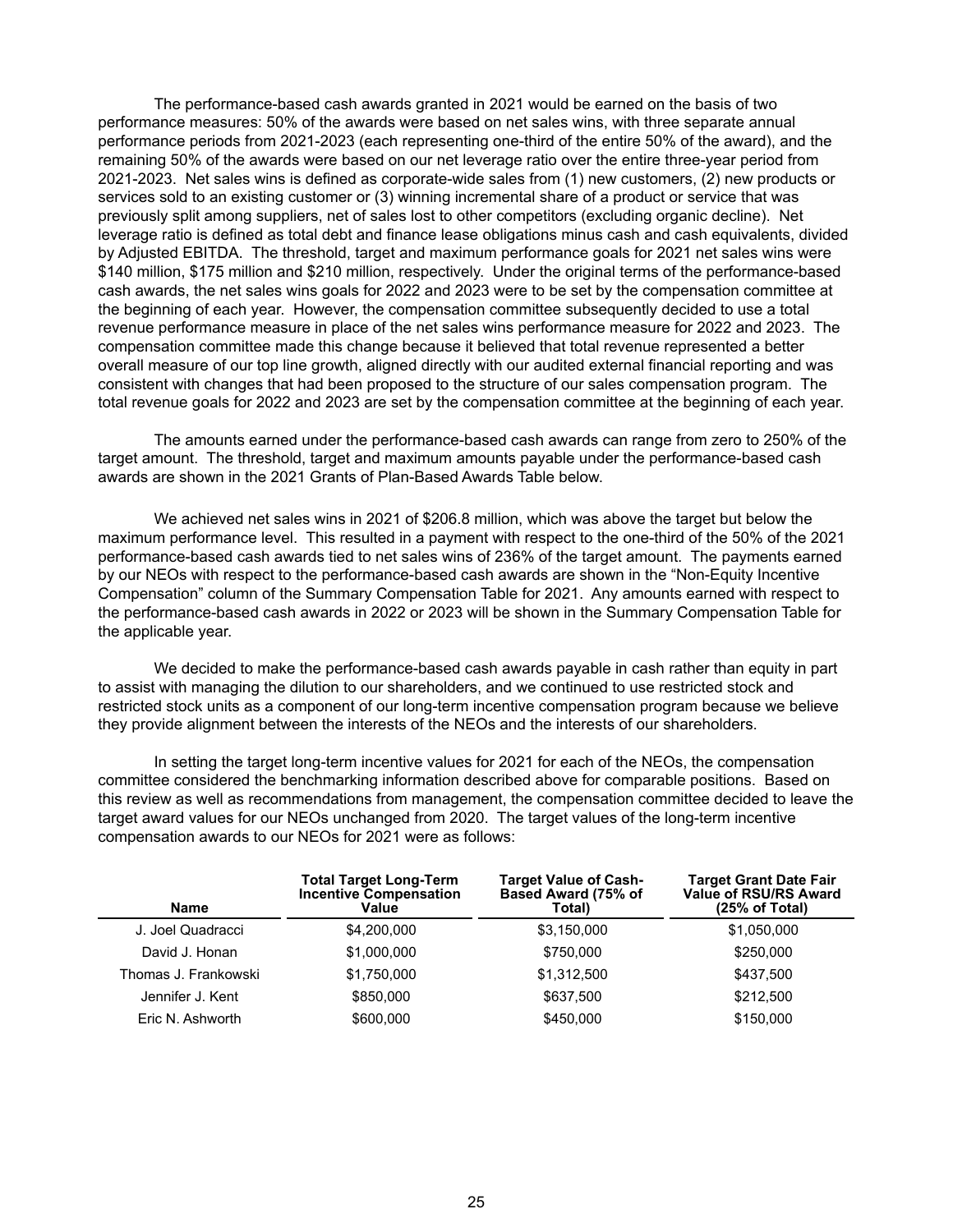To determine the number of shares for the 2021 restricted stock and restricted stock unit awards based on 25% of the total target long-term incentive compensation dollar values, the compensation committee approved using the 20 trading day volume-weighted average price over the twenty consecutive trading days beginning on December 1, 2021, and granting the awards effective as of January 1, 2021. The restricted stock and restricted stock unit awards in 2021 were granted initially subject to forfeiture and will cliffvest on March 1, 2024 provided that the NEO remains continuously employed until that date.

The number of shares of our class A common stock covered by the equity awards granted to each of our NEOs in 2021 is reflected in the Grants of Plan Based Awards table below. The compensation committee intends to continue to award long-term incentive compensation awards to executives on an annual basis in the future, although more frequent awards may be made at the discretion of the compensation committee on other occasions, such as in the case of promotions or newly hired executives.

#### 2021 Performance Under 2020-2022 Awards

As previously disclosed, the 2020 long-term incentive compensation program included a long-term performance-based cash component, representing 75% of the total grant value. The performance-based cash awards granted in 2020 would be earned on the basis of two performance measures: 50% of the awards were based on net sales wins, with two separate annual performance periods from 2021-2022 (each representing one-half of the entire 50% of the award), and the remaining 50% of the awards was based on our net leverage ratio, with two separate annual performance periods from 2021-2022. The threshold, target and maximum performance goals for 2021 net sales wins were \$140 million, \$175 million and \$210 million, respectively. The threshold, target and maximum performance goals for the 2021 net leverage ratio were 3.50x, 3.31x and 3.00x, respectively.

We achieved net sales wins in 2021 of \$206.8 million, which was above the target but below the maximum performance level, and a net leverage ratio in 2021 of 2.54x, which was better than the maximum performance level. These performance results resulted in a payment with respect to the 25% of the 2020 performance-based cash award tied to 2021 net sales wins performance of 236% of the target amount and an amount equal to 250% of the 25% of the 2020 performance-based cash award tied to 2021 net leverage ratio being earned, subject to vesting, subject to continued service, and payment after the end of the full performance period in 2022. The amounts earned by our NEOs with respect to the performance-based cash awards for 2021 are shown in the "Non-Equity Incentive Compensation" column of the Summary Compensation Table for 2021. Any amounts earned with respect to the 2020 performance-based cash awards in 2022 will be shown in the Summary Compensation Table for 2022.

## *Retirement and Other Benefits*

# Welfare and Retirement Benefits

As part of a competitive compensation package, we sponsor welfare benefit plans that offer health, life, disability and other insurance coverage to participating employees. We also provide our NEOs with an Executive Medical Plan under which they and their families are entitled to reimbursement. The reimbursement is generally limited to \$20,000 (per family) in medical costs per year, but in 2021 there was an exception made to this limit for one of our NEOs. Amounts reimbursed in 2021 under our Executive Medical Plan are reflected in the Summary Compensation Table below.

To help our salaried employees prepare for retirement, we sponsor the Quad ESOP, an employee stock purchase plan, and the Quad Diversified Plan. The ESOP holds profit sharing contributions of our class A common stock, which are made at the discretion of our Board. The Diversified Plan is comprised of participant-directed 401(k) contributions and any employer contributions the Company may make to the Plan from time to time. Our NEOs participate in the ESOP, the Diversified Plan and our broad-based welfare plans on the same basis as our other salaried employees. In 2021, employer contributions included a Company 401(k) matching contribution.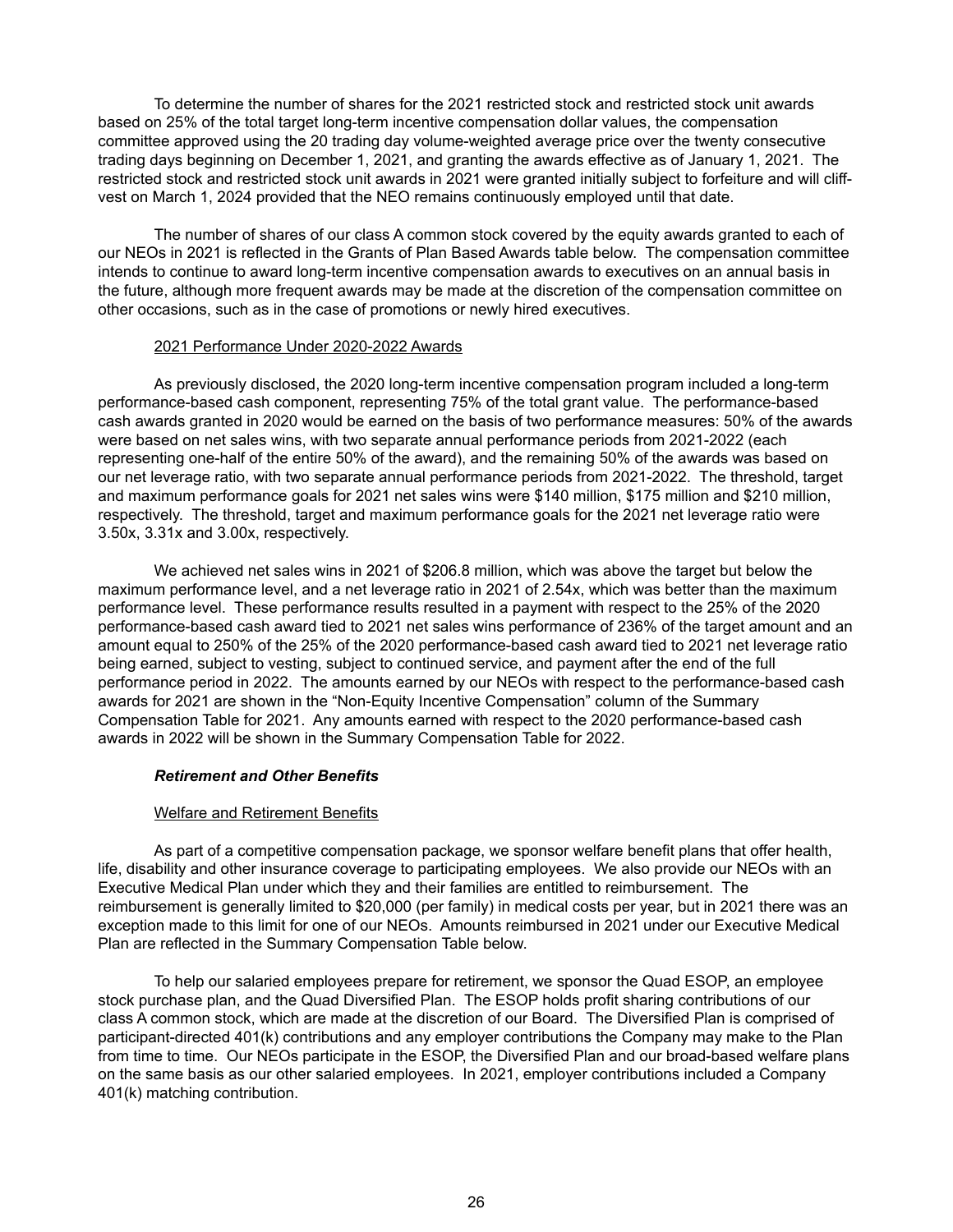In addition to the ESOP and the Diversified Plan, we provide certain executive officers with a supplemental executive retirement plan (the "SERP"), which is designed to provide a competitive retirement benefit and aid in retention and building long-term commitment to the Company. The SERP is described in greater detail following the 2021 Nonqualified Deferred Compensation Table.

## Perquisites and Other Personal Benefits

We provide perquisites and other personal benefits that we believe are reasonable and consistent with our overall compensation program to better enable our executives to perform their duties and to enable our Company to attract and retain employees for key positions.

Pursuant to his employment agreement, Mr. Quadracci is entitled to personal use of our corporate aircraft. The compensation committee believes that providing this benefit as part of Mr. Quadracci's compensation enhances his and his family's security, minimizes the disruptions and burdens of his personal travel and provides him with additional flexibility and time to attend to Company business notwithstanding his personal travel schedule, and thereby benefits our Company and our shareholders. Other than Mr. Quadracci, none of our NEOs were permitted to use our corporate aircraft for personal use in 2021. The aggregate incremental cost to our Company for personal use of our corporate aircraft by Mr. Quadracci is reflected in the Summary Compensation Table below.

In 2021, we reimbursed club membership fees for Mr. Quadracci and Mr. Ashworth and tax preparation fees and approved expenditures related to security for Mr. Quadracci. We reimburse club membership fees primarily for business purposes, such as client entertainment, though a portion of their use may have a personal aspect. During 2021, a family member of Mr. Honan was allowed to use corporate housing for personal use on a temporary basis. The aggregate incremental cost to our Company for these benefits is reflected in the Summary Compensation Table below.

#### Post-Termination and Change of Control Arrangements

We also provide our NEOs with severance protections upon qualifying terminations of employment. Mr. Quadracci has an employment agreement that provides for such protections, and Messrs. Honan and Ashworth and Ms. Kent receive severance protections under our Quad/Graphics, Inc. Executive Severance Plan (the "Severance Plan"). In exchange for such benefits, both the Severance Plan and the employment agreements contain 24 month non-competition, non-solicitation, non-disclosure and non-disparagement restrictive covenants following any termination of employment, whether or not severance benefits are provided. During 2021, Mr. Frankowski also had an employment agreement that provided for certain severance protections, but, Mr. Frankowski retired from the Company on December 31, 2021. In connection with his retirement Mr. Frankowski received certain payments, as described below, and the severance protections under his employment agreement are no longer in effect.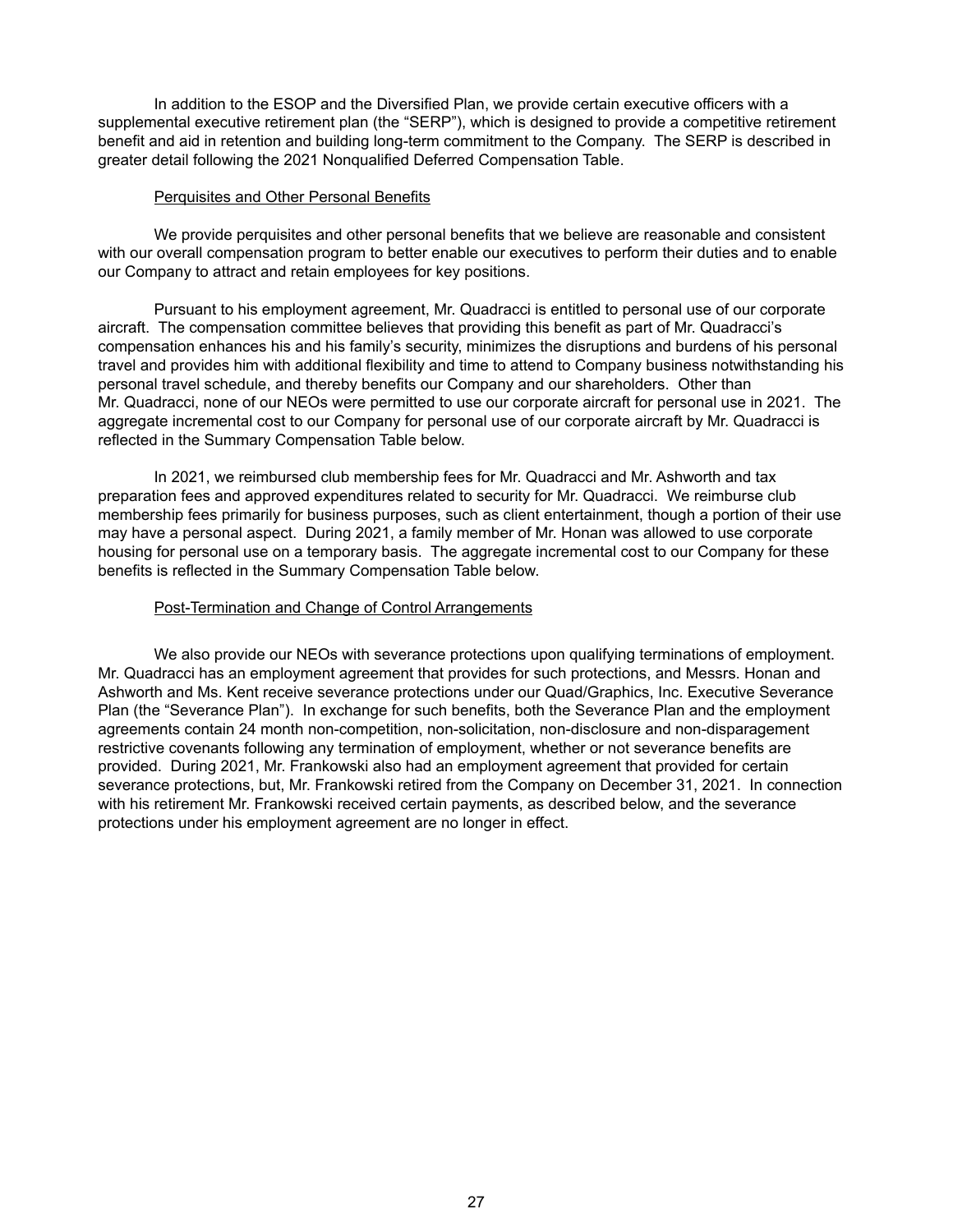Under the Severance Plan, if a participant's employment is terminated by us without "cause" (as defined in the Severance Plan) or by the participant due to a salary reduction of more than 10%, then the participant will be entitled to severance equal to one year's base salary plus the participant's target annual bonus. The participant will also receive a pro-rated portion of the current year's annual bonus based on actual performance, and will receive continued group health, dental and life insurance benefits at the employee rate for the severance period and outplacement services at a cost of up to \$50,000. If, however, a participant's employment is terminated upon or within the 24-month period following a change in control, and the termination is by us without cause or by the participant with "good reason" (as defined in the Severance Plan), then the participant will be entitled to severance equal to two times the sum of the participant's base salary and target annual bonus. The participant will also receive a pro-rated portion of the current year's annual bonus based on target performance, and will receive a lump sum payment in lieu of group health, dental and life insurance continuation over the severance period, full vesting of benefits in our SERP (or any successor plan thereto) and outplacement services at a cost of up to \$50,000. The treatment of any long-term incentive awards, including equity-based awards, will be governed by the terms of the applicable long-term incentive plan and award agreement. The post-change in control severance benefits would also be provided to a participant whose employment is terminated within a limited period prior to a change in control if the participant reasonably demonstrates that the termination was due to the subsequent change in control.

The Severance Plan defines "cause" generally to include: (1) any intentional and willful act of the participant involving fraud, embezzlement or theft of our assets or the assets of our customers; (2) gross misconduct on the part of the participant that is intentional and willful and that materially and demonstrably causes serious financial injury to us; (3) any conviction of or plea of nolo contendere to a felony; (4) certain breaches of restrictive covenants; or (5) any intentional, willful and material failure of the participant to perform the participant's employment duties for 30 days after our Board delivers a written demand for performance.

The Severance Plan defines "good reason" in the event of a change of control generally to include: (1) any material reduction in the amount of the participant's then current base salary or annual bonus target (other than any change that applies to substantially all other executive officers); (2) a requirement that the participant be based at a location in excess of 60 miles from the location of the participant's principal job location or office as of the effective date of the participant's participation in the Severance Plan; (3) a material diminution in the participant's title, authority, power, duties, reporting requirements or responsibilities, or the assignment of duties to the participant which are materially inconsistent with the participant's position; (4) the failure by us to obtain the express assumption of, and agreement to perform under, the Severance Plan when that action is required by the Severance Plan; or (5) any other action or inaction by us that constitutes a material breach by us of the terms and conditions of the Severance Plan.

The Severance Plan had an initial term of three years from its September 15, 2016 effective date, after which the term is automatically extended for successive one-year renewals unless the Board or the compensation committee terminates the Severance Plan at the end of the initial or renewal term by giving the participants written notice of intent to terminate the Severance Plan prior to the September 15 preceding the year in which the initial or renewal term is scheduled to end. No notice of intent to terminate the Severance Plan has been given to date. Upon a change in control, the term of the Severance Plan will be automatically extended for a two-year period.

Our employment agreement with Mr. Quadracci generally provides the same severance protections as the Severance Plan, except that the multiple of base salary and bonus used to calculate the severance amount varies. Mr. Quadracci's severance multiple upon a qualifying termination prior to a change in control is two times the sum of his base salary and target annual bonus; upon a qualifying termination in connection with a change in control, Mr. Quadracci's severance multiple is three times the sum of his base salary and target annual bonus. For Mr. Quadracci, a qualifying termination prior to a change in control includes a termination by him for good reason as well as a termination by the Company without cause.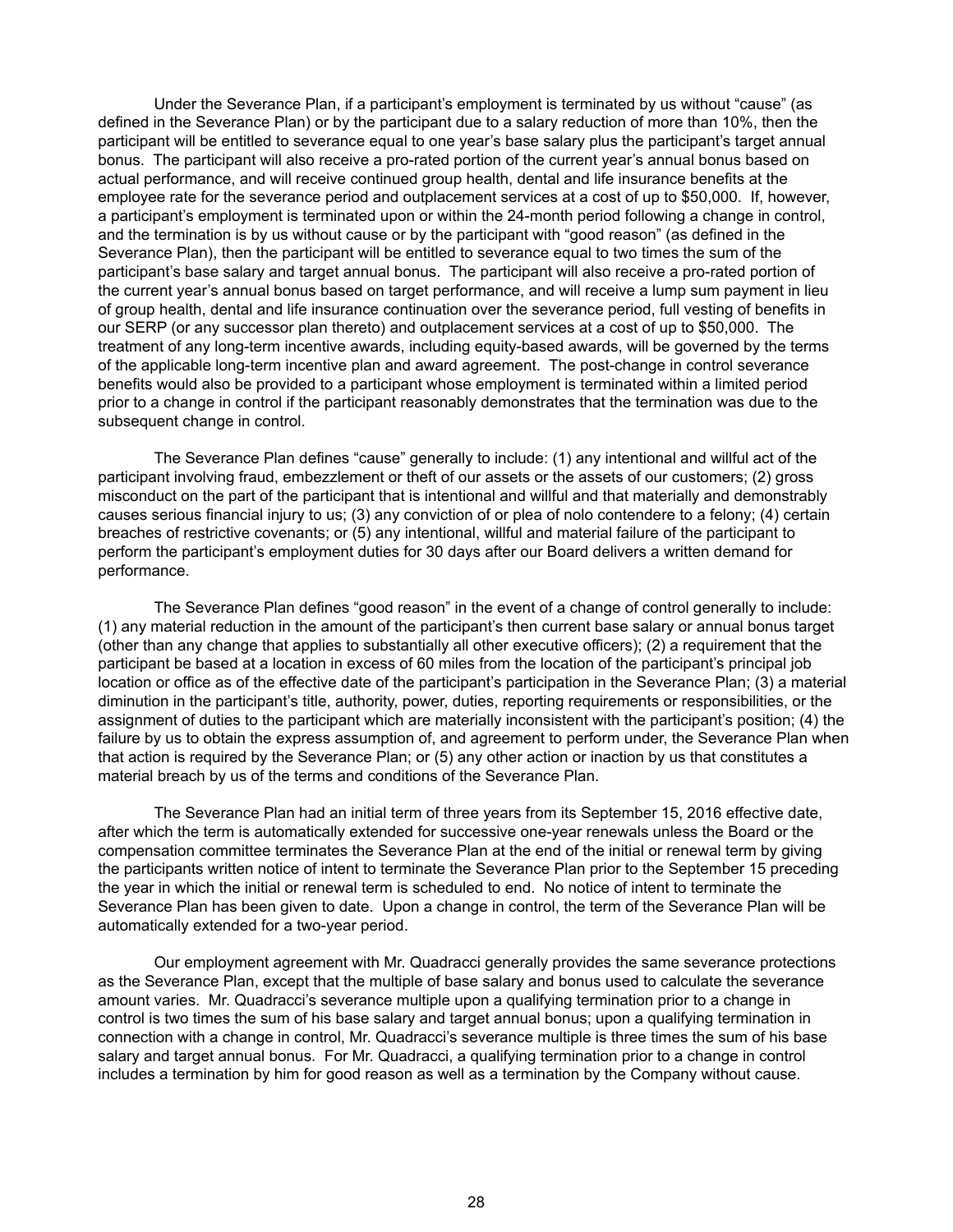In addition to the Severance Plan and the employment agreements, the award agreements under our 2010 Omnibus Incentive Plan (our "2010 Plan") and our 2020 Omnibus Incentive Plan (our "2020 Plan") provide for the accelerated vesting of stock options, restricted stock and performance-based cash awards upon a change of control of the Company. These arrangements are summarized below under "Potential Payments Upon Termination or Change of Control."

The compensation committee believes the severance and change of control benefits that we provide our NEOs under these arrangements are consistent with its objective of building shareholder value and contain terms that are similar to those offered to executives of comparable companies. In addition to securing the covered NEO's agreement to the non-compete restriction described above, the purpose of the benefits is to focus our NEOs on taking actions that are in the best interests of our shareholders without regard to whether such action may ultimately have an impact on their job security, and to avoid the loss of key managers that may occur in connection with an anticipated or actual change of control. The severance and change of control benefits that we provide our executive officers fulfill these purposes by generally maintaining the executive officers' expected compensation for a specified period following certain terminations of employment, vesting awards granted prior to a change of control and making the executive officers whole for certain excise taxes that may result from compensation paid and benefits provided in connection with the change of control and any related termination of employment. The compensation committee selected the triggering events for change of control and termination benefits to our executive officers based on its judgment that these events were likely to result in the job security distractions and retention concerns described above.

We also provide our NEOs with an Executive Salary Continuation Plan under which we will continue to pay 60% of the NEO's base salary to the NEO's spouse or dependent children if the NEO dies during the term of the NEO's active employment with our Company. The payments will continue through, in the case of an NEO who dies after age 55 but before retirement, the earlier of (i) the date on which the NEO would have reached age 65 or (ii) the later of (a) the  $25<sup>th</sup>$  birthday of the youngest dependent child or (b) the death of the surviving spouse or, in the case of an NEO who dies before age 55, the earlier of (i) the tenth anniversary of the NEO's death or (ii) the later of (a) the  $25<sup>th</sup>$  birthday of the youngest dependent child or (b) the death of the surviving spouse. We offer this benefit to the NEOs as part of what we believe is a competitive compensation package and in lieu of a supplemental executive life insurance policy.

During 2021, Mr. Frankowski also had an employment agreement that provided for certain severance protections but, in connection with his retirement on December 31, 2021, we entered into a retirement and release agreement that superseded the severance protections of his employment agreement. The compensation committee approved, effective as of Mr. Frankowski's retirement, the cancellation of his unvested long-term equity incentive awards in exchange for a cash payment in a per-share amount based on a 20 trading day volume-weighted average price of our class A common stock, plus the value of accrued but unpaid dividends relating to the awards. The compensation committee also approved the payment of Mr. Frankowski's performance-based cash awards granted in 2020 and 2021 at 100% of the target payout. The amount of these cash payments are shown in the "All Other Compensation" column of the Summary Compensation Table. Mr. Frankowski also was entitled under the retirement and release agreement to receive his annual bonus for 2021 in an amount based on actual performance, and to receive a lump sum cash payment in consideration of his unused long-term vacation bank.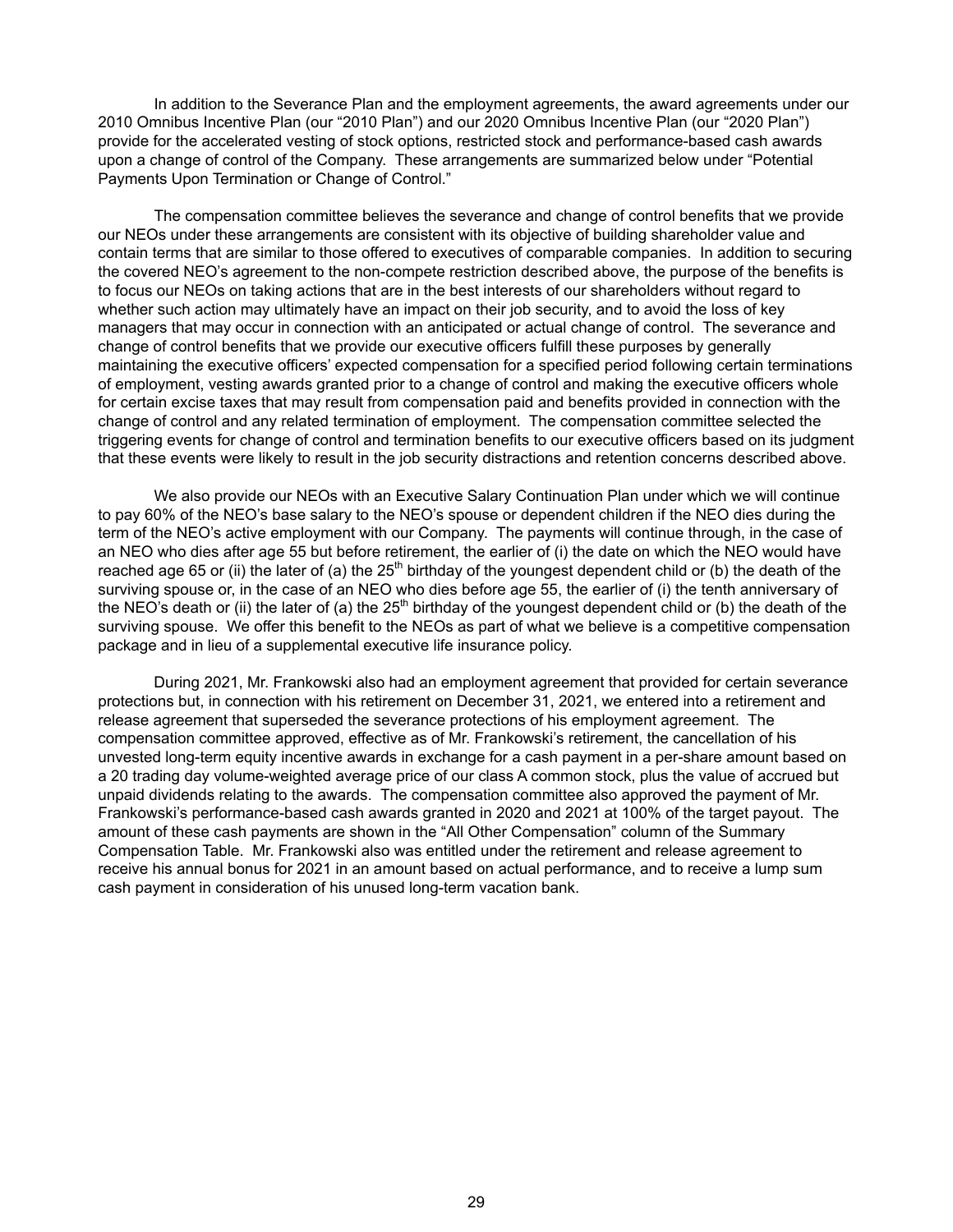## *Other Policies and Considerations*

## Policy on Hedging and Pledging of Shares

We have adopted a policy that prohibits our executive officers, including our NEOs, and our nonemployee directors from engaging in certain hedging transactions with respect to shares of our stock that they were granted as part of their compensation or otherwise hold. The policy prohibits (a) trading on an exchange in puts, calls and other derivative securities on our stock, (b) purchasing financial instruments, including prepaid variable forward contracts, equity swaps, collars and exchange funds, and (c) otherwise engaging in transactions that are designed to or have the effect of hedging or offsetting any decrease in the market value of our stock. The policy also requires pre-approval for any pledging transactions involving our stock.

## Stock Ownership Guidelines

We have implemented stock ownership guidelines for certain executive officers, including our NEOs, to underscore the importance of linking executive compensation and shareholder interests. Executive officers subject to these stock ownership guidelines are encouraged to own a certain dollar value amount of our stock. The stock ownership guidelines state that our Chairman, President and Chief Executive Officer should hold shares with a value five times his base salary. For our executive vice presidents, the ownership guideline is three times base salary, and for all senior vice presidents the ownership guideline is two times base salary. All of the following count toward the ownership applicable thresholds under the policy:

- shares held outright (including through trusts for the benefit of the executive officer or of the executive officer's family members) or in retirement plans; and
- restricted stock, restricted stock units and deferred stock units.

We also maintain stock ownership guidelines for our non-employee directors that require them to hold shares or share-based awards with a value of at least four times the cash portion of the annual retainer. Executive officers and non-employee directors that have not achieved their stock ownership targets are required to retain 50% of the shares received as a result of the exercise of stock options or the vesting of restricted stock and restricted stock units, net of taxes.

## Tax and Accounting Considerations

In setting compensation for our NEOs, the compensation committee considers the deductibility of compensation under the Internal Revenue Code. Section 162(m) of the Internal Revenue Code limits the tax deductibility of compensation that we pay to certain covered employees, generally including our NEOs, to \$1,000,000 in any year. The compensation committee believes that our interests and those of our shareholders are best served by providing competitive levels of compensation, even if not fully deductible, so some of the compensation that we have provided to our executive officers in the past, and that we provide to our executive officers in the future, may not be deductible under Internal Revenue Code Section 162(m).

## **Strategic Incentive Arrangements**

In connection with corporate acquisitions or other similar transactions, we may from time to time implement special incentive arrangements intended to promote synergies or other strategic objectives in which our employees, including our NEOs, may be eligible to participate. None of our other NEOs participated in such an arrangement or received such a bonus in 2021.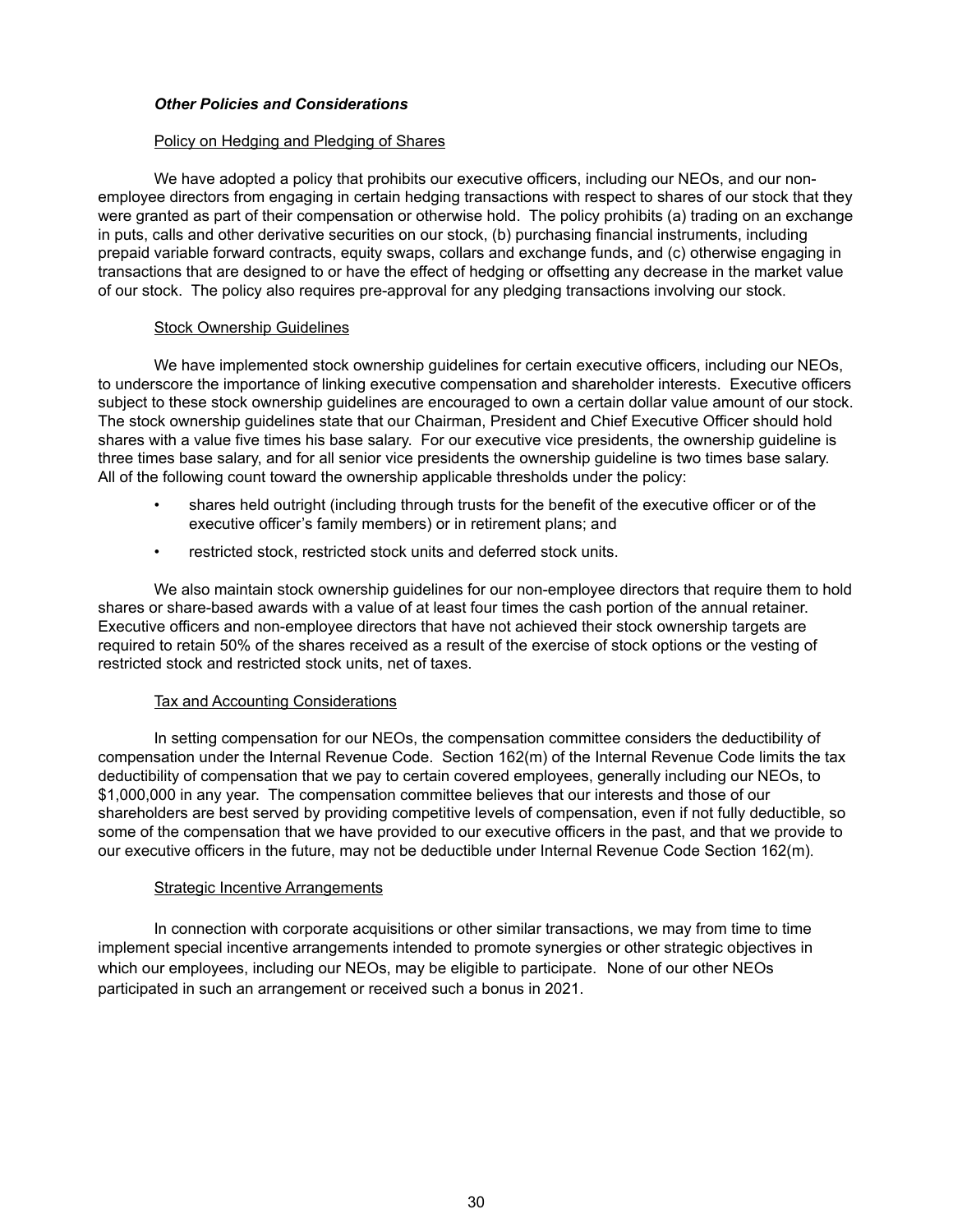## **2021 SUMMARY COMPENSATION TABLE**

The following table summarizes the compensation that our NEOs earned for the years indicated.

| <b>Name and Principal</b><br><b>Position</b>                                                         | Year | Salary<br>$($ \$) | <b>Bonus</b><br>$($ \$) | <b>Stock</b><br>Awards <sup>(1)</sup><br>$($ \$) | Option<br>Awards<br>$($ \$) | <b>Non-Equity</b><br><b>Incentive Plan</b><br>Compensation <sup>(2)</sup><br>$($ \$) | <b>All Other</b><br>Compensation <sup>(3)(4)</sup><br>$($ \$) | Total<br>$($ \$) |
|------------------------------------------------------------------------------------------------------|------|-------------------|-------------------------|--------------------------------------------------|-----------------------------|--------------------------------------------------------------------------------------|---------------------------------------------------------------|------------------|
| J. Joel Quadracci<br>Chairman, President and                                                         |      |                   |                         |                                                  |                             |                                                                                      |                                                               |                  |
| <b>Chief Executive Officer</b>                                                                       | 2021 | 1,020,000         |                         | 987,665                                          |                             | 6,749,250                                                                            | 646,489                                                       | 9,403,404        |
|                                                                                                      | 2020 | 850,000           |                         | 1,111,908                                        |                             | 1,224,000                                                                            | 247,435                                                       | 3,433,343        |
| David J. Honan<br><b>Executive Vice President</b><br>and Chief Financial                             |      |                   |                         |                                                  |                             |                                                                                      |                                                               |                  |
| <b>Officer</b>                                                                                       | 2021 | 624,000           |                         | 235,159                                          |                             | 1,936,330                                                                            | 34,304                                                        | 2,829,793        |
|                                                                                                      | 2020 | 551,200           |                         | 264,742                                          |                             | 530,400                                                                              | 26,143                                                        | 1,372,485        |
| Thomas J. Frankowski <sup>(5)</sup><br><b>Executive Vice President of</b><br>Manufacturing and Chief |      |                   |                         |                                                  |                             |                                                                                      |                                                               |                  |
| Operating Officer.                                                                                   | 2021 | 728,000           |                         | 411,529                                          |                             | 851,760                                                                              | 4,200,578                                                     | 6,191,867        |
|                                                                                                      | 2020 | 643,067           |                         | 463,297                                          |                             | 618,800                                                                              | 25,116                                                        | 1,750,280        |
| Jennifer J. Kent<br><b>Executive Vice President of</b><br>Administration and                         |      |                   |                         |                                                  |                             |                                                                                      |                                                               |                  |
| General Counsel                                                                                      | 2021 | 520,000           |                         | 199,885                                          |                             | 1,633,713                                                                            | 24,737                                                        | 2,378,335        |
|                                                                                                      | 2020 | 459,333           |                         | 225,029                                          |                             | 442,000                                                                              | 24,603                                                        | 1,150,965        |
| Eric N. Ashworth<br><b>Executive Vice President of</b><br><b>Product and Market</b>                  |      |                   |                         |                                                  |                             |                                                                                      |                                                               |                  |
| Strategy                                                                                             | 2021 | 572,000           |                         | 141,095                                          |                             | 1,392,990                                                                            | 92,896                                                        | 2,198,981        |
|                                                                                                      | 2020 | 505,267           |                         | 158,845                                          |                             | 486,200                                                                              | 35,939                                                        | 1,186,251        |

 $(1)$  Amounts for 2021 are based on the aggregate grant date fair value of the restricted stock awards to our NEOs under our 2020 Plan as determined in accordance with Financial Accounting Standards Board Accounting Standards Codification Topic 718 ("FASB ASC 718"). Pursuant to SEC rules, the amounts shown exclude the impact of estimated forfeitures related to service-based vesting conditions. For the assumptions used in the valuation of the awards, please see Note 18, "Equity Incentive Programs," to the Company's Consolidated Financial Statements in its Annual Report on Form 10-K for the year ended December 31, 2021.

 $(2)$  Amounts for 2021 reflect payments made in 2022 with respect to 2021 under our 2021 Annual Incentive Plan, payments made in 2022 with respect to 2021 net sales wins performance under our 2021 long-term incentive performance-based cash awards, payments made in 2022 with respect to 2021 net sales wins performance under our 2020 long-term incentive performance-based cash awards and payments earned with respect to 2021 leverage ratio under our 2020 long-term incentive performance-based cash awards that will be paid in 2023, contingent on the NEO's continued service, as described in the section titled "Compensation of Executive Officers - Compensation Discussion and Analysis - Determining the Amount of Each Element of Compensation - 2021 Annual Incentive Plan" and "--Long-Term Incentive Compensation" above. The amounts attributable to each arrangement were as follows:

| <b>Name</b>          | 2021 Annual<br><b>Incentive Plan</b><br>$($ \$) | 2021 Long-Term<br><b>Incentive Cash Payment</b><br>(2021 Net Sales Wins)<br>(5) | 2020 Long-Term<br><b>Incentive Cash Payment</b><br>(2021 Net Sales Wins)<br>(5) | 2020 Long-Term Incentive Cash<br><b>Payment (Leverage Ratio) - Subject</b><br>to Continued Service Until 2023<br>(\$) |
|----------------------|-------------------------------------------------|---------------------------------------------------------------------------------|---------------------------------------------------------------------------------|-----------------------------------------------------------------------------------------------------------------------|
| J. Joel Quadracci    | .683,000                                        | 1,239,000                                                                       | 1,858,500                                                                       | 1,968,750                                                                                                             |
| David J. Honan       | 730.080                                         | 295.000                                                                         | 442.500                                                                         | 468.750                                                                                                               |
| Thomas J. Frankowski | 851.760                                         | N/A                                                                             | N/A                                                                             | N/A                                                                                                                   |
| Jennifer J. Kent     | 608.400                                         | 250.750                                                                         | 376.125                                                                         | 398.438                                                                                                               |
| Eric N. Ashworth     | 669.240                                         | 177.000                                                                         | 265.500                                                                         | 281,250                                                                                                               |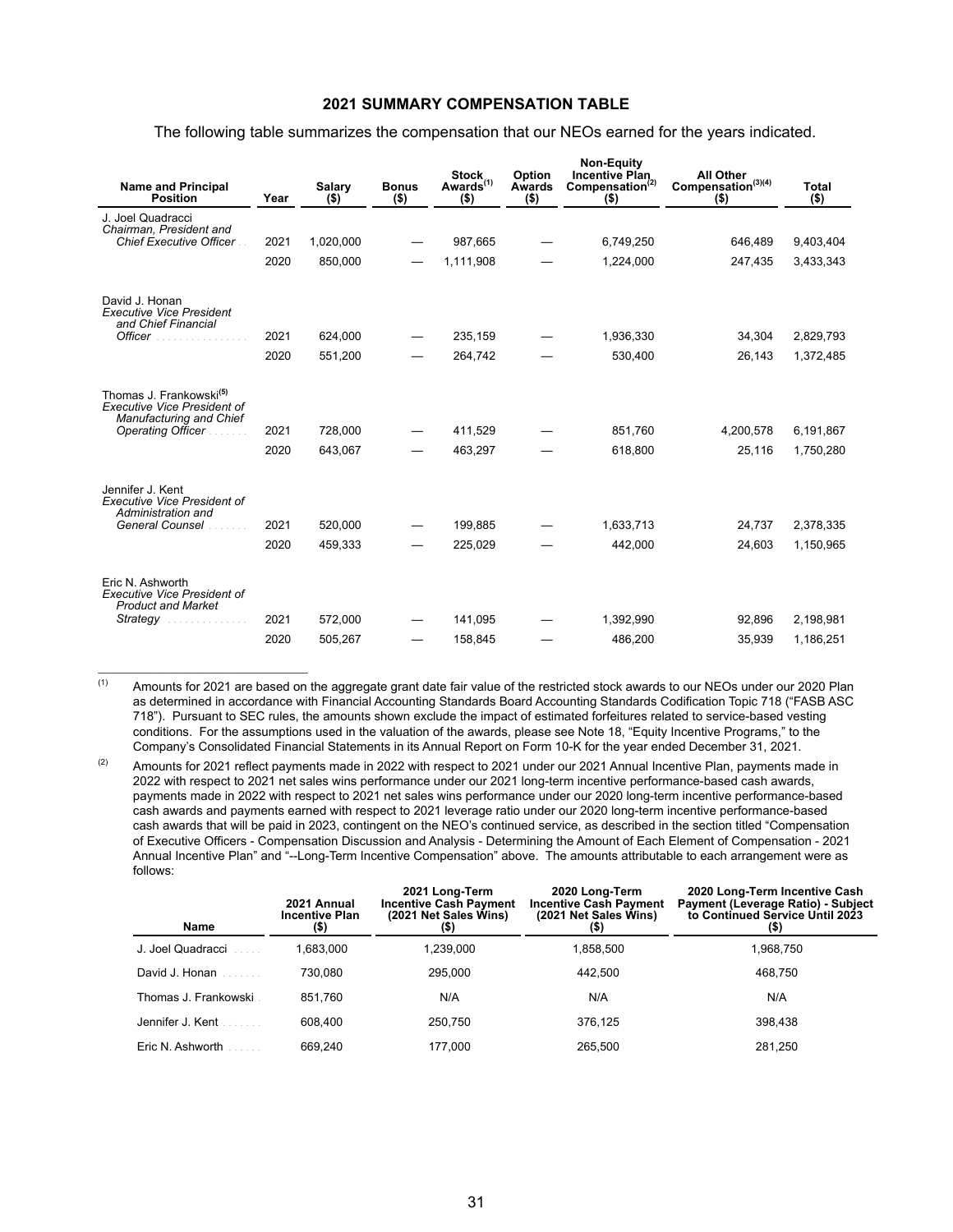- $^{(3)}$  Amounts reflect the following for individual NEOs for 2021: For Mr. Quadracci club dues of \$13,751, \$490,713 for personal use of our corporate aircraft (calculated as the portion of the variable costs of the aircraft attributable to personal use), \$76,076 for personal and family security services, \$10,000 for the cost of assistance with tax preparation, a matching contribution of \$5,742 on 401(k) contributions, executive medical at a cost of \$2,430 and a contribution of \$47,777 to Mr. Quadracci's SERP account. For Mr. Honan - a matching contribution of \$5,742 on 401(k) contributions, executive medical at a cost of \$4,359, wellness program benefit of \$250, a contribution of \$21,074 to Mr. Honan's SERP account and \$2,879 for personal use of corporate housing (calculated as a proportionate share, representing the portion of the year during which the personal use occurred, of the total cost of the housing). For Mr. Frankowski - a matching contribution of \$5,742 on 401(k) contributions, executive medical at a cost of \$181, gifted artwork valued at \$980, a contribution of \$26,646 to Mr. Frankowski's SERP account, and the following payments in connection with Mr. Frankowski's retirement on December 31, 2021 - a cash payment in lieu of outstanding equity of \$1,486,029, a cash payment of \$2,625,000 for acceleration of long-term incentive performance cash awards calculated at a target level and a payment of \$56,000 in consideration of his unused long-term vacation bank. For Ms. Kent - a matching contribution of \$5,742 on 401(k) contributions, executive medical at a cost of \$2,395 and a contribution of \$16,600 to Ms. Kent's SERP account. For Mr. Ashworth - club dues of \$4,950, a matching contribution of \$5,742 on 401(k) contributions, executive medical at a cost of \$63,369 and a contribution of \$18,835 to Mr. Ashworth's SERP account. (Perquisites are discussed further in the section titled "Compensation of Executive Officers - Compensation Discussion and Analysis - Retirement and Other Benefits - Perquisites and Other Personal Benefits" above).
- <sup>(4)</sup> The amount shown for Mr. Quadracci in 2020 was overstated by \$11,939 in the 2020 Summary Compensation Table included in the Definitive Proxy Statement on Schedule 14A filed with the SEC on April 7, 2021 due to an error in the corporate aircraft use calculation. The amount shown in the table above for 2020 has been corrected.
- $(5)$  Mr. Frankowski retired from the Company on December 31, 2021.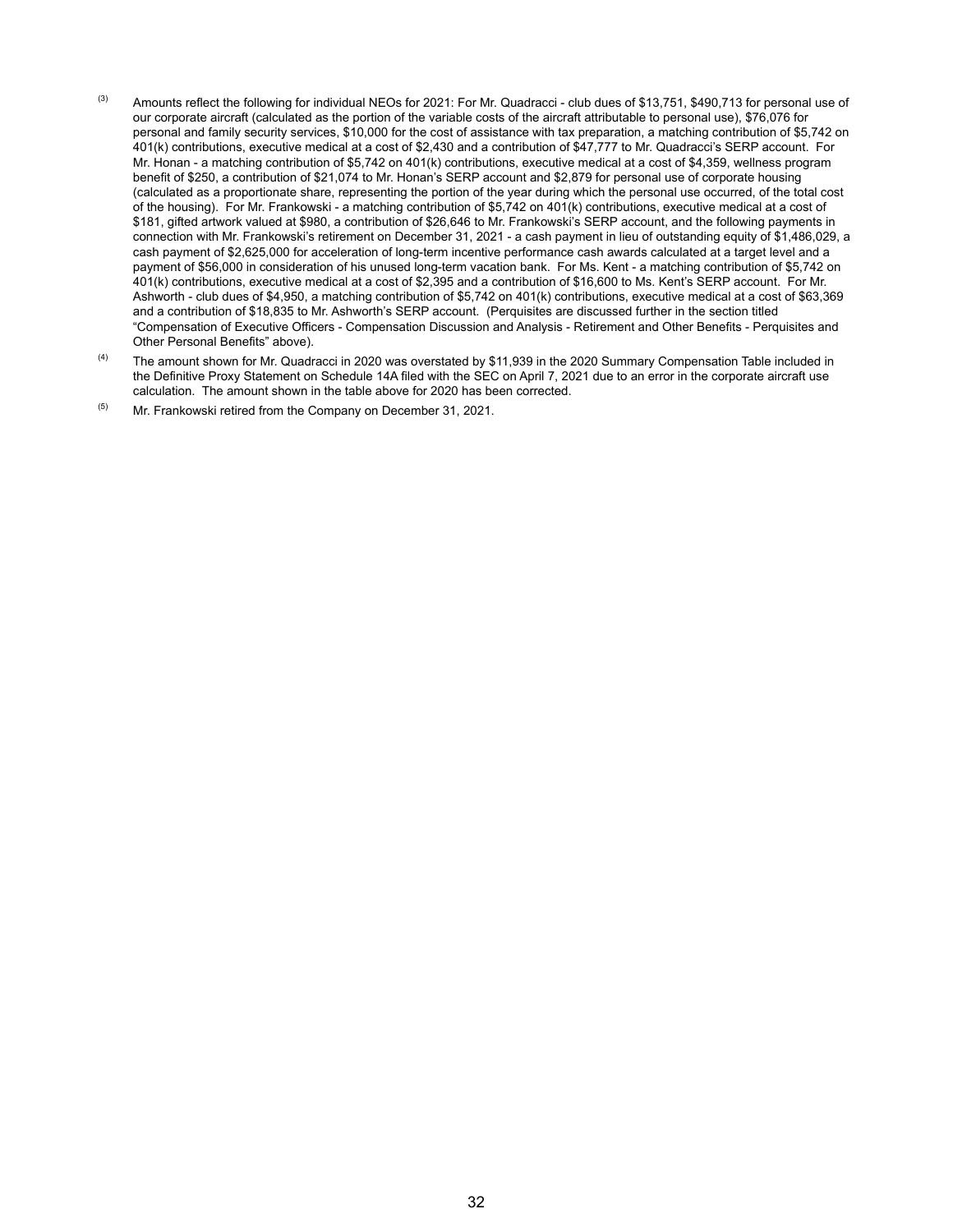## **GRANTS OF PLAN BASED AWARDS IN 2021**

The following table contains information concerning the plan-based equity and non-equity awards that were granted to our NEOs in 2021. The amounts shown in the columns under the heading "Estimated Future Payouts Under Non-Equity Incentive Plan Awards" represent potential future payments at the time of grant only. At the time of grant, whether these amounts (or any portion thereof) would ultimately be received by the NEOs was uncertain because the awards were contingent on the achievement of performance goals and the NEOs' continued employment. The awards in the columns under the heading "Estimated Future Payouts Under Non-Equity Incentive Plan Awards" were granted under our annual cash incentive program for 2021 or as the performance cash portion of our long-term incentive program, and payment is or was contingent on our achievement of a given level of corporate performance, as described above in the section titled "Compensation of Executive Officers—Compensation Discussion and Analysis—Determining the Amount of Each Element of Compensation. The amounts that were earned by our NEOs under our 2021 annual cash incentive program and the performance cash portion of our 2021 long-term incentive program are disclosed above in the 2021 Summary Compensation Table.

|                      |                      |                                              | <b>Estimated Future Payouts</b><br><b>Under Non-Equity Incentive</b><br><b>Plan Awards</b> |     |                          |     |                           |     | <b>All Other</b><br><b>Stock</b><br>Awards:              | <b>Grant Date</b>                                                       |
|----------------------|----------------------|----------------------------------------------|--------------------------------------------------------------------------------------------|-----|--------------------------|-----|---------------------------|-----|----------------------------------------------------------|-------------------------------------------------------------------------|
| <b>Name</b>          | Grant<br><b>Date</b> | Date of<br><b>Committee</b><br><b>Action</b> | <b>Threshold</b><br>$($ \$)                                                                |     | <b>Target</b><br>$($ \$) |     | <b>Maximum</b><br>$($ \$) |     | Number of<br>Shares of<br>Stock or<br>Units $(1)$<br>(#) | <b>Fair Value of</b><br><b>Stock and</b><br>Option<br>Awards<br>$($ \$) |
| J. Joel Quadracci    | 1/1/21               | 2/18/21                                      |                                                                                            |     |                          |     |                           |     | 258,551                                                  | 987,665                                                                 |
|                      |                      |                                              | $632,400$ <sup>(2)</sup>                                                                   |     | 1,224,000                | (2) | 2,131,800                 | (2) |                                                          |                                                                         |
|                      |                      |                                              |                                                                                            |     | 3,150,000                | (3) | 7,875,000                 | (3) |                                                          |                                                                         |
| David J. Honan       | 1/1/21               | 2/18/21                                      |                                                                                            |     |                          |     |                           |     | 61,560                                                   | 235,159                                                                 |
|                      |                      |                                              | $343,200$ (2)                                                                              |     | 530,400                  | (2) | 936,000                   | (2) |                                                          |                                                                         |
|                      |                      |                                              |                                                                                            |     | 750,000                  | (3) | 1,875,000                 | (3) |                                                          |                                                                         |
| Thomas J. Frankowski | 1/1/21               | 2/18/21                                      |                                                                                            |     |                          |     |                           |     | 107,730                                                  | 411,529                                                                 |
|                      |                      |                                              | $400,400$ <sup>(2)</sup>                                                                   |     | 618,800                  | (2) | 1,092,000                 | (2) |                                                          |                                                                         |
|                      |                      |                                              |                                                                                            |     | 1,312,500                | (3) | 3,281,250                 | (3) |                                                          |                                                                         |
| Jennifer J. Kent     | 1/1/21               | 2/18/21                                      |                                                                                            |     |                          |     |                           |     | 52,326                                                   | 199,885                                                                 |
|                      |                      |                                              | 286,000                                                                                    | (2) | 442,000                  | (2) | 780,000                   | (2) |                                                          |                                                                         |
|                      |                      |                                              |                                                                                            |     | 637,500                  | (3) | 1,593,750                 | (3) |                                                          |                                                                         |
| Eric N. Ashworth     | 1/1/21               | 2/18/21                                      |                                                                                            |     |                          |     |                           |     | 36,936                                                   | 141,096                                                                 |
|                      |                      |                                              | 314,600                                                                                    | (2) | 486,200                  | (2) | 858,000                   | (2) |                                                          |                                                                         |
|                      |                      |                                              |                                                                                            |     | 450,000                  | (3) | 1,125,000                 | (3) |                                                          |                                                                         |

 $(1)$  The amounts shown in this column reflect the number of restricted shares or restricted stock units we granted to each NEO pursuant to our 2020 Plan. As noted above, in connection with Mr. Frankowski's retirement on December 31, 2021, the compensation committee approved the cancellation of Mr. Frankowski's unvested equity awards (including the restricted shares granted in 2021) in exchange for a cash payment (as described in the Summary Compensation Table).

<sup>(2)</sup> Amounts represent potential future payouts pursuant to awards granted to Messrs. Quadracci, Honan, Frankowski and Ashworth and Ms. Kent under our annual cash incentive program. The amounts earned by our NEOs under our 2021 annual cash incentive program are disclosed above in the 2021 Summary Compensation Table.

<sup>(3)</sup> Amounts represent potential future payouts pursuant to awards granted to Messrs. Quadracci, Honan, Frankowski and Ashworth and Ms. Kent as the performance cash portion of their awards under our long-term incentive program. As noted above, Mr. Frankowski retired on December 31, 2021 and, in connection with the retirement, the compensation committee approved paying Mr. Frankowski his outstanding performance-based cash awards at target level.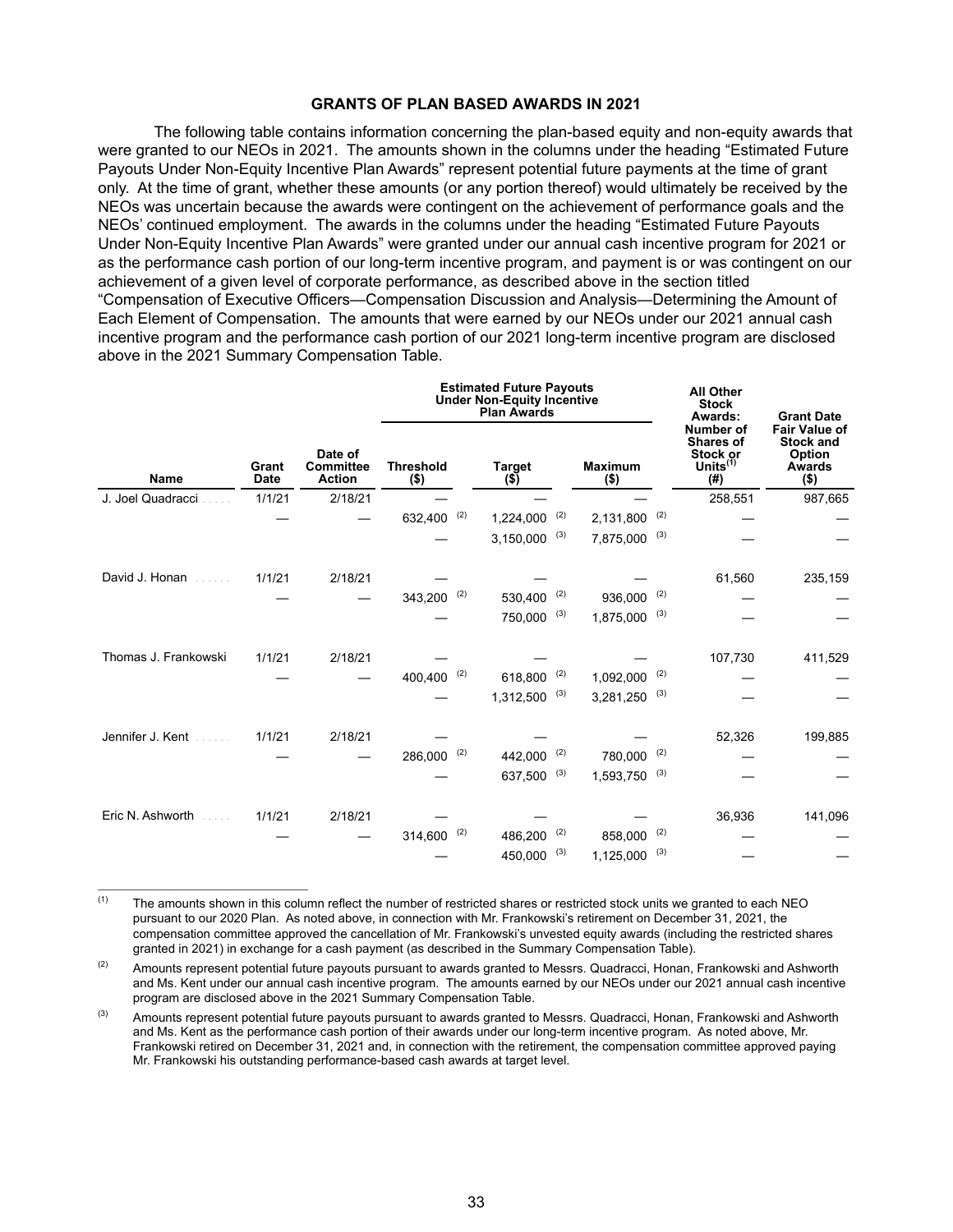## **OUTSTANDING EQUITY AWARDS AT DECEMBER 31, 2021**

The following table contains information concerning equity awards held by our NEOs that were outstanding as of December 31, 2021.

|                                     |                                                                                                  | <b>Option Awards</b>                                                                        |                                         |                                     | <b>Stock Awards</b>                                                          |                                                                                                           |                                                                                                                                                         |                                                                                                                                                                                           |  |
|-------------------------------------|--------------------------------------------------------------------------------------------------|---------------------------------------------------------------------------------------------|-----------------------------------------|-------------------------------------|------------------------------------------------------------------------------|-----------------------------------------------------------------------------------------------------------|---------------------------------------------------------------------------------------------------------------------------------------------------------|-------------------------------------------------------------------------------------------------------------------------------------------------------------------------------------------|--|
| Name                                | Number of<br><b>Securities</b><br>Underlying<br><b>Unexercised</b><br>Options (#)<br>Exercisable | Number of<br><b>Securities</b><br>Underlying<br>Unexercised<br>Options (#)<br>Unexercisable | Option<br><b>Exercise</b><br>Price (\$) | Option<br><b>Expiration</b><br>Date | Number of<br>Shares of<br><b>Stock That</b><br><b>Have Not</b><br>Vested (#) | <b>Market Value</b><br>of Shares of<br><b>Stock That</b><br><b>Have Not</b><br>Vested <sup>(1)</sup> (\$) | Equity<br>Incentive<br>Plan Awards:<br>Number of<br>Unearned<br><b>Shares, Units</b><br>or Other<br><b>Rights That</b><br><b>Have Not</b><br>Vested (#) | Equity<br>Incentive<br>Plan Awards;<br><b>Market or</b><br><b>Payout Value</b><br>of Unearned<br><b>Shares, Units</b><br>or Other<br><b>Rights That</b><br><b>Have Not</b><br>Vested (\$) |  |
| J. Joel Quadracci                   |                                                                                                  |                                                                                             |                                         |                                     | 834,812(2)                                                                   | 3,339,248                                                                                                 |                                                                                                                                                         |                                                                                                                                                                                           |  |
|                                     | 39,881                                                                                           |                                                                                             | 14.14                                   | 1/1/2022                            |                                                                              |                                                                                                           |                                                                                                                                                         |                                                                                                                                                                                           |  |
| David J. Honan                      |                                                                                                  |                                                                                             |                                         |                                     | $198,766^{(3)}$                                                              | 795,064                                                                                                   |                                                                                                                                                         |                                                                                                                                                                                           |  |
| Thomas J. Frankowski <sup>(4)</sup> |                                                                                                  |                                                                                             |                                         |                                     |                                                                              |                                                                                                           |                                                                                                                                                         |                                                                                                                                                                                           |  |
| Jennifer J. Kent                    |                                                                                                  |                                                                                             |                                         |                                     | $168,951^{(5)}$                                                              | 675,804                                                                                                   |                                                                                                                                                         |                                                                                                                                                                                           |  |
| Eric N. Ashworth                    |                                                                                                  |                                                                                             |                                         |                                     | $119,260^{(6)}$                                                              | 477,040                                                                                                   |                                                                                                                                                         |                                                                                                                                                                                           |  |

 $(1)$  Market value computed by multiplying the number of shares that have not vested by \$4.00, which was the closing price of a share of our class A common stock on the last trading day of 2021.

 $(2)$  338,165 shares vested on March 1, 2022, 238,096 shares vest on March 1, 2023 and 258,551 shares vest on March 1, 2024.

 $^{(3)}$  80,516 shares vested on March 1, 2022, 56,690 shares vest on March 1, 2023 and 61,560 shares vest on March 1, 2024.

<sup>(4)</sup> As noted above, in connection with Mr. Frankowski's retirement on December 31, 2021, the compensation committee approved the cancellation of Mr. Frankowski's unvested equity awards in exchange for a cash payment (as described in the Summary Compensation Table). As a result, Mr. Frankowski did not hold any outstanding stock awards as of December 31, 2021.

 $^{(5)}$  68,439 shares vested on March 1, 2022, 48,186 shares vest on March 1, 2023 and 52,326 shares vest on March 1, 2024.

 $(6)$  48,310 shares vested on March 1, 2022, 34,014 shares vest on March 1, 2023 and 36,936 shares vest on March 1, 2024.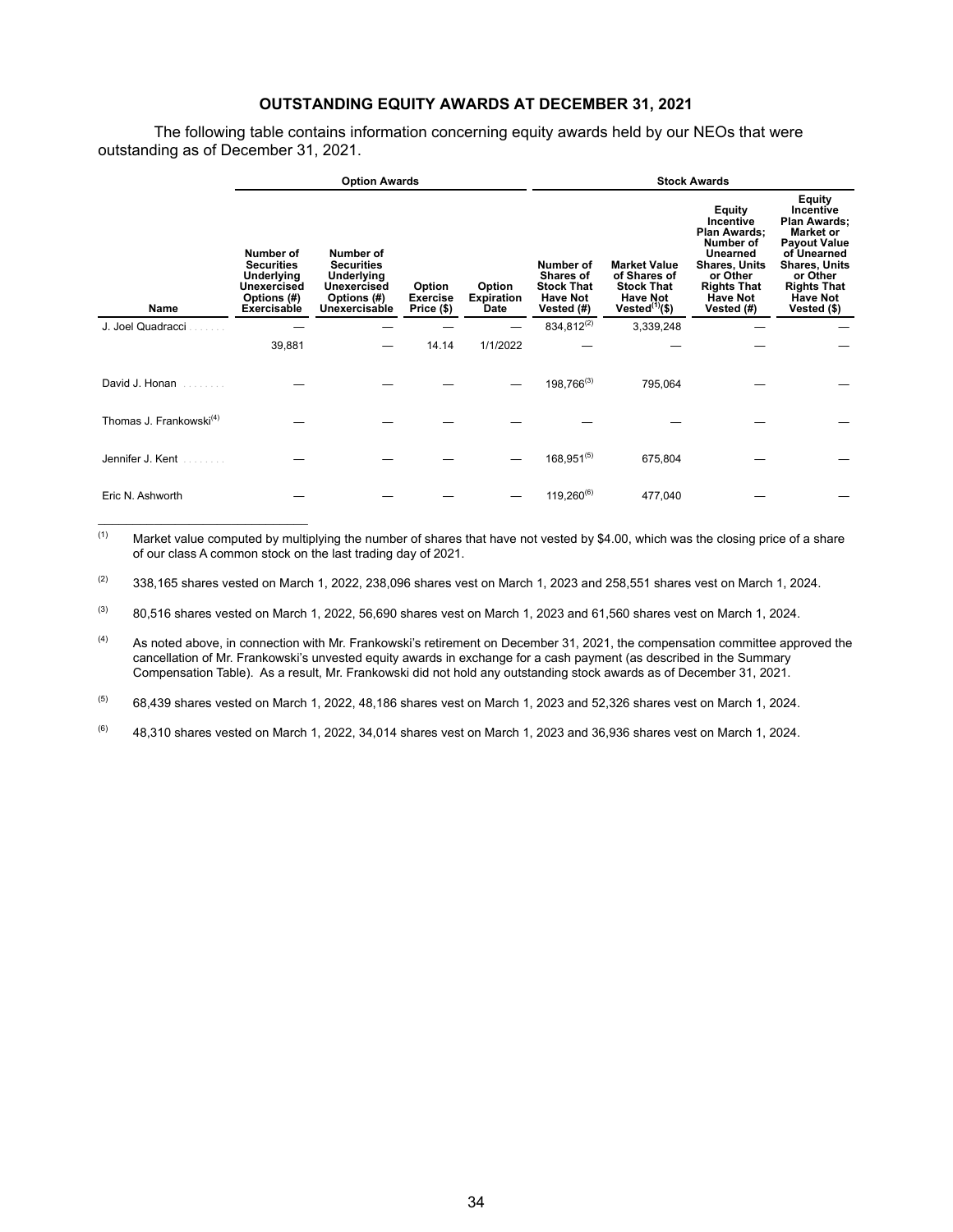# **OPTION EXERCISES AND STOCK VESTED IN 2021**

The following table contains information concerning restricted stock or restricted stock units that vested in 2021. No stock options were exercised by our NEOs in 2021.

|                      |                                                                         | <b>Option Awards</b>                                | <b>Stock Awards</b>                                      |                                              |  |  |
|----------------------|-------------------------------------------------------------------------|-----------------------------------------------------|----------------------------------------------------------|----------------------------------------------|--|--|
| Name                 | <b>Number of Shares</b><br><b>Acquired on</b><br><b>Exercise</b><br>(#) | <b>Value Realized on</b><br><b>Exercise</b><br>(\$) | <b>Number of Shares</b><br>Acquired on<br>Vesting<br>(#) | <b>Value Realized on</b><br>$V$ esting $(1)$ |  |  |
| J. Joel Quadracci    |                                                                         |                                                     | 183.647                                                  | 804,374                                      |  |  |
| David J. Honan       |                                                                         |                                                     | 43.726                                                   | 191,520                                      |  |  |
| Thomas J. Frankowski |                                                                         |                                                     | 76.520                                                   | 335,158                                      |  |  |
| Jennifer J. Kent     |                                                                         |                                                     | 37,167                                                   | 162.791                                      |  |  |
| Eric N. Ashworth     |                                                                         |                                                     | 26.236                                                   | 114.914                                      |  |  |

 $(1)$  Represents the gross number of shares or restricted stock units vesting multiplied by the closing price of our class A common stock on the NYSE on the last trading day prior to the date of vesting.

# **2021 PENSION BENEFITS**

None of our NEOs participate in any of our defined benefit pension plans.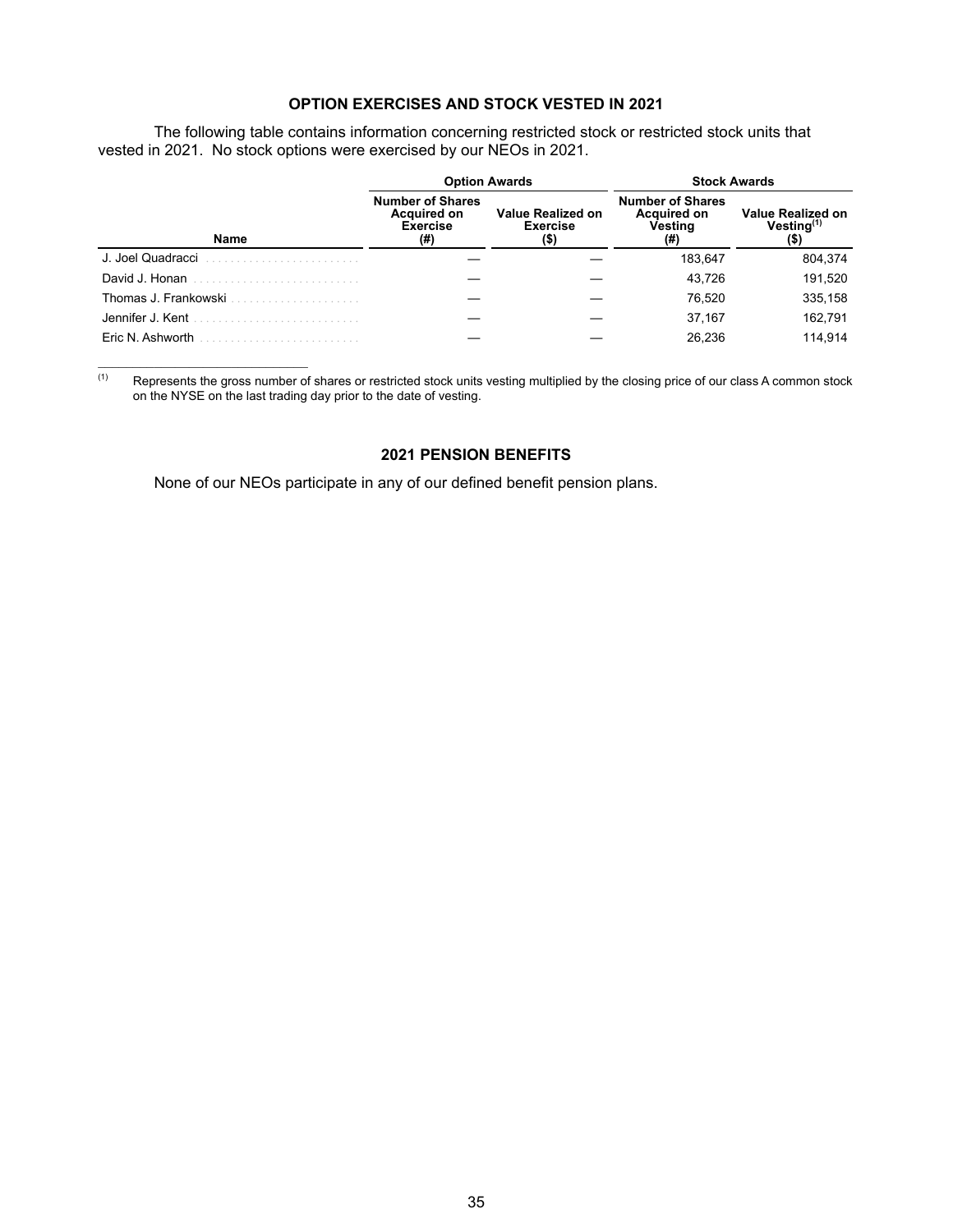#### **2021 NONQUALIFIED DEFERRED COMPENSATION**

The following table sets forth certain information with respect to our NEOs' participation in our SERP, which is a nonqualified deferred compensation plan that we maintain, during the year ended December 31, 2021. The material terms of the SERP are described after the table.

| <b>Name</b>            | <b>Executive</b><br><b>Contributions in</b><br><b>Last FY</b><br>(\$) | Registrant<br><b>Contributions in</b><br>Last $FY^{(1)}$<br>(\$) | Aggregate<br><b>Earnings in Last</b><br>$FY^{(2)}$<br>(\$) | Aggregate<br>Withdrawals/<br><b>Distributions</b><br>$($ \$) | Aggregate<br><b>Balance at Last</b><br><b>FYE</b><br>(\$) |
|------------------------|-----------------------------------------------------------------------|------------------------------------------------------------------|------------------------------------------------------------|--------------------------------------------------------------|-----------------------------------------------------------|
| J. Joel Quadracci<br>. |                                                                       | 47,777                                                           | 22,784                                                     |                                                              | 1,282,490                                                 |
| David J. Honan         |                                                                       | 21.074                                                           | 2.788                                                      |                                                              | 172.139                                                   |
| Thomas J. Frankowski   |                                                                       | 26.646                                                           | 10.513                                                     |                                                              | 596,362                                                   |
| Jennifer J. Kent<br>.  |                                                                       | 16.600                                                           | 1,529                                                      |                                                              | 99.468                                                    |
| Eric N. Ashworth       |                                                                       | 18.835                                                           | 1.469                                                      |                                                              | 98.439                                                    |

(1) Amounts reflect the Company contributions that we cannot make under our Diversified Plan due to restrictions under the Internal Revenue Code. These amounts are also included in the Summary Compensation Table.

 $(2)$  These Aggregate Earnings are based on the Stable Asset Fund investment alternative under our Diversified Plan, are not "abovemarket or preferential earnings" as defined by the rules of the SEC and are therefore not required to be reported in the Summary Compensation Table.

#### **Quad's Supplemental Executive Retirement Plan**

As described above under "—Compensation Discussion and Analysis—Welfare and Retirement Benefits," we maintain a SERP in which our NEOs are eligible to participate. The SERP is a nonqualified deferred compensation plan, not intended to meet the tax qualification requirements of Section 401(a) of the Internal Revenue Code.

Under the SERP, our NEOs are eligible to receive contributions from us at the end of each year in an amount determined by the amount of the NEO's compensation that was subject to limitations imposed by Section 401(a)(17) under the Internal Revenue Code and the amount of any employer contribution to the NEO under our Diversified Plan for the year. The amount of the NEO's benefit under the SERP is equal to the cumulative contributions made by us to the NEO's account, adjusted to reflect the investment income, gains and losses on a fund designated by us in our sole discretion, less any previous payments from such account.

Participants become vested in their benefits on (i) their separation from service after reaching age 55 or (ii) their separation from service prior to age 55 as a result of death or disability. Participants may elect the times and form of payment of their benefit under the SERP from among the following alternatives:

- A lump sum payment during the calendar month following the month in which the NEO's separation from service occurs;
- A lump sum payment during the calendar month following the first anniversary of the NEO's separation from service;
- A lump sum payment during the calendar month following the second anniversary of the NEO's separation from service;
- A lump sum payment during the calendar month following the third anniversary of the NEO's separation from service;
- A lump sum payment during the calendar month following the fourth anniversary of the NEO's separation from service; or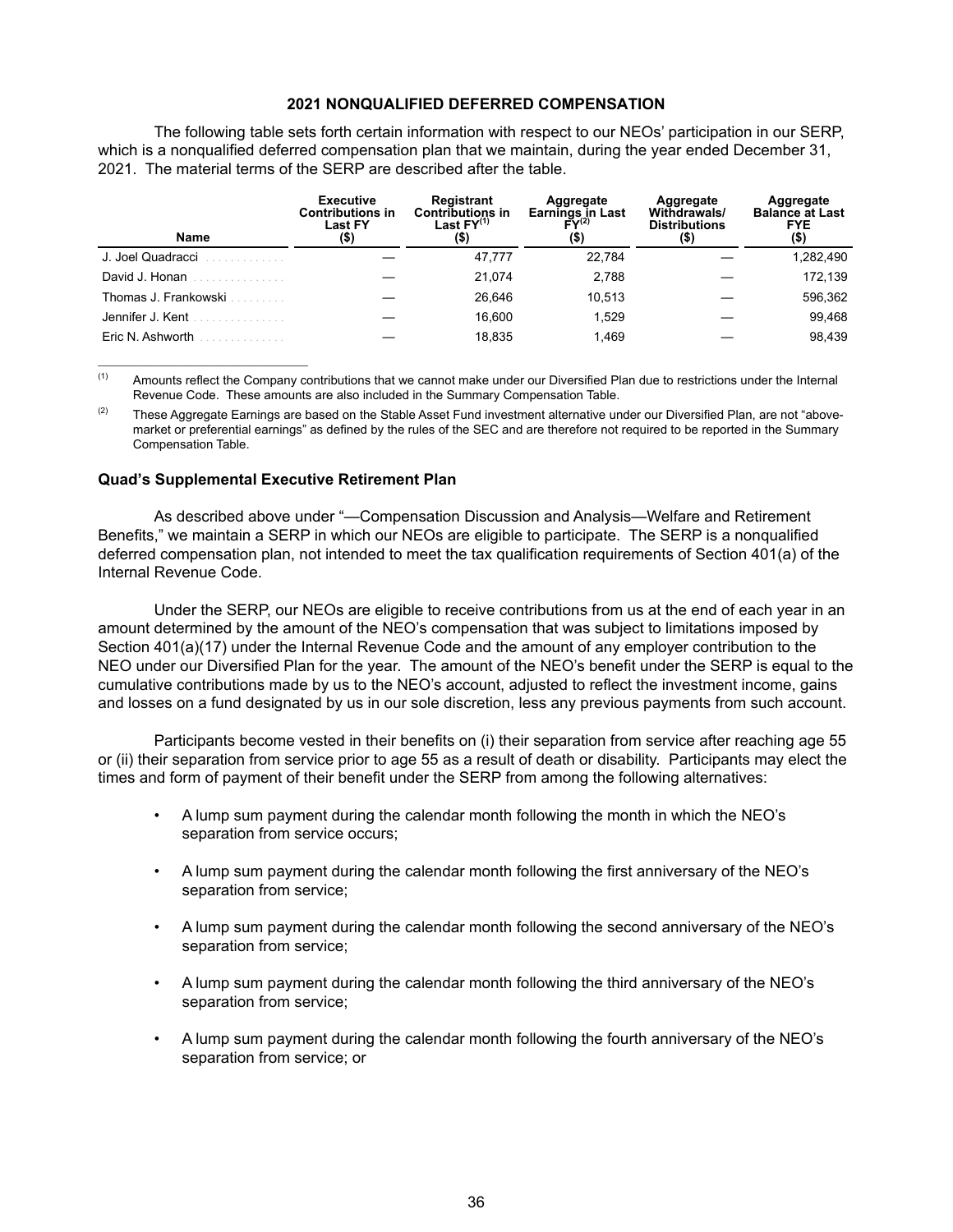• Five annual installments, with one-fifth of the account balance being paid during the calendar month following the month in which the NEO's separation from service occurs, one-quarter of the then-current account balance being paid during the subsequent January, and then, respectively, one-third, one-half, and the remainder of the then-current account balance being paid during each of the following three Januarys.

#### **Potential Payments Upon Termination or Change of Control**

As noted above under the heading "Retirement and Other Benefits -- Post-Termination and Change of Control Arrangements," we maintain a Severance Plan that covers, or employment agreements with, our NEOs. These arrangements provide for severance benefits upon certain terminations of employment and obligate the NEOs to refrain from competing with us for two years following any termination of employment. The severance benefits are described above under the heading "Retirement and Other Benefits -- Post-Termination and Change of Control Arrangements."

The equity plans and related option, restricted stock, performance share and performance-based cash agreements under which our stock option, restricted stock, performance share and performancebased cash awards were granted also provide that, in the event of a change of control of our Company, all unvested options and shares of restricted stock will become immediately vested and, in the case of stock options, exercisable, and that all performance shares and performance-based cash awards that have not yet been earned will become earned at the target performance level. Amounts that have been earned under the performance-based cash awards but have not been paid as of the change of control will be paid in connection with the change of control. Upon a termination as a result of death or disability, all unvested options and shares of restricted stock will become immediately vested and, in the case of stock options, exercisable, all performance shares will become earned at the target performance level and all performance-based cash awards will remain eligible to be earned based on actual performance. The option, restricted stock, performance share and performance-based cash agreements also provide that all unvested options and a portion of unvested restricted stock and unearned performance shares will become immediately vested or earned, as applicable, and a portion of unearned performance-based cash will remain eligible to be earned based on actual performance, upon retirement on or after age 65 (only if, in the case of restricted stock, the retirement is approved by an authorized senior executive). The Severance Plan does not provide for a gross-up for change of control related excise taxes. Instead, it contemplates a "best net" approach under which, if any payment or distribution to a covered NEO in connection with a change of control would trigger the excise tax imposed by Internal Revenue Code Section 4999, then the payment or distribution will either be made in full or reduced to a level that would not trigger the excise tax, whichever would result in the best after-tax position for the covered NEO. The employment agreement with Mr. Quadracci, by contrast, provides that if any payment or benefit to Mr. Quadracci would trigger the excise tax imposed by Internal Revenue Code Section 4999, then we would make an additional gross-up payment to him so that, after payment of income tax and excise tax on this gross-up payment, he would have sufficient funds to pay the excise tax triggered by the other payments and benefits.

A "change of control" of our Company is generally defined for purposes of the equity plans to include any person or group acquiring ownership of our common stock that, together with such stock already held by such person or group, constitutes more than 50% of the total voting power of our common stock. Transfers to (i) lineal descendants of the transferor, (ii) spouses of the transferor or such lineal descendants, or (iii) trusts, partnerships or other legal entities for the benefit of the transferor or any of the transferees described in (i) or (ii) are not considered in determining whether a change of control has occurred.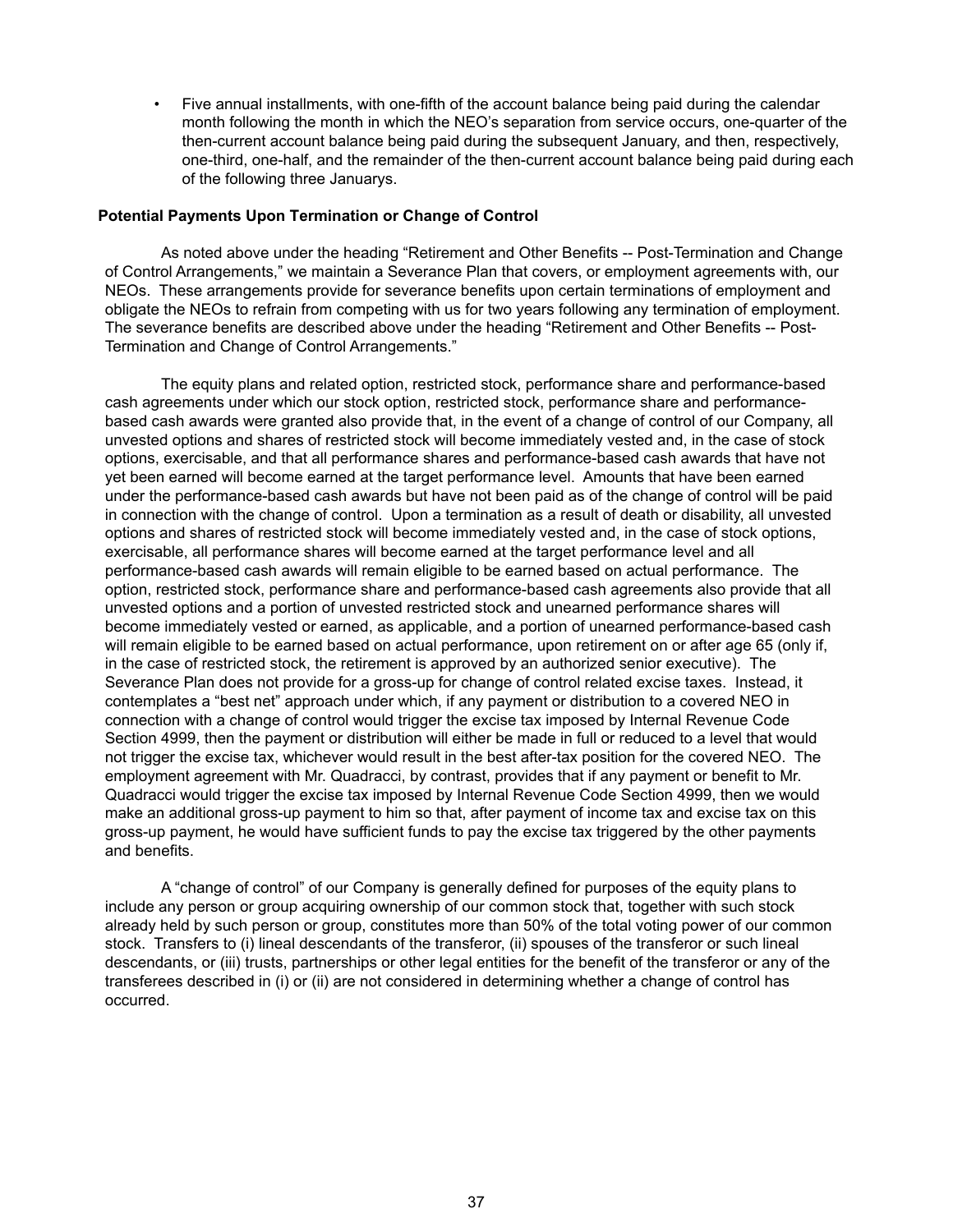#### *Quantification of Potential Payments on a Change of Control or Termination Event*

The tables below reflect the amount of compensation that would be paid to each of our NEOs in the event of a change of control of our Company and/or a triggering termination of such NEO's employment with our Company. The amounts shown in the tables below assume, among other things, that the applicable triggering event occurred on the last business day of 2021, and include estimates of the amounts that would be paid to the NEOs following the triggering event. The tables only include additional benefits that result from the termination and do not include any amounts or benefits earned, vested, accrued or owing under any plan for any other reason. The actual amounts to be paid can only be determined at the time of the triggering event. Payments of severance under the arrangements are generally made in a lump sum following a change of control, or in installments in the event of a qualifying termination prior to a change of control.

In connection with Mr. Frankowski's retirement on December 31, 2021, we entered into a retirement and release agreement that superseded the severance protections of his employment agreement. The compensation committee approved, effective as of Mr. Frankowski's retirement, the cancellation of his unvested long-term equity incentive awards in exchange for a cash payment in a per-share amount based on a 20 trading day volume-weighted average price of our class A common stock, plus the value of accrued but unpaid dividends relating to the awards. The compensation committee also approved the payment of Mr. Frankowski's long-term incentive cash-based awards granted in 2020 and 2021 at 100% of the target payout. The amount of these cash payments are shown in the "All Other Compensation" column of the Summary Compensation Table. Mr. Frankowski also was entitled under the retirement and release agreement to receive his annual bonus for 2021 in an amount based on actual performance, and to receive a lump sum cash payment in consideration of his unused long-term vacation bank. Because Mr. Frankowski was no longer eligible for severance or other benefits on a termination of employment or change in control due to his retirement, he is not included in the tables below.

The following table sets forth the estimated amounts that would have become payable to our NEOs, other than Mr. Frankowski, if a change in control of our Company and a triggering employment termination had occurred on December 31, 2021:

| <b>Executive</b>  | Severance <sup>(1)</sup><br>$($ \$) | <b>Pro Rated</b><br><b>Current Year</b><br>Target<br>$B$ onus $(1)$<br>(\$) | <b>Performance-</b><br><b>Based Cash</b> | <b>Restricted</b><br>Stock<br>Vesting $(2)$<br>(\$) | Outplacement <sup>(3)</sup><br>$($ \$) | Welfare<br>and<br>Insurance<br>Coverage <sup>(1)</sup><br>(5) | <b>Excise Tax</b><br>Gross Up<br>(\$) | Totals <sup>(4)</sup><br>$($ \$) |
|-------------------|-------------------------------------|-----------------------------------------------------------------------------|------------------------------------------|-----------------------------------------------------|----------------------------------------|---------------------------------------------------------------|---------------------------------------|----------------------------------|
| J. Joel Quadracci | 6,732,000                           | 1.224.000                                                                   | 9,266,250                                | 3,339,248                                           | 50.000                                 | 42,691                                                        | 7.405                                 | 20,661,594                       |
| David J. Honan    | 2.308.800                           | 530.400                                                                     | 2,206,250                                | 795.064                                             | 50.000                                 | 35,222                                                        |                                       | 5,925,736                        |
| Jennifer J. Kent  | 1.924.000                           | 442.000                                                                     | 1.875.313                                | 675.804                                             | 50.000                                 | 35.699                                                        | (215, 851)                            | 4,786,965                        |
| Eric N. Ashworth  | 2.116.400                           | 486.200                                                                     | 1,323,750                                | 477.040                                             | 50,000                                 | 35,939                                                        | (536, 724)                            | 3,952,605                        |
| <b>Totals</b>     | 13,081,200                          | 2,682,600                                                                   | 14,671,563                               | 5,287,156                                           | 200,000                                | 149,551                                                       | (745,170)                             | 35,326,900                       |

 $(1)$  Triggered solely upon a covered termination of the NEO.

 $\mathcal{L}_\text{max}$  , which is a set of the set of the set of the set of the set of the set of the set of the set of the set of the set of the set of the set of the set of the set of the set of the set of the set of the set of

 $(2)$  Reflects an assumed value per share of \$4.00, which was the closing price of a share of our class A common stock on the last trading day of 2021.

 $(3)$  Outplacement services are assumed to be \$50,000 per year.

(4) Amounts assume that no fringe benefit policies would apply to an NEO following termination. The NEOs would also receive payment of their SERP benefits as disclosed in the 2021 Nonqualified Deferred Compensation table above.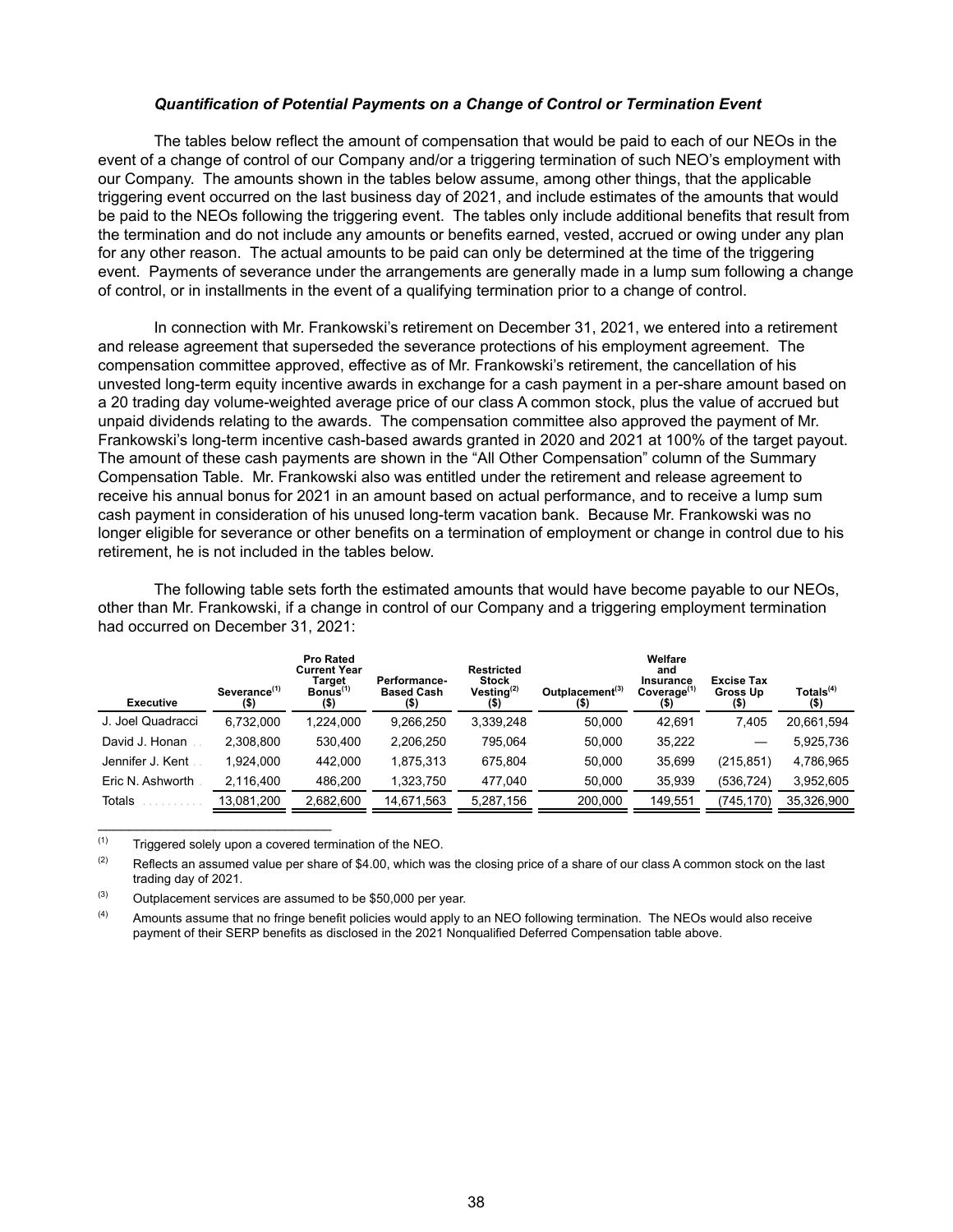The following table sets forth the estimated value of accelerated vesting that would have occurred with respect to the performance-based cash awards and equity grants of our NEOs if a change in control of our Company, but no termination of employment, had occurred on December 31, 2021:

| <b>Executive</b>  | Performance-<br><b>Based Cash</b> | <b>Restricted Stock</b><br>Vesting (1) | <b>Excise Tax</b><br><b>Gross Up</b> | Totals<br>(\$) |
|-------------------|-----------------------------------|----------------------------------------|--------------------------------------|----------------|
| J. Joel Quadracci | 9.266.250                         | 3,339,248                              |                                      | 12,605,498     |
| David J. Honan    | 2.206.250                         | 795.064                                |                                      | 3,001,314      |
| Jennifer J. Kent  | 1.875.313                         | 675.804                                |                                      | 2,551,117      |
| Eric N. Ashworth  | 1.323.750                         | 477.040                                |                                      | 1,800,790      |
| Totals            | 14,671,563                        | 5,287,156                              |                                      | 19,958,719     |

 $(1)$  Reflects an assumed value per share of \$4.00, which was the closing price of a share of our class A common stock on the last trading day of 2021.

The following table sets forth the estimated amounts that would have become payable to each of our NEOs under their employment arrangements if a triggering employment termination (but no change of control) had occurred on December 31, 2021:

| <b>Executive</b>  | Cash<br>Termination<br><b>Payment</b><br>(\$) | <b>Pro Rated</b><br><b>Current Year</b><br>Bonus(\$) | Outplacement <sup>(1)</sup><br>(\$) | Welfare and<br>Insurance<br>Coverage<br>(\$) | Totals <sup>(2)</sup><br>(\$) |
|-------------------|-----------------------------------------------|------------------------------------------------------|-------------------------------------|----------------------------------------------|-------------------------------|
| J. Joel Quadracci | 4,488,000                                     | 1.683.000                                            | 50.000                              | 28.460                                       | 6.249.460                     |
| David J. Honan    | 1.154.400                                     | 730.080                                              | 50,000                              | 17.611                                       | 1,952,091                     |
| Jennifer J.Kent   | 962.000                                       | 608,400                                              | 50,000                              | 17.849                                       | 1,638,249                     |
| Eric N. Ashworth  | 1.058.200                                     | 669.240                                              | 50.000                              | 17.969                                       | 1.795.409                     |
| Totals            | 7,662,600                                     | 3,690,720                                            | 200,000                             | 81,889                                       | 11,635,209                    |

 $(1)$  Outplacement services are assumed to be \$50,000 per year.

 $\mathcal{L}_\text{max}$  , which is a set of the set of the set of the set of the set of the set of the set of the set of the set of the set of the set of the set of the set of the set of the set of the set of the set of the set of

 $\mathcal{L}_\text{max}$  , which is a set of the set of the set of the set of the set of the set of the set of the set of the set of the set of the set of the set of the set of the set of the set of the set of the set of the set of

 $\mathcal{L}_\text{max}$  and  $\mathcal{L}_\text{max}$  and  $\mathcal{L}_\text{max}$  and  $\mathcal{L}_\text{max}$ 

 $(2)$  Amounts assume that no fringe benefit policies would apply to an NEO following termination.

The following table sets forth the estimated amounts that would have become payable to our NEOs under their employment and incentive compensation arrangements if their employment had been terminated as a result of death or disability on December 31, 2021:

| <b>Executive</b>  | <b>Base Salary</b><br>Continuation <sup>(1)</sup><br>(\$) | <b>Performance-</b><br>Based Cash <sup>(2)</sup> | <b>Restricted</b><br><b>Stock</b><br>$V$ esting $^{(3)}$ | Totals $(4)$<br>(\$) |
|-------------------|-----------------------------------------------------------|--------------------------------------------------|----------------------------------------------------------|----------------------|
| J. Joel Quadracci | 5,470,480                                                 | 9,266,250                                        | 3,339,248                                                | 18,075,978           |
| David J. Honan    | 3.346.646                                                 | 2.206.250                                        | 795.064                                                  | 6,347,960            |
| Jennifer J.Kent   | 2,788,872                                                 | 1.875.313                                        | 675.804                                                  | 5,339,989            |
| Eric N. Ashworth  | 2.886.414                                                 | 1.323.750                                        | 477.040                                                  | 4,687,204            |
| Totals            | 14,492,412                                                | 14,671,563                                       | 5,287,156                                                | 34,451,131           |

 $(1)$  Triggered solely upon the death of the NEO, and payable over a period of 120 months (108 months for Mr. Ashworth). All of the amounts shown are present values of the expected benefits and assume the spouse of each NEO, if applicable, will live until at least December 31, 2031.

<sup>&</sup>lt;sup>(2)</sup> Payout upon death or disability will be based on actual performance. For purposes of the calculations reflected in the table, it is assumed that the performance goals will be achieved at target.

 $(3)$  Reflects an assumed value per share of \$4.00, which was the closing price of a share of our class A common stock on the last trading day of 2021.

<sup>&</sup>lt;sup>(4)</sup> The NEOs would also receive payment of their SERP benefits as disclosed in the 2021 Nonqualified Deferred Compensation table above.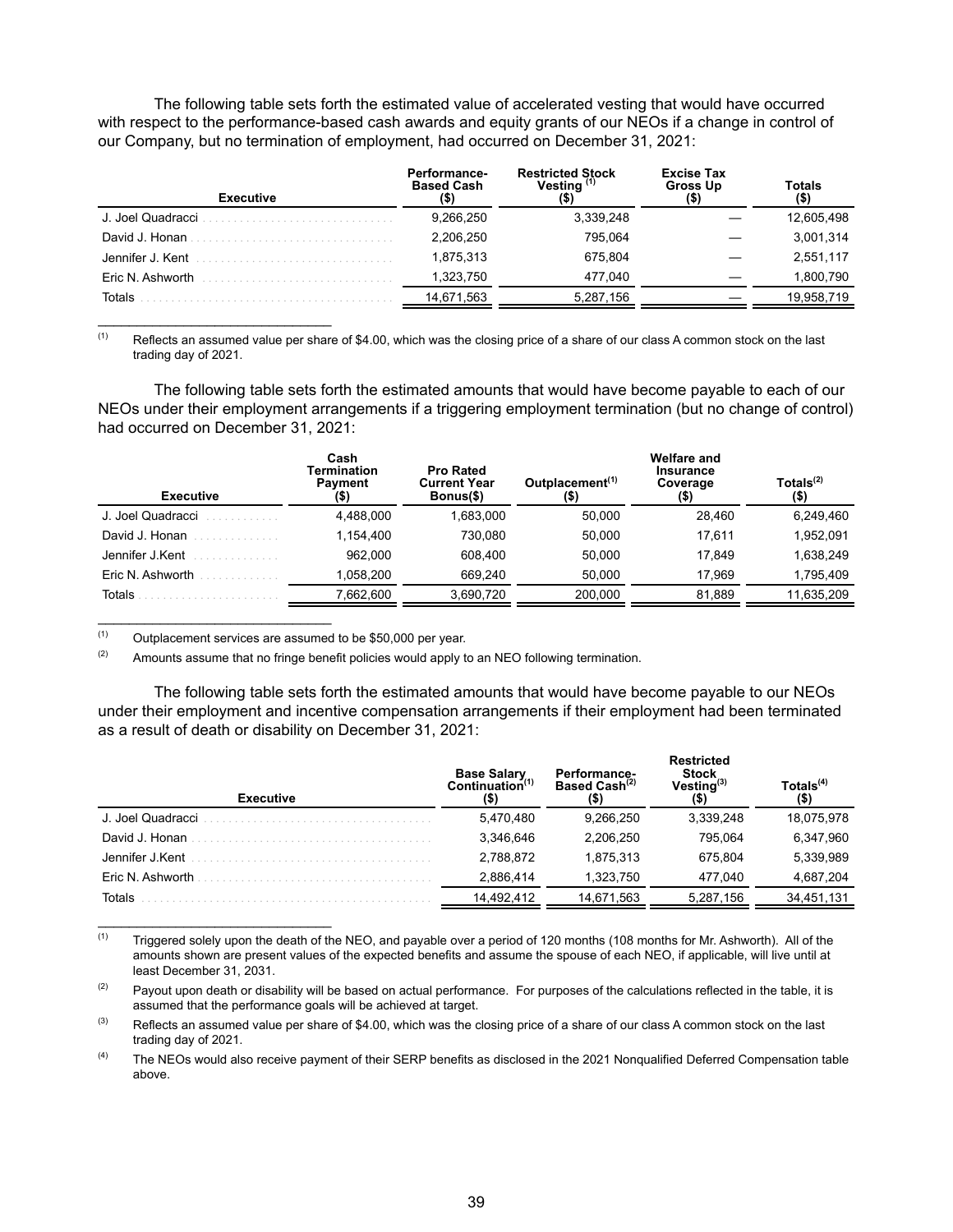## **COMPENSATION COMMITTEE REPORT**

The compensation committee of the Board has reviewed and discussed the preceding Compensation Discussion and Analysis with management and, based on such review and discussion, has recommended to the Board that the Compensation Discussion and Analysis be included in this proxy statement and incorporated by reference into the Company's Annual Report on Form 10-K for the year ended December 31, 2021.

This report shall not be deemed to be incorporated by reference by any general statement incorporating by reference this proxy statement into any filing under the Securities Act of 1933, as amended, or the Securities Exchange Act of 1934, as amended, and shall not otherwise be deemed filed under such Acts.

> John S. Shiely, Chairperson Douglas P. Buth John C. Fowler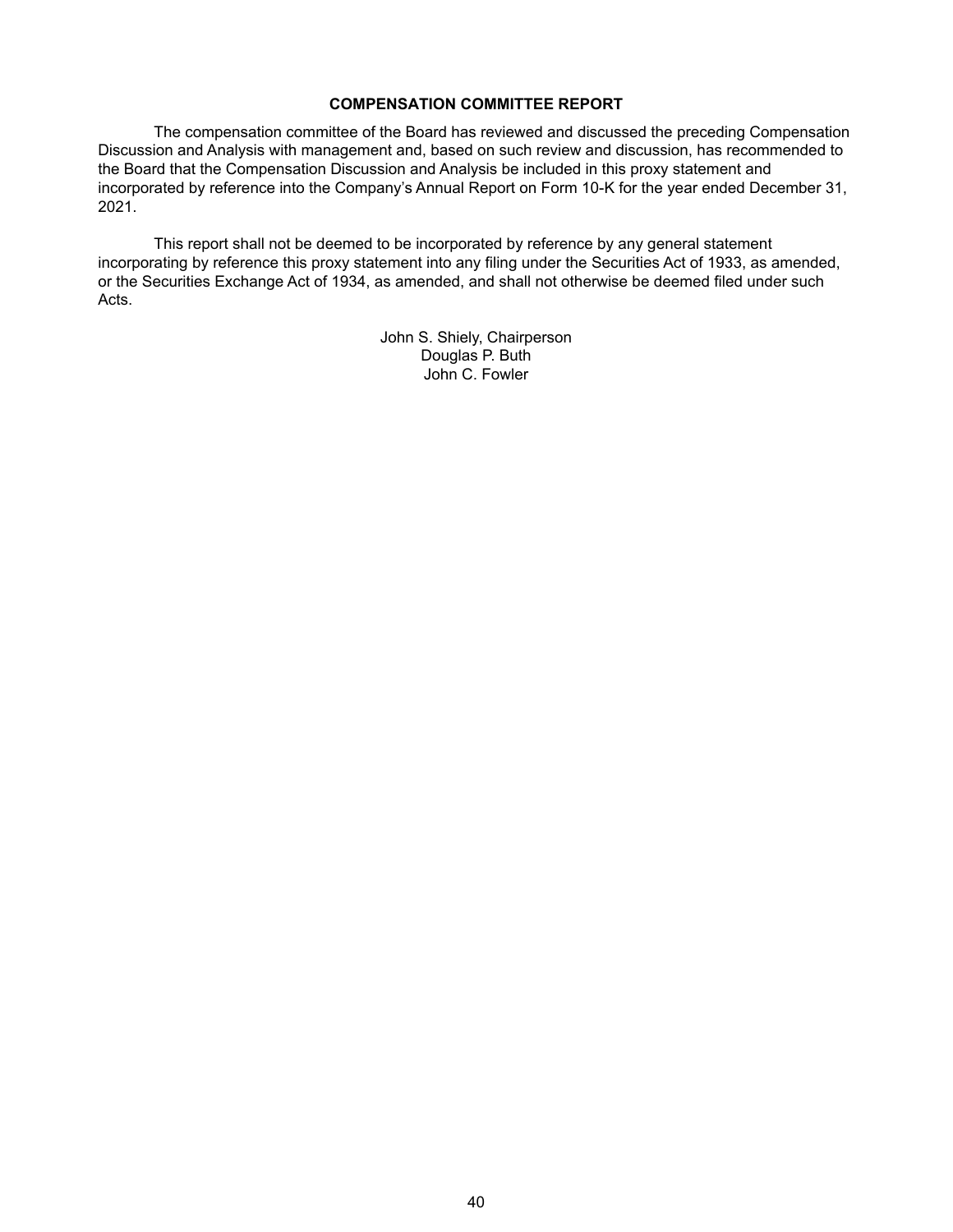## **DIRECTOR COMPENSATION**

The Company maintained the following compensation program for its non-employee directors in 2021: an annual retainer of \$225,000, to be paid one-half in cash and one-half in the form of deferred stock units. The program also includes an additional retainer of \$25,000 for the chairperson of the audit committee, \$20,000 for the chairperson of the compensation committee and \$17,000 for the chairperson of the finance committee. The number of deferred stock units actually awarded was determined using a 20 trading day volume-weighted average price prior to the grant date.

For 2022, based on an independent review of our non-employee director compensation program conducted by FW Cook, the compensation committee approved an increase to the annual retainer of \$10,000, to a total of \$235,000, beginning in 2022. The compensation committee also approved, beginning in 2022, an adjustment to the annual equity grant date to the date of our annual shareholder's meeting, the provision of a pro-rata equity award to any new directors who join mid-year and the offering of a deferral election under which non-employee directors may elect to defer their cash retainers or elect deferred stock units in lieu of cash fees.

The following table summarizes the compensation of the Company's non-employee directors for 2021. As an employee-director in 2021, J. Joel Quadracci did not receive any compensation for his service as a director, and is therefore omitted from the table. Mr. Quadracci's compensation for serving as the Company's Chairman, President and Chief Executive Officer is set forth in this proxy statement under the section titled "Compensation of Executive Officers." The Company also reimbursed each of its directors, including its employee directors, for expenses incurred in connection with attendance at meetings of the Board and its committees.

| <b>Name</b>                                                                                                                                                                                                                          | <b>Fees Earned</b><br>or Paid in Cash<br>$($ \$) | <b>Stock</b><br>Awards <sup>(1)</sup><br>$($ \$) | Option<br>Awards $(1)(2)$<br>$($ \$) | <b>All Other</b><br>Compensation $(3)$<br>$($ \$) | Total<br>$($ \$) |
|--------------------------------------------------------------------------------------------------------------------------------------------------------------------------------------------------------------------------------------|--------------------------------------------------|--------------------------------------------------|--------------------------------------|---------------------------------------------------|------------------|
| Mark A. Angelson.<br>and a straight and a straight                                                                                                                                                                                   | 112,500                                          | 105,822                                          |                                      | 10,000                                            | 228,322          |
| Douglas P. Buth <b>Superintendent Property</b>                                                                                                                                                                                       | 137,500                                          | 105,822                                          |                                      | 10,000                                            | 253,322          |
| Kathryn Quadracci Flores, M.D. <sup>(4)</sup> .                                                                                                                                                                                      | 112,500                                          | 105,822                                          |                                      | 10.000                                            | 228,322          |
| John Fowler <i>Communication</i>                                                                                                                                                                                                     | 142,500                                          | 105,822                                          |                                      | 30,000                                            | 278,322          |
| Stephen M. Fuller                                                                                                                                                                                                                    | 112,500                                          | 105,822                                          |                                      | 10,000                                            | 228,322          |
| Christopher B. Harned <b>Christopher B.</b>                                                                                                                                                                                          | 129,500                                          | 105,822                                          |                                      | 10,000                                            | 245,322          |
| Jay O. Rothman                                                                                                                                                                                                                       | 112,500                                          | 105,822                                          |                                      | 10.000                                            | 228,322          |
| John S. Shiely <b>Committee Committee Street Street Street Street Street Street Street Street Street Street Street Street Street Street Street Street Street Street Street Street Street Street Street Street Street Street Stre</b> | 132,500                                          | 105,822                                          |                                      | 10.000                                            | 248,322          |

 $(1)$  Amounts are based on the aggregate grant date fair value of the awards to the directors under the Company's 2020 Omnibus Incentive Plan as determined in accordance with FASB ASC Topic 718. For the assumptions used in the valuation of the awards to the Company's non-employee directors, please see Note 18, "Equity Incentive Programs," to the Company's Consolidated Financial Statements in its Annual Report on Form 10-K for the year ended December 31, 2021.

(2) None of our non-employee directors held option awards that were outstanding and eligible for future exercise as of December 31, 2021.

 $(3)$  Consists of charitable contributions made during the year in the indicated director's name and, for Mr. Fowler, a payment of \$20,000 pursuant to an arrangement entitling him and his family to reimbursement of a limited amount of medical costs per year.

(4) Does not include the compensation Dr. Flores received in 2021 for serving as the President of QuadMed, LLC, a subsidiary of the Company. Please see "Corporate Governance - Certain Relationships and Related Person Transactions" above for that information.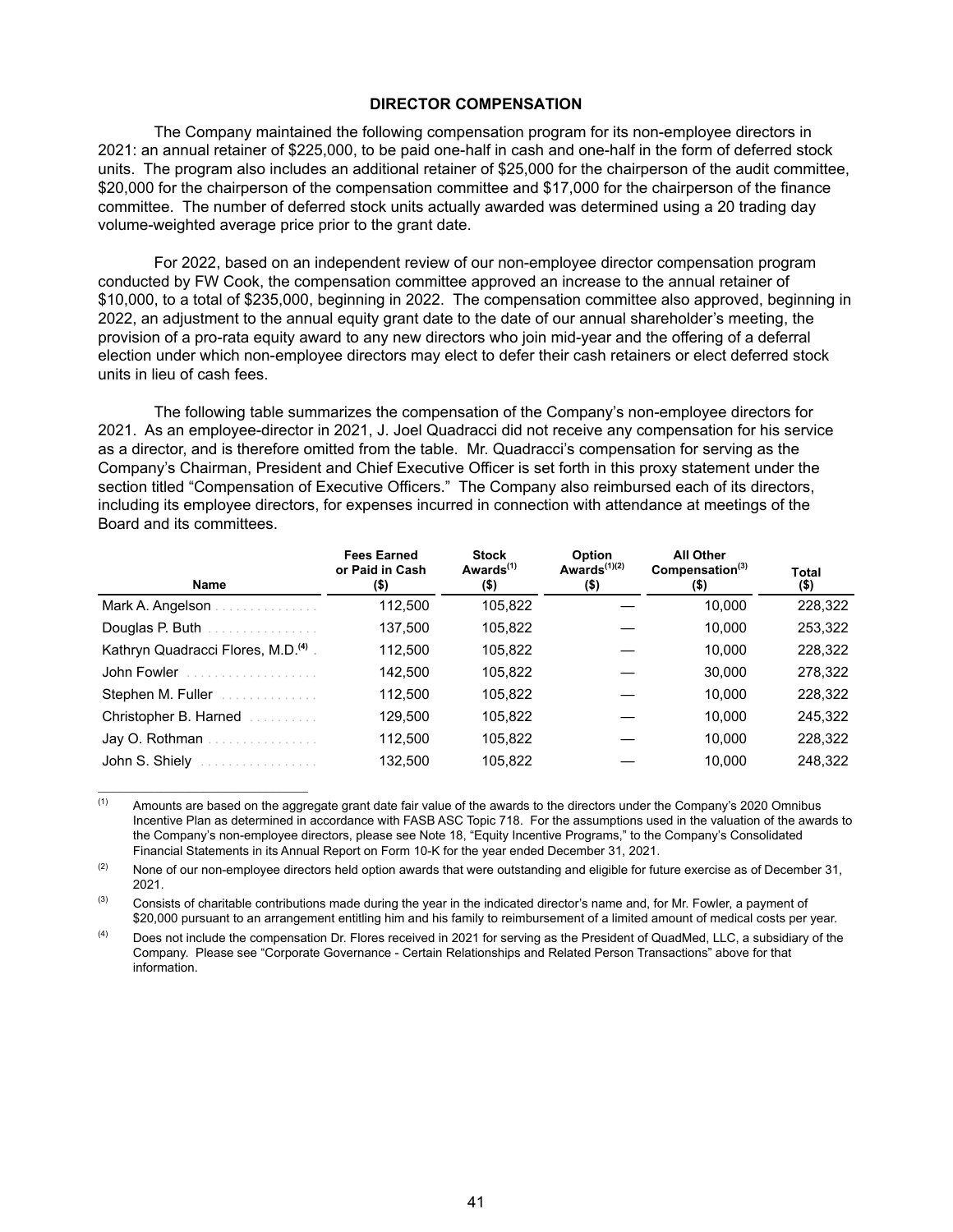## **MISCELLANEOUS**

## **Delinquent Section 16(a) Reports**

Section 16(a) of the Securities Exchange Act of 1934 requires the Company's directors, executive officers and any owner of greater than 10% of the Company's common stock to file reports with the SEC concerning their ownership of the Company's common stock. Based solely upon information provided to the Company by individual directors and executive officers, the Company believes that, during the fiscal year ended December 31, 2021, all of its directors and executive officers and owners of greater than 10% of the Company's common stock complied with the Section 16(a) filing requirements.

## **Independent Registered Public Accounting Firm**

 The audit committee of the Board is solely responsible for the selection, retention, oversight and, when appropriate, termination of the Company's independent registered public accounting firm.

Deloitte & Touche LLP ("Deloitte") acted as the independent registered public accounting firm for the Company in 2021. We do not expect any representative of Deloitte to be present at the Annual Meeting.

As discussed below, the audit committee of the Board appointed Ernst & Young LLP ("E&Y") as the Company's independent registered public accounting firm for 2022. Representatives of E&Y are expected to be present at the Annual Meeting with the opportunity to make a statement if they so desire. Such representatives are also expected to be available to respond to appropriate questions.

For the years ended December 31, 2021 and 2020, the Company incurred the following fees by Deloitte:

| Audit fees <sup><math>(1)</math></sup> | 2,184,000 | 2,146,000 |
|----------------------------------------|-----------|-----------|
| Audit-related fees <sup>(2)</sup>      | 57,000    | 24,000    |
| Tax fees $^{(3)}$                      | 355.000   | 592,000   |
| All other fees                         |           |           |
| Total                                  |           |           |

 $(1)$  Audit fees paid to Deloitte were for services and expenses associated with the 2021 and 2020 audits of the annual financial statements, including foreign subsidiary statutory audits and quarterly reviews of the financial statements included in the Company's quarterly Form 10-Q.

 $(2)$  Audit-related fees paid to Deloitte in 2021 were for services related to debt offering services. Audit-related fees paid to Deloitte in 2020 were for services related to the preparation for the Company's registration statement on Form S-8 and other audit services related to the divestiture of the Company's packaging plant in Omaha, Nebraska.

 $(3)$  Tax fees paid to Deloitte were for services for tax return preparation (including expatriate tax returns) and tax consultation.

The audit committee of the Board does not consider the provision of non-audit services by Deloitte to be incompatible with maintaining auditor independence. The audit committee has established pre-approval policies and procedures with respect to audit and permitted non-audit services to be provided by its independent registered public accounting firm. Pursuant to these policies and procedures, the audit committee may delegate its pre-approval authority to the chairperson (up to a set dollar amount), provided that chairperson's decisions to grant pre-approvals are presented to the full audit committee at its next scheduled meeting. The audit committee's pre-approval policies do not permit the delegation of the audit committee's responsibilities to management. All services performed in connection with the fees reported under the headings audit fees, audit-related fees and tax fees were pre-approved by the audit committee in accordance with SEC's rules and the committee's policies and procedures.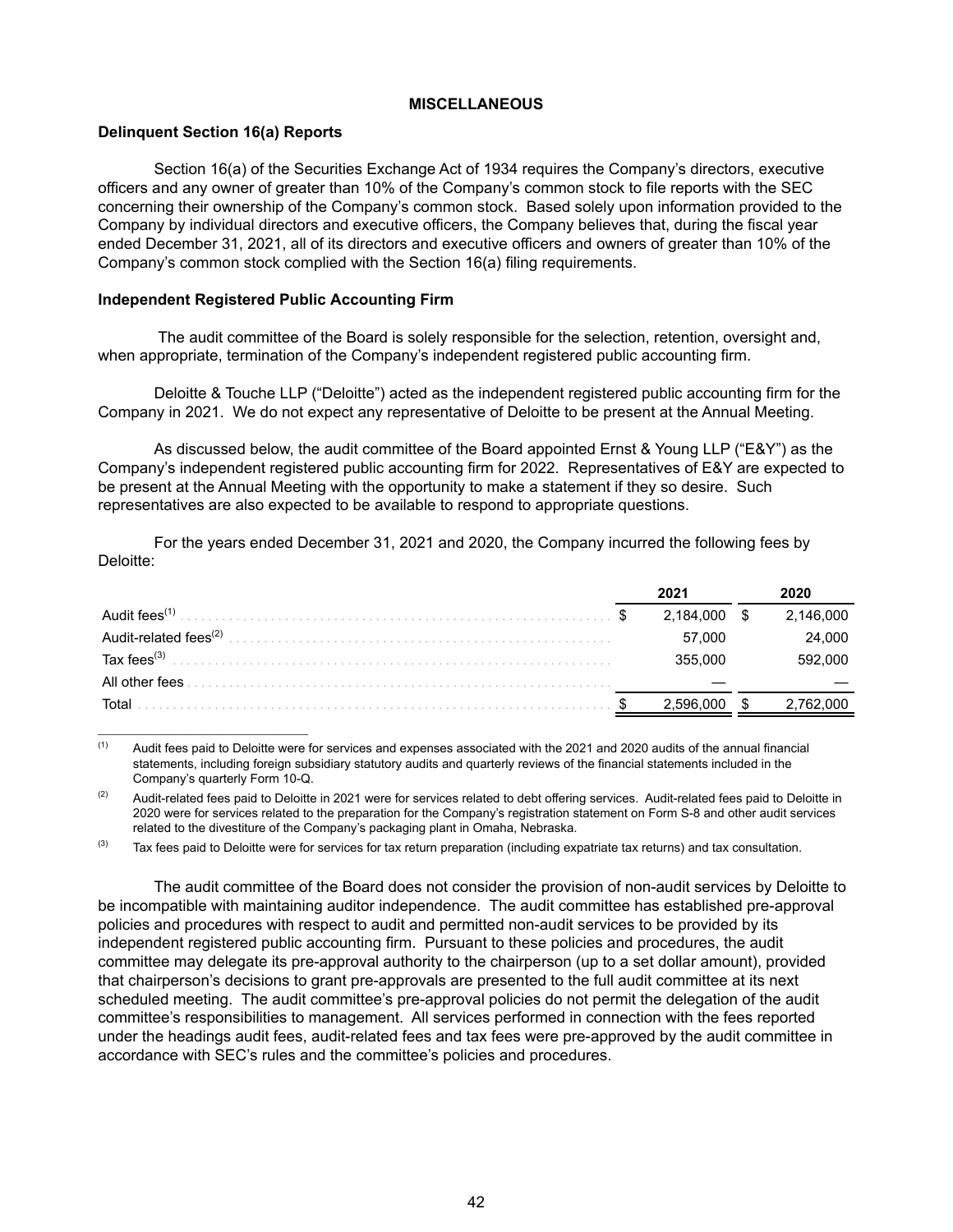## *Previous Independent Registered Public Accounting Firm*

On February 24, 2022, Deloitte was notified on behalf of the audit committee of the Board that it was dismissed as the Company's independent registered public accounting firm effective immediately. The audit committee determined that the time was opportune to engage in a request for proposal ("RFP") process for choosing the Company's auditors. The audit committee's decision to dismiss Deloitte and engage a new accounting firm resulted from that RFP process.

The audit reports of Deloitte on the Company's consolidated financial statements as of and for the years ended December 31, 2021 and 2020 did not contain an adverse opinion or a disclaimer of opinion, and were not qualified or modified as to uncertainty, audit scope or accounting principles.

During the Company's two most recent fiscal years ended December 31, 2020 and December 31, 2021 and in the subsequent interim period through February 24, 2022, there were no "disagreements" (as that term is described in Item 304(a)(1)(iv) of Regulation S-K and the related instructions) with Deloitte on any matter of accounting principles or practices, financial statement disclosure or auditing scope or procedure, which, if not resolved to the satisfaction of Deloitte, would have caused Deloitte to make reference to the subject matter of such disagreement in connection with its reports on the financial statements for such periods. In addition, during the Company's two most recent fiscal years and in the subsequent interim period through February 24, 2022, there were no "reportable events" (as that term is defined in Item 304(a)(1)(v) of Regulation S-K and the related instructions).

#### *New Independent Registered Public Accounting Firm*

On February 24, 2022, the audit committee of the Board appointed E&Y as the Company's independent registered public accounting firm to audit the Company's consolidated financial statements for its year ending December 31, 2022, subject to completion of their client acceptance procedures. Such client acceptance procedures were subsequently completed.

During the Company's two most recent fiscal years ended December 31, 2020 and December 31, 2021 and in the subsequent interim period through February 24, 2022, neither the Company nor anyone on its behalf consulted E&Y regarding either: (i) the application of accounting principles to a specified transaction, either completed or proposed, or the type of audit opinion that might be rendered on the Company's financial statements, in connection with which either a written report or oral advice was provided to the Company that E&Y concluded was an important factor considered by the Company in reaching a decision as to the accounting, auditing or financial reporting issue; or (ii) any matter that was either the subject of a "disagreement" or "reportable event" (as these terms are defined or described in Item 304(a)(1)(iv) and Item 304(a)(1)(v) of Regulation S-K, respectively).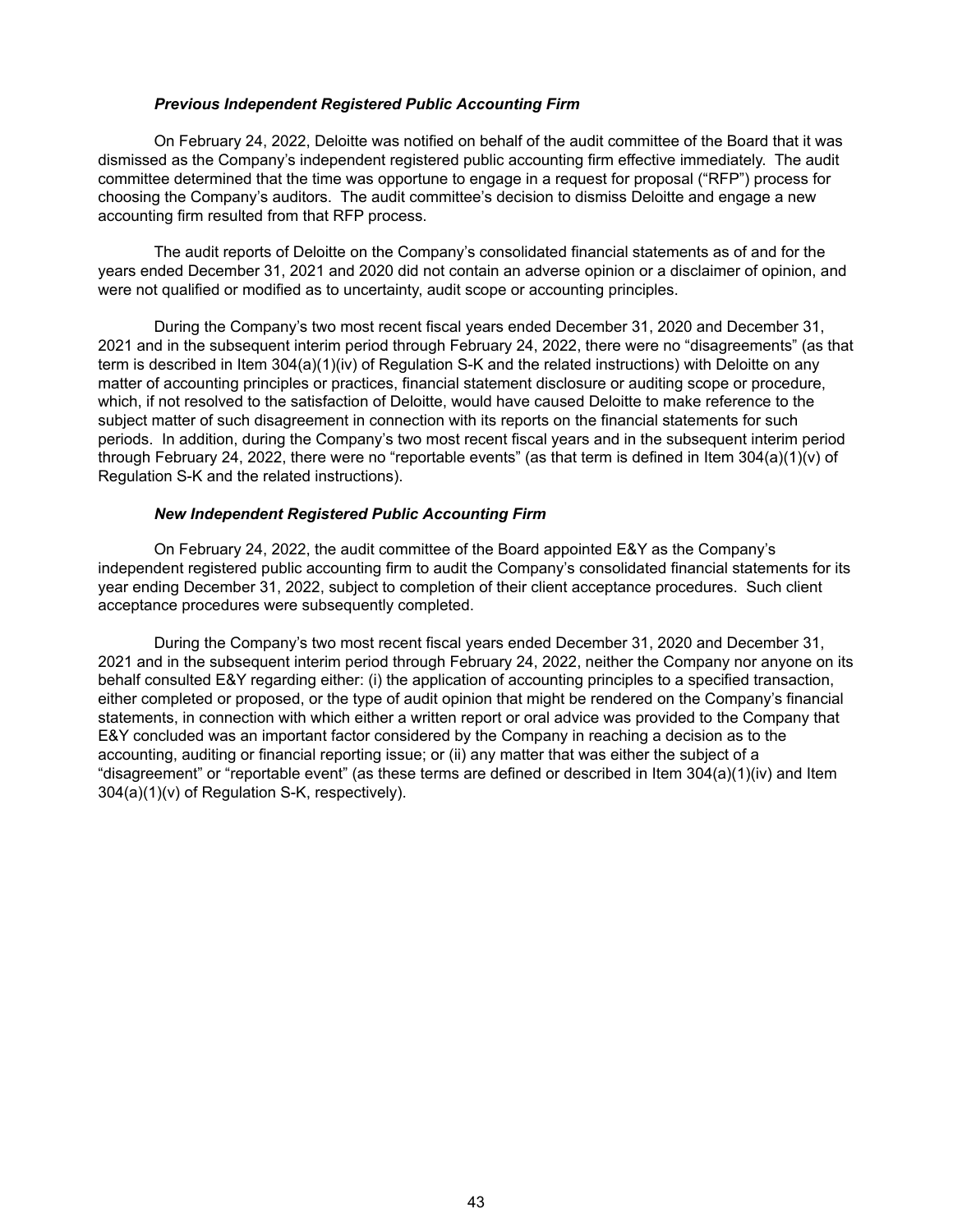#### **Shareholder Proposals**

A shareholder of the Company who intends to present a proposal at, and have the proposal included in the Company's proxy statement for, an annual meeting of shareholders must comply with the requirements of Rule 14a-8 under the Securities Exchange Act of 1934, as amended. In order to comply with such rule, among other things, proposals submitted for the 2023 Annual Meeting of Shareholders must be received by the Company by the close of business on December 14, 2022. In addition, a shareholder who otherwise intends to present a proposal at an annual meeting (including nominating persons for election as directors) must comply with the requirements set forth in the Company's bylaws. Among other things, to present a proposal at an annual meeting, a shareholder must give timely written notice thereof, complying with the bylaws, to the Secretary of the Company. Under the bylaws, if such notice is not received by the Company on a timely basis, the Company will not be required to present such proposal at the annual meeting. If the Board chooses to present such proposal at the annual meeting, then the persons named in proxies solicited by the Board for that annual meeting may exercise discretionary voting power with respect to such proposal. To be timely, a shareholder who intends to present a proposal at the 2023 Annual Meeting of Shareholders, but does not intend to have the proposal included in the Company's proxy statement for such meeting, must provide the Company with the required written notice so that the Company receives it on or before December 31, 2022 (assuming a meeting date before May 1, 2023). If the date of the 2023 Annual Meeting of Shareholders is on or after May 1, 2023, then the deadline for receipt by the Company of a timely notice under the bylaws is extended one day after December 31, 2022 for each day after April 30, 2023 until the date of the 2023 Annual Meeting of Shareholders (for example, if the 2023 Annual Meeting of Shareholders will be held on May 14, 2023, then the notice deadline under the Company's bylaws would be January 14, 2023).

#### **Assessment of Compensation-Related Risk**

In early 2022, the Compensation Committee evaluated the Company's compensation arrangements for executive officers and non-executive officer employees to determine the level of risks in these arrangements, including the incentives created by such arrangements for employees to take risks and the measures in place to manage or mitigate those risks. Specifically, the team evaluated the compensation arrangements in the following categories: strategic alignment with business strategy; balance of performance metrics; alignment with market competitiveness; impact on motivation and engagement; appropriate use of management discretion; and plan implementation. As a result of this evaluation, the Compensation Committee concluded that the Company's compensation policies and practices do not create risks that are reasonably likely to have a material adverse effect on the Company.

## **Code of Business Conduct**

The Company has adopted a written Code of Business Conduct that applies to all of the Company's employees, including the Company's Chief Executive Officer, Chief Financial Officer, Chief Accounting Officer and other persons performing similar functions. The Code of Business Conduct is available, free of charge, on the Company's website, www.QUAD.com.

#### **Other Matters**

The cost of soliciting proxies will be borne by the Company. In addition to soliciting proxies by mail, proxies may be solicited personally and by telephone by certain officers and regular associates of the Company. The Company will reimburse brokers and other nominees for their reasonable expenses in communicating with the persons for whom they hold common stock.